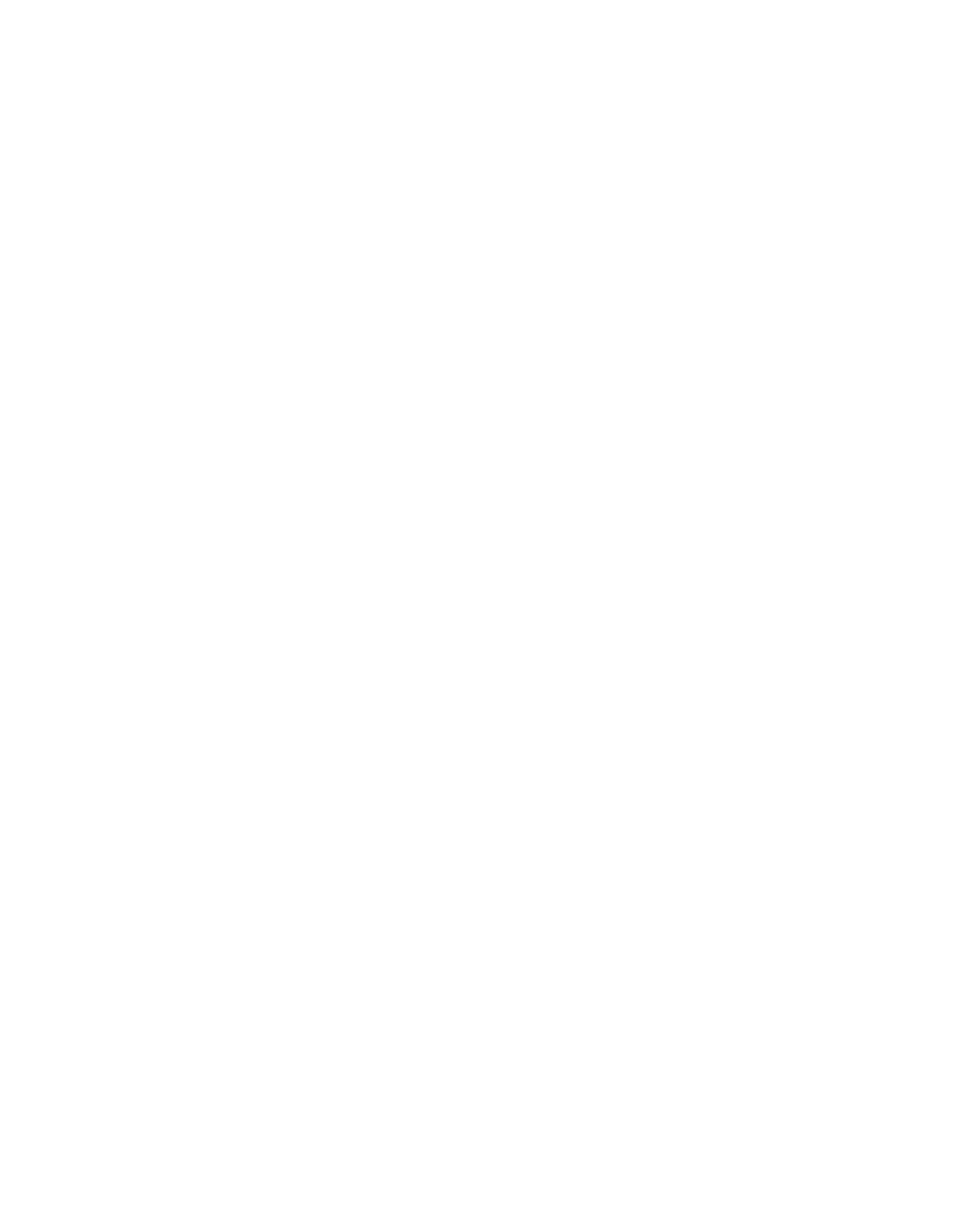Annual Financial Report

## For the Year Ended September 30, 2021

| <b>Basic Financial Statements:</b>                                             |
|--------------------------------------------------------------------------------|
| Government-Wide Financial Statements:                                          |
|                                                                                |
|                                                                                |
| <b>Fund Financial Statements:</b>                                              |
|                                                                                |
| Reconciliation of the Balance Sheet of Governmental Funds to the               |
|                                                                                |
| Statement of Revenues, Expenditures, and Changes in Fund Balances -            |
|                                                                                |
| Reconciliation of the Statement of Revenues, Expenditures, and                 |
| Changes in Fund Balances of Governmental Funds to the Statement                |
|                                                                                |
| Statement of Revenues, Expenditures, and Changes in Fund Balance-              |
|                                                                                |
|                                                                                |
| Statement of Revenues, Expenses, and Changes in Fund Net Position -            |
|                                                                                |
|                                                                                |
|                                                                                |
| Individual Fund Schedules:                                                     |
| Schedule of Revenues, Expenses, and Changes in Fund Net Position -             |
|                                                                                |
| <b>Texas Supplementary Information</b>                                         |
|                                                                                |
|                                                                                |
|                                                                                |
|                                                                                |
|                                                                                |
|                                                                                |
| TSI-7. Comparative Schedule of Revenues and Expenditures - General Fund. 48    |
| TSI-7. Comparative Schedule of Revenues and Expenditures - Enterprise Fund. 49 |
|                                                                                |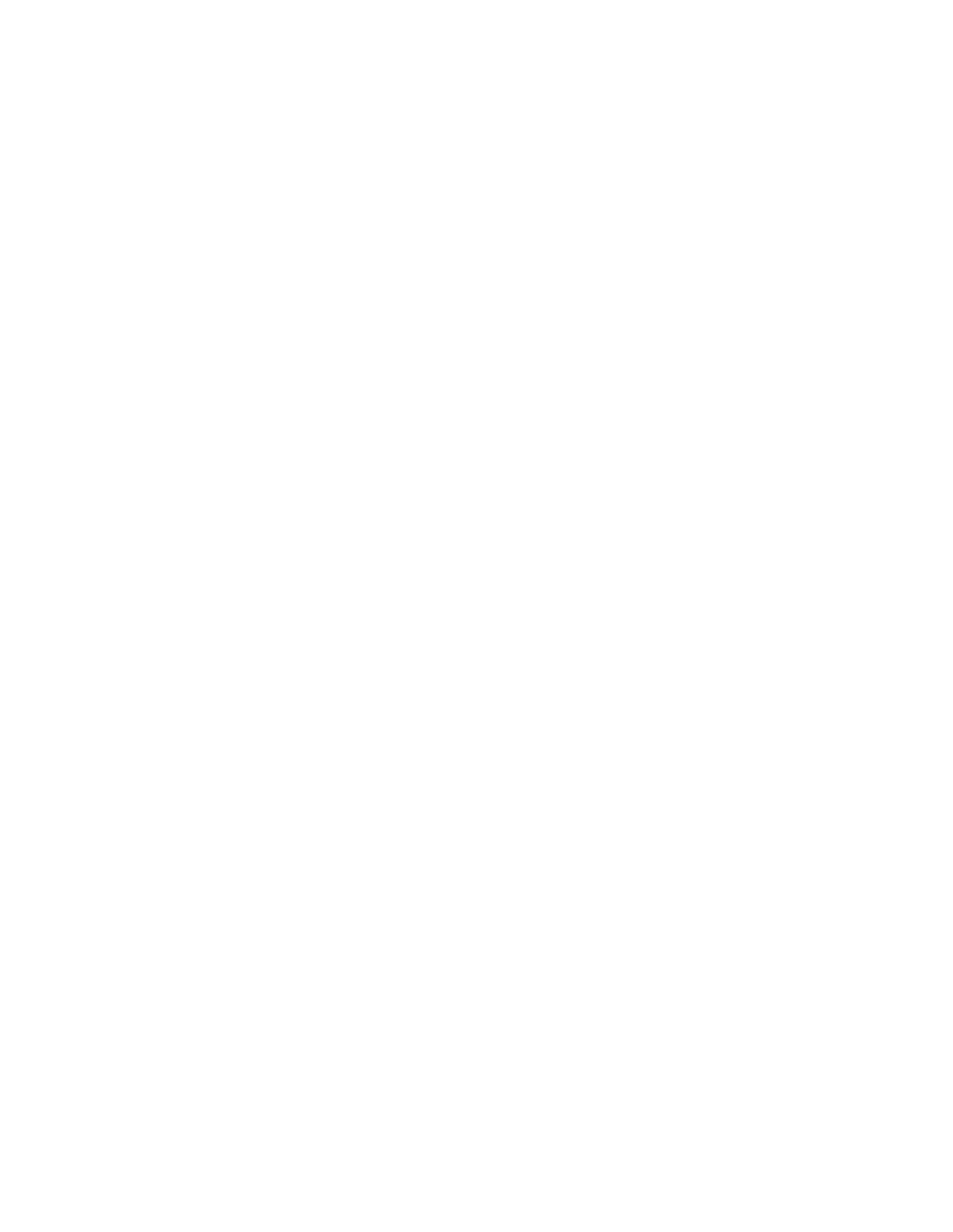

# **ANNUAL FILING AFFIDAVIT**

## STATE OF TEXAS COUNTY OF Collin

I, Jerod Hangartner

of the

(Name of Duly Authorized District Representative)

## Seis Lagos Utility District

(Name of District)

hereby swear, or affirm, that the district named above has reviewed and approved at a meeting of the Board of the Directors of the District on the 27th day of January 2022 its annual audit report for the fiscal year or period ended September 30, 2021 and those copies of the annual audit report have been filed in the district office, located at:

2730 Country Club Road, Suite E1, Lucas, TX 75002

(Address of District)

The annual filing affidavit and the attached copy of the audit report are being submitted to the Texas Commission on Environmental Quality in satisfaction of the annual filing requirements of Texas Water Code Section 49.194.

02/07/2022 Date: By: (Signature of District Representative)

Jerod Hangartner, President

(Typed Name & Title of above District Representative)

February 2022 Sworn to and Subscribed to before me by this 7th day of



(Signature of Notary)

10/23/2025 My Commission Expires On: Notary Public in the State of Texas.

TCEQ-0723 (Rev. 07/2012)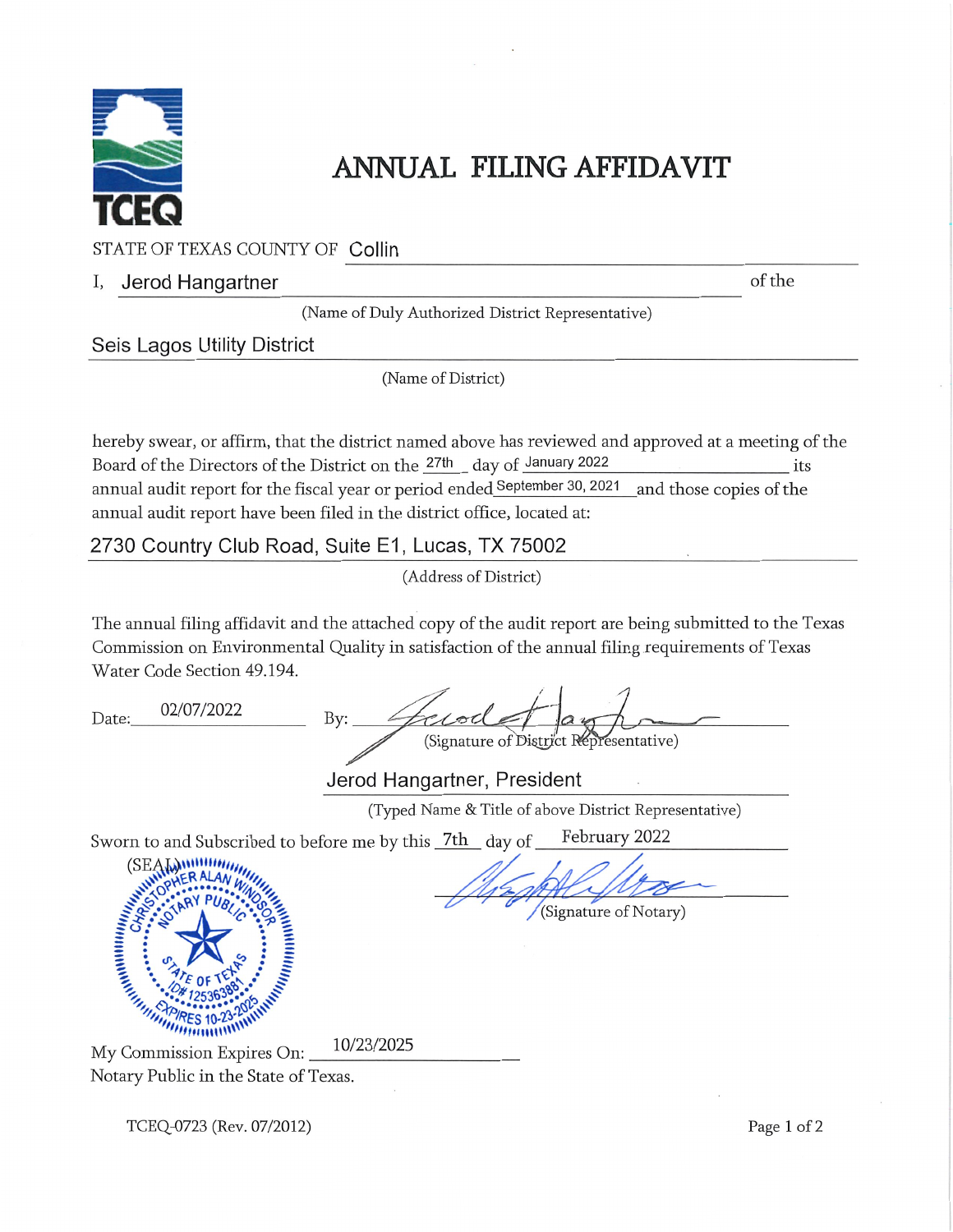

Nabors CPA Services, P.C.

CERTIFIED PUBLIC ACCOUNTANT AUDIT, TAX AND CONSULTING SERVICES

**(972) 464-1226** 8765 Stockard Drive, Suite 404 Frisco, Texas 75034

*How well do you know your CPA?*

## INDEPENDENT AUDITOR'S REPORT

**To the Board Members Seis Lagos Utility District 2730 Country Club Drive Suite E1 Lucas, TX 75002**

I have audited the accompanying financial statements of the governmental activities, each major fund, and the aggregate remaining fund information of the Seis Lagos Utility District, as of and for the year ended September 30, 2021, and the related notes to the financial statements, which collectively comprise the District's basic financial statements as listed in the table of contents.

#### **Management's Responsibility for the Financial Statements**

Management is responsible for the preparation and fair presentation of these financial statements in accordance with accounting principles generally accepted in the United States of America; this includes the design, implementation, and maintenance of internal control relevant to the preparation and fair presentation of financial statements that are free from material misstatement, whether due to fraud or error.

#### **Auditor's Responsibility**

My responsibility is to express opinions on these financial statements based on my audit. I conducted my audit in accordance with auditing standards generally accepted in the United States of America. Those standards require that I plan and perform the audit to obtain reasonable assurance about whether the financial statements are free from material misstatement.

An audit involves performing procedures to obtain audit evidence about the amounts and disclosures in the financial statements. The procedures selected depend on the auditor's judgment, including the assessment of the risks of material misstatement of the financial statements, whether due to fraud or error. In making those risk assessments, the auditor considers internal control relevant to the entity's preparation and fair presentation of the financial statements in order to design audit procedures that are appropriate in the circumstances, but not for the purpose of expressing an opinion on the effectiveness of the entity's internal control. Accordingly, I express no such opinion. An audit also includes evaluating the appropriateness of accounting policies used and the reasonableness of significant accounting estimates made by management, as well as evaluating the overall presentation of the financial statements.

I believe that the audit evidence we have obtained is sufficient and appropriate to provide a basis for my audit opinion.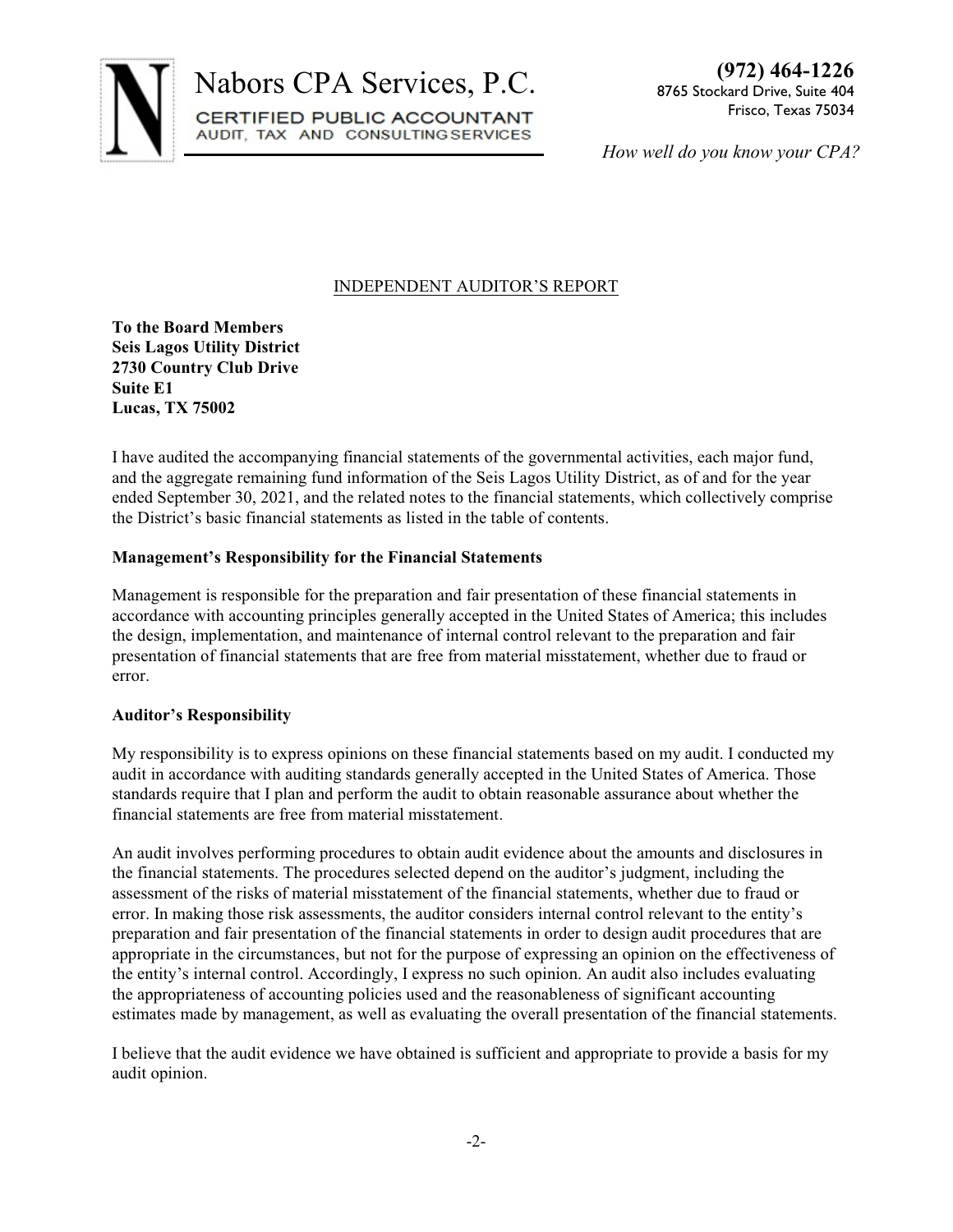#### **Opinion**

In my opinion, the financial statements referred to above present fairly, in all material respects, the respective financial position of the governmental activities, each major fund, and the aggregate remaining fund information of the Seis Lagos Utility District, as of September 30, 2021, and the respective changes in financial position and, where applicable, cash flows there of for the year then ended in accordance with accounting principles generally accepted in the United States of America.

#### **Other Matters**

#### *Required Supplementary Information*

Accounting principles generally accepted in the United States of America require that the management's discussion and analysis and budgetary comparison information on pages 5 through 10, and budgetary information on pages 20 and 37 be presented to supplement the basic financial statements. Such information, although not a part of the basic financial statements, is required by the Governmental Accounting Standards Board, who considers it to be an essential part of financial reporting for placing the basic financial statements in an appropriate operational, economic, or historical context. We have applied certain limited procedures to the required supplementary information in accordance with auditing standards generally accepted in the United States of America, which consisted of inquiries of management about the methods of preparing the information and comparing the information for consistency with management's responses to our inquiries, the basic financial statements, and other knowledge we obtained during our audit of the basic financial statements. We do not express an opinion or provide any assurance on the information because the limited procedures do not provide us with sufficient evidence to express an opinion or provide any assurance.

#### *Other Information*

Our audit was conducted for the purpose of forming opinions on the financial statements that collectively comprise the Seis Lagos Utility District's basic financial statements. The introductory section and Supplemental Schedules are presented for purposes of additional analysis and is not a required part of the basic financial statements.

The introductory section has not been subjected to the auditing procedures applied in the audit of the basic financial statements and, accordingly, we do not express an opinion or provide any assurance on it.

Nabora CPA Services, P. C.

January 21, 2022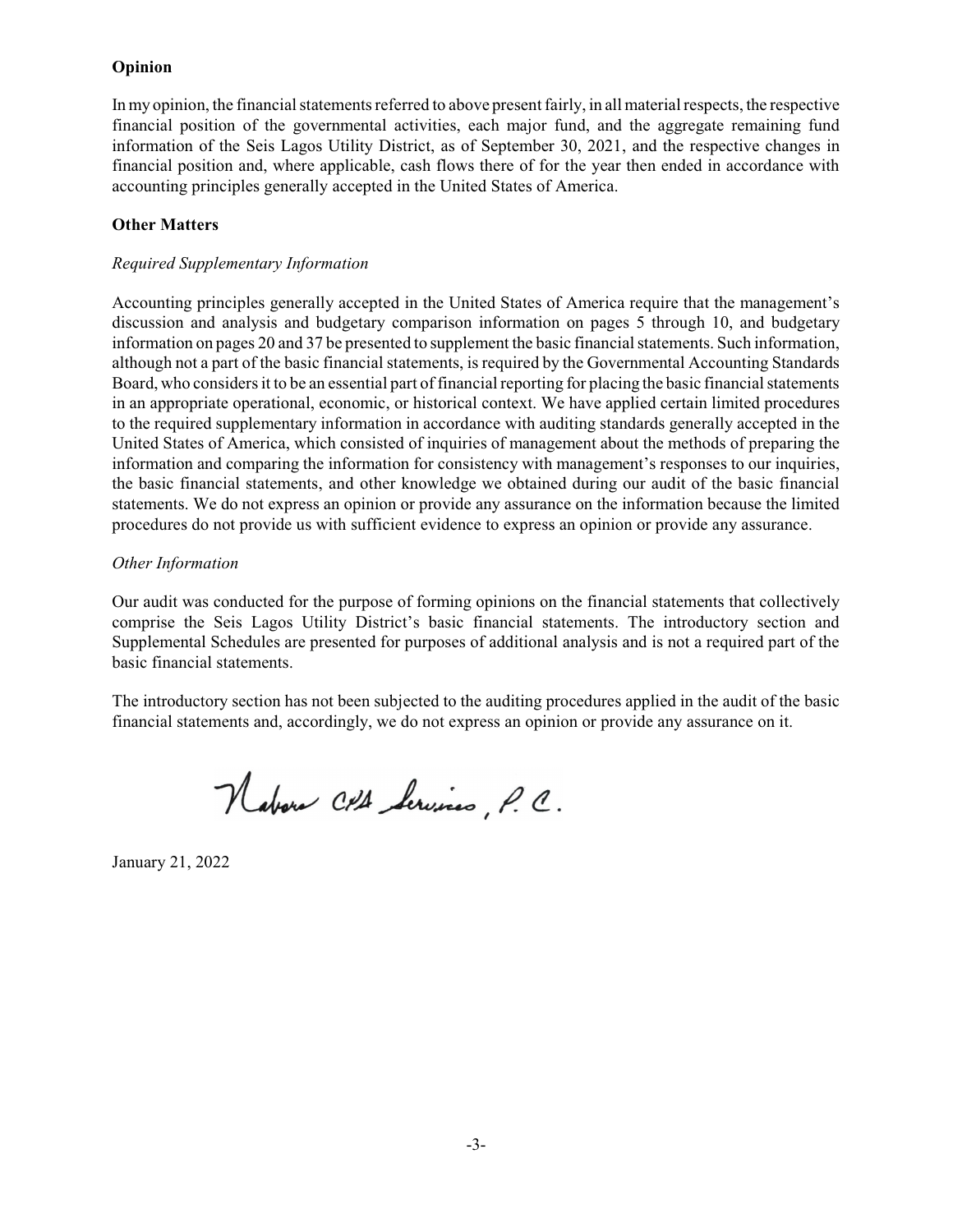This page left blank intentionally.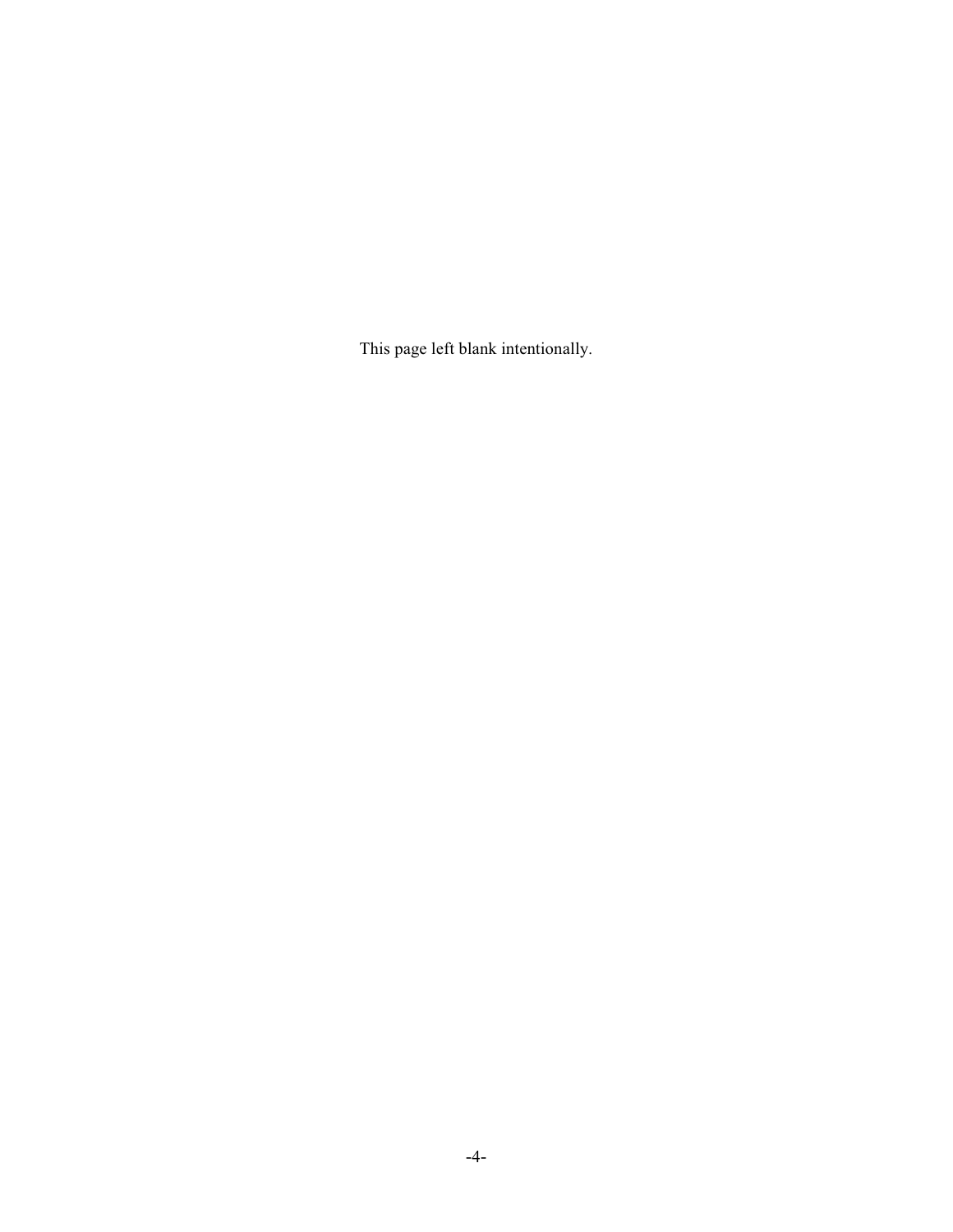#### **Management's Discussion and Analysis**

As management of the Seis Lagos Utility District, we offer readers of the Seis Lagos Utility District's financial statements this narrative overview and analysis of the financial activities of the Seis Lagos Utility District for the fiscal year ended September 30, 2021.

#### **Financial Highlights**

- The assets of the Seis Lagos Utility District exceeded its liabilities at the close of the most recent fiscal year by \$4,063,693 (net position). Of this amount \$4,214,105, (unrestricted net position) may be used to meet the government's ongoing obligations to citizens and creditors.
- As of the close of the current fiscal year, the Seis Lagos Utility District's governmental funds reported ending fund balance of \$2,056,924, an increase of \$367,529 in comparison with the prior year. Of this balance, \$1,602,194 is available for spending at the government's discretion (unassigned). Unassigned fund balance represents 196 percent of general fund expenditures, and 196 percent of total governmental fund expenditures. At the close of the current fiscal year, the Seis Lagos Utility District's governmental funds had a current ratio of approximately 1,000:1, based on the current assets of \$2,058,973 and current liabilities of \$2,049.

#### **Overview of the Financial Statements**

This discussion and analysis is intended to serve as an introduction to the Seis Lagos Utility District's basic financial statements. The Seis Lagos Utility District's basic financial statements comprise three components: 1) government-wide financial statements, 2) fund financial statements, and 3) notes to the financial statements.

**Government-wide financial statements.** The *government-wide financial statements* are designed to provide readers with a broad overview of the Seis Lagos Utility District's finances, in a manner similar to a private-sector business.

The *statement of net position* presents information on all of the Seis Lagos Utility District's assets and liabilities, with the difference between the two reported as *net position*. Over time, increases or decreases in net position may serve as a useful indicator of whether the financial position of the Seis Lagos Utility District is improving or deteriorating.

The *statement of activities* presents information showing how the government's net position changed during the most recent fiscal year. All changes in net position are reported as soon as the underlying event giving rise to the change occurs, *regardless of the timing of related cash flows*. Thus, revenues and expenses are reported in this statement for some items that will only result in cash flows in future fiscal periods (e.g., uncollected taxes).

Both of the government-wide financial statements distinguish functions of the Seis Lagos Utility District that are principally supported by taxes and intergovernmental revenues (*governmental activities*) from other functions that are intended to recover all or a significant portion of their costs through user fees and charges (*business-type activities*). The governmental activities of the Seis Lagos Utility District include general government, public safety, and recreation (public works). The business-type activities of the Seis Lagos Utility District include the water and sewer system.

The government-wide financial statements can be found on pages 13-15 of this report.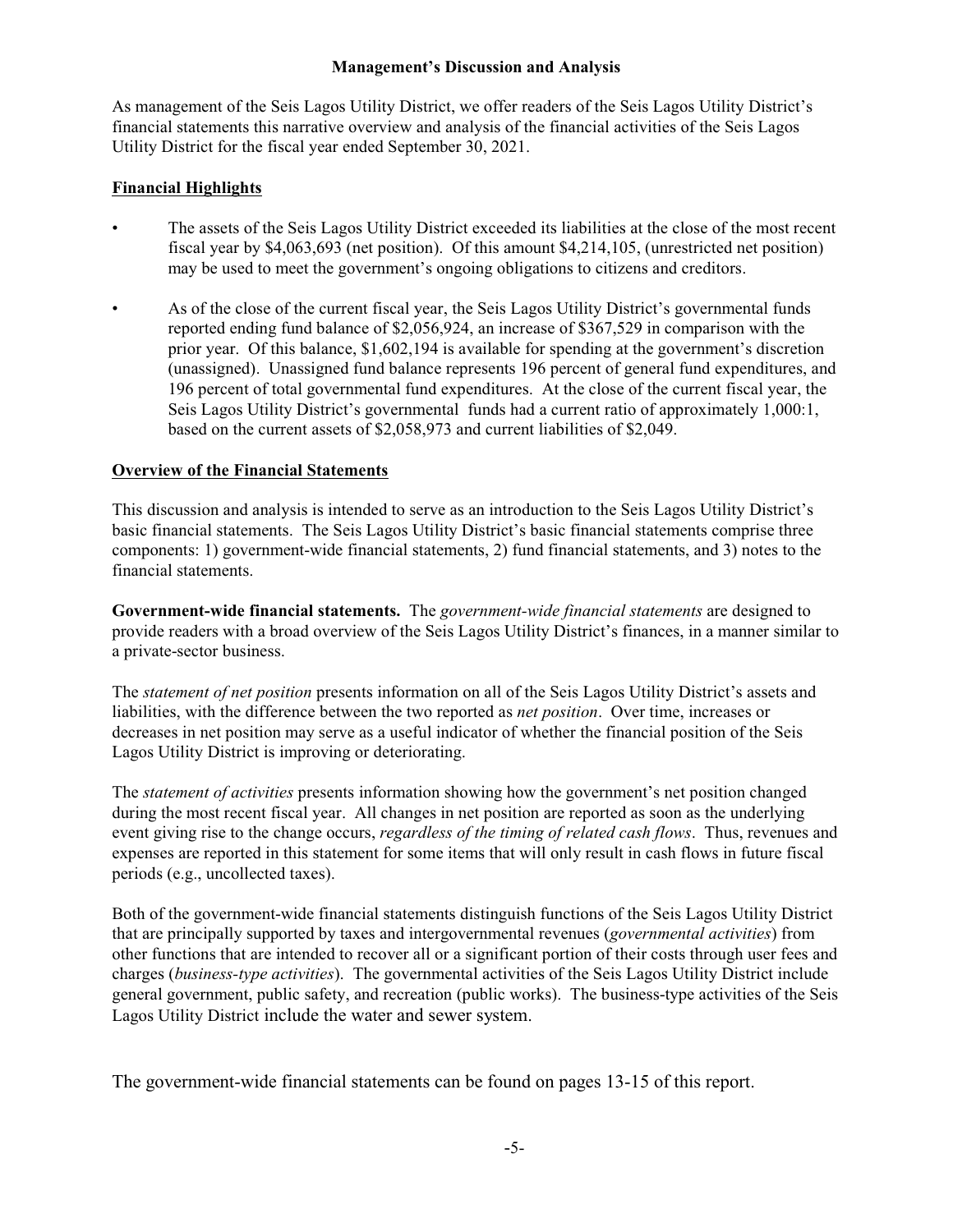**Fund financial statements.** A *fund* is a grouping of related accounts that is used to maintain control over resources that have been segregated for specific activities or objectives. The Seis Lagos Utility District, like other state and local governments, uses fund accounting to ensure and demonstrate compliance with finance-related legal requirements. All the funds of the Seis Lagos Utility District can be divided into two categories: governmental funds (General Fund) and proprietary funds (Water and Sewer Fund).

**Governmental funds.** *Governmental funds* are used to account for essentially the same functions reported as *governmental activities* in the government-wide financial statements. However, unlike the government-wide financial statements, governmental fund financial statements focus on *near-term inflows and outflows of spendable resources*, as well as *balances of spendable resources* available at the end of the fiscal year. Such information may be useful in evaluating a government's near term financing requirements.

Because the focus of the governmental funds is narrower than that of the government-wide financial statements, it is useful to compare the information presented for *governmental funds* with similar information presented for *governmental activities* in the government-wide financial statements. By doing so, readers may better understand the long-term impact of the government's near term financing decisions. Both the governmental fund balance sheet and the governmental fund statement of revenues, expenditures, and changes in fund balances provide a reconciliation to facilitate this comparison between *governmental funds* and *governmental activities*.

The Seis Lagos Utility District maintains one governmental fund. Information is presented in the governmental fund balance sheet and in the governmental fund statement of revenues, expenditures, and changes in fund balances for the general fund, which is considered to be a major fund.

The Seis Lagos Utility District adopts an annual appropriated budget for its general fund. Budgetary comparison statements have been provided for the general fund to demonstrate compliance with this budget.

The basic governmental fund financial statements can be found on pages 16-20 of this report.

**Proprietary funds**. The Seis Lagos Utility District maintains one type of proprietary fund. *Enterprise funds* are used to report the same functions presented as business-type activities in the government-wide financial statements. The Seis Lagos Utility District uses enterprise funds to account for its Water and Sewer operations.

Proprietary funds provide the same type of information as the government-wide financial statements, only in more detail. The proprietary fund financial statements provide information for the Seis Lagos Utility District Water and Sewer Fund operations.

The basic proprietary fund financial statements can be found on pages 21-23 of this report.

**Notes to the financial statements.** The notes provide additional information that is essential to a full understanding of the data provided in the government-wide and fund financial statements. The notes to the financial statements can be found on pages 24-36 of this report.

#### **Government-wide Financial Analysis**

As noted earlier, net position may serve over time as a useful indicator of a government's financial position. In the case of the Seis Lagos Utility District, assets exceed liabilities by \$4,063,693 at the close of the most recent fiscal year.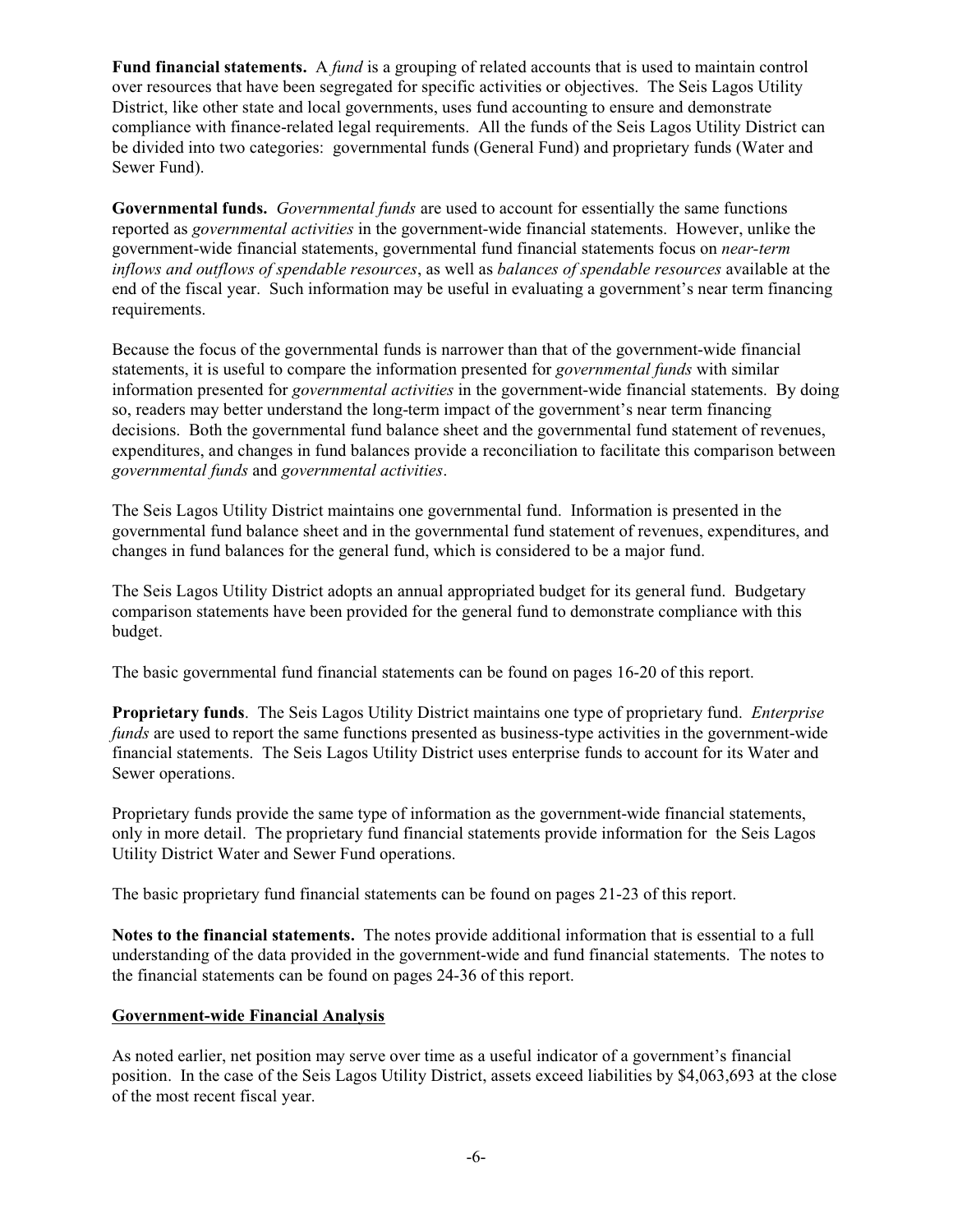A portion of the Seis Lagos Utility District's net position reflects its investment in capital assets (e.g., land, building, machinery, and equipment) less any related debt used to acquire those assets that is still outstanding. The Seis Lagos Utility District uses these capital assets to provide services to citizens; consequently, these assets are not available for future spending. Although the Seis Lagos Utility District's investment in its capital assets is reported not of related debt, it should be noted that the resources needed to repay this debt must be provided from other sources, since the capital assets themselves cannot be used to liquidate these liabilities.

|                            |             | Governmental<br>Activities | Business-Type<br>Activities |             | Total     |             |
|----------------------------|-------------|----------------------------|-----------------------------|-------------|-----------|-------------|
|                            |             |                            |                             |             |           |             |
|                            | 2021        | 2020                       | 2021                        | 2020        | 2021      | 2020        |
| Current and other assets   | \$2,058,973 | 1,718,063                  | 3,482,506                   | 4,148,364   | 5,541,479 | 5,866,427   |
| Capital Assets             | 107,177     | 133,850                    | 3,139,250                   | 2,021,994   | 3,246,427 | 2,155,844   |
| Total assets               | 2,166,150   | 1,851,913                  | 6,621,756                   | 6,170,358   | 8,787,906 | 8,022,271   |
| Long-term liabilities      | 18,193      | 33,447                     | 3,960,000                   | 4,075,000   | 3,978,193 | 4,108,447   |
| Other liabilities          | 1,102       | 22,933                     | 744,918                     | 232,929     | 746,020   | 255,862     |
| <b>Total liabilities</b>   | 19,295      | 56,380                     | 4,704,918                   | 4,307,929   | 4,724,213 | 4,364,309   |
| Net position:              |             |                            |                             |             |           |             |
| Invested in capital assets |             |                            |                             |             |           |             |
| net of related debt        | 88,984      | 99,176                     | (820,750)                   | (2,053,006) | (731,766) | (1,953,830) |
| Restricted                 |             |                            | 581,354                     | 3,208,755   | 581,354   | 3,208,755   |
| Unrestricted               | 2,057,871   | 1,696,357                  | 2,156,234                   | 706,680     | 4,214,105 | 2,403,037   |
| Total net position         | 2,146,855   | 1,795,533                  | 1,916,838                   | 1,862,429   | 4,063,693 | 3,657,962   |
|                            |             |                            |                             |             |           |             |

#### **SEIS LAGOS UTILITY DISTRICT - Net Position**

#### Governmental Activities:

- During the year revenues decreased by \$17,311 (1%), primarily due to and fire protection receipts.
- Expenses for the year decreased by \$18,235 (2%), primarily due to engineering fees.

#### Business-type Activities:

• Charges for services decreased by \$65,736 (5%) during the year primarily due to a decrease in water sales, while expenses decreased by \$205,922 (15%), due primarily to engineering and bond issuance costs.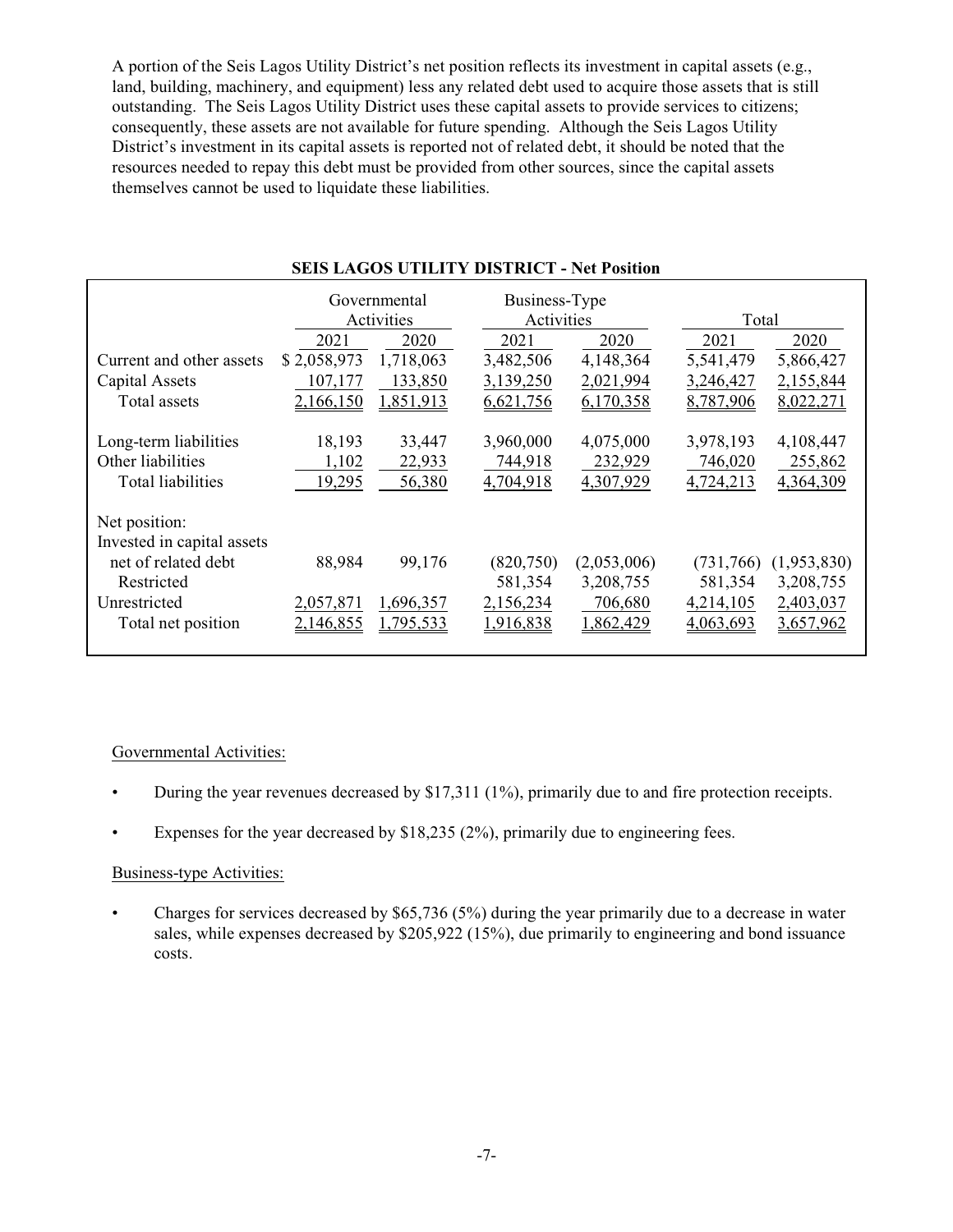|                          |                         | Governmental | Business-Type |            |           |           |
|--------------------------|-------------------------|--------------|---------------|------------|-----------|-----------|
|                          |                         | Activities   |               | Activities |           | Total     |
|                          | 2021                    | 2020         | 2021          | 2020       | 2021      | 2020      |
| Revenues:                |                         |              |               |            |           |           |
| Program revenues:        |                         |              |               |            |           |           |
| Charges for services     | 440,289<br>$\mathbb{S}$ | 487,599      | 1,248,002     | 1,298,801  | 1,688,291 | 1,786,400 |
| General revenues:        |                         |              |               |            |           |           |
| Property taxes           | 749,978                 | 709,988      |               |            | 749,978   | 709,988   |
| Other                    | 1,906                   | 11,897       | 50            | 14,987     | 1,956     | 26,884    |
| Total revenues           | 1,192,173               | 1,209,484    | 1.248.052     | 1,313,788  | 2,440,225 | 2,523,272 |
|                          |                         |              |               |            |           |           |
| Expenses:                |                         |              |               |            |           |           |
| General government       | 320,837                 | 334,070      |               |            | 320,837   | 334,070   |
| Public safety            | 442,705                 | 406,144      |               |            | 442,705   | 406,144   |
| Public works             | 75,968                  | 116,776      |               |            | 75,968    | 116,776   |
| Interest                 | 1,341                   | 2,096        | 128,778       | 59,437     | 130,119   | 61,533    |
| Water & sewer            |                         |              | 1,067,317     | 1,095,692  | 1,067,317 | 1,095,692 |
| Bond issuance cost       |                         |              |               | 246,888    |           | 246,888   |
| Total expenses           | 840,851                 | 859,086      | 1,196,095     | 1,402,017  | 2,036,946 | 2,261,103 |
|                          |                         |              |               |            |           |           |
| Increase in net position |                         |              |               |            |           |           |
| before other transfers   | 351,322                 | 350,398      | 51,957        | (88, 229)  | 403,279   | 262,169   |
|                          |                         |              |               |            |           |           |
| Transfers                |                         |              |               |            |           |           |
|                          |                         |              |               |            |           |           |
| Increase/(decrease) in   |                         |              |               |            |           |           |
| net position             | 351,322                 | 350,398      | 51,957        | (88, 229)  | 403,279   | 262,169   |
|                          |                         |              |               |            |           |           |
|                          |                         |              |               |            |           |           |
| Net position - beginning | 1,795,533               | 1,445,135    | 1,864,881     | 1,953,110  | 3,660,414 | 3,398,245 |
| Net position - ending    |                         |              |               |            |           |           |
|                          | \$2,146,855             | 1,795,533    | 1,916,838     | 1,864,881  | 4,063,693 | 3,660,414 |

## **SEIS LAGOS UTILITY DISTRICT - Changes in Net Position**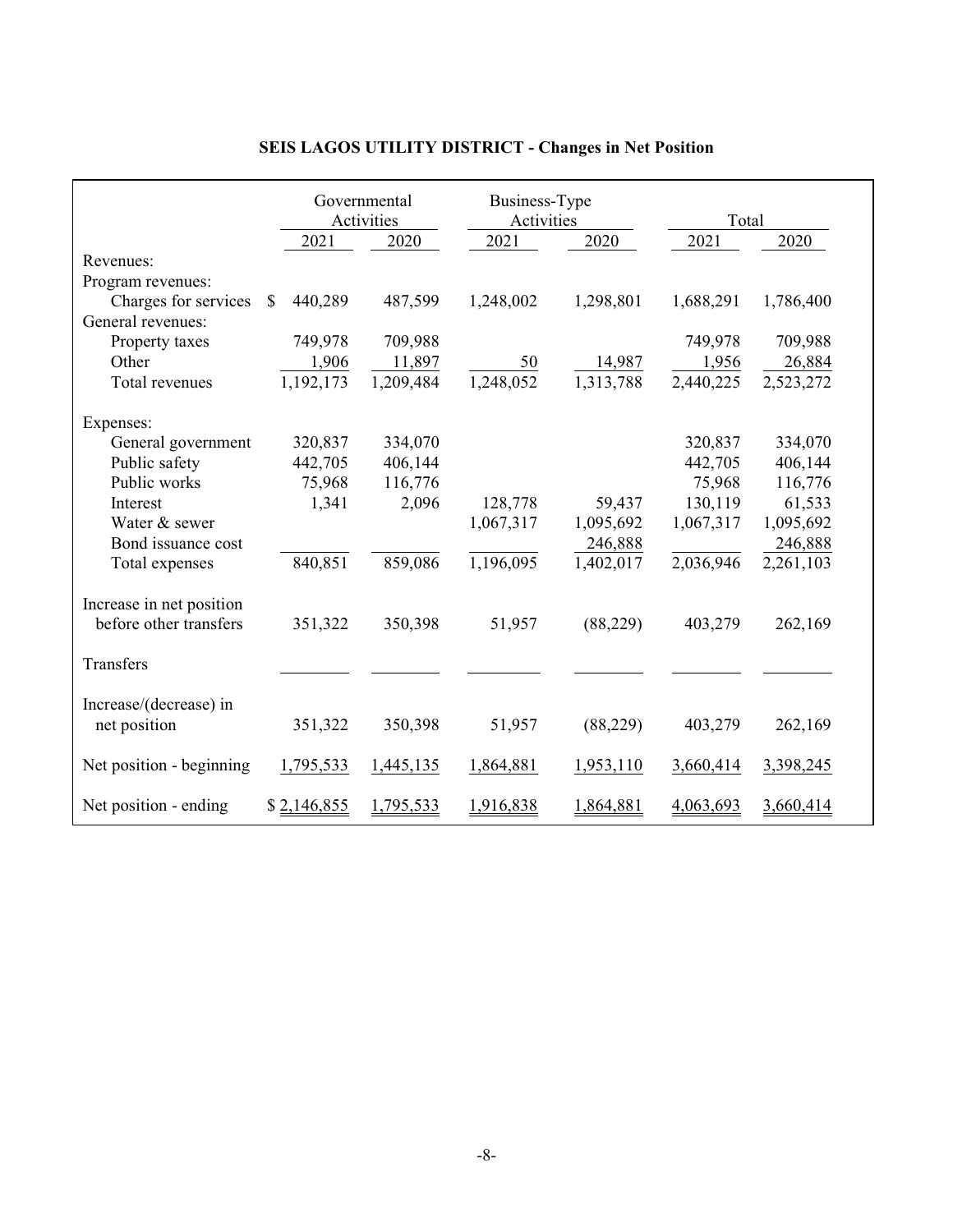#### **Financial Analysis of the Government's Funds**

As noted earlier, the Seis Lagos Utility District uses fund accounting to ensure and demonstrate compliance with finance-related legal requirements.

**Governmental funds.** The focus of the Seis Lagos Utility District's *governmental funds* is to provide information on near-term inflows, outflows, and balances of *spendable* resources. Such information is useful in assessing the Seis Lagos Utility District's financing requirements. In particular, *unassigned fund balance* may serve as a useful measure of a government's net resources available at the end of the fiscal year.

At the end of the current fiscal year, the Seis Lagos Utility District's governmental funds reported ending fund balance of \$2,056,924, an increase of \$367,529 from the prior year. Of the current combined ending fund balance, \$1,602,194 is unassigned.

**Proprietary Funds.** The Seis Lagos Utility District's proprietary funds provide the same type of information found in the government-wide financial statements, but in more detail.

Unrestricted net position of the Enterprise Funds at the end of the year amounted to \$2,156,234. The factors concerning the finances of this fund have already been addressed in the discussion of the Seis Lagos Utility District's business type activities.

#### **General Fund Budgetary Highlights**

During the year, revenues were more than budgetary estimates by \$43,395, and expenditures were less than budgetary estimates by \$290,740. The budget had called for a \$33,394 increase in fund balance, however, more than budgeted revenues resulted in \$367,529 increase to fund balance.

#### **Capital Assets and Debt Administration**

**Capital Assets**. The Seis Lagos Utility District's investment in capital assets for its governmental and business-type activities as of September 30 2021, amounts to \$3,246,427 (net of accumulated depreciation). This investment in capital assets includes land, buildings and systems, and equipment.

Major capital asset events during the current fiscal year included the following:

• Construction in progress totaling \$1,308,950 and was added to the water and sewer fund.

Additional information on the Seis Lagos Utility District's capital assets can be found in Note 3.C. on pages 32-33 of this report.

**Long-term debt.** The District has outstanding certificate of obligation bonds sold to finance construction of concrete streets.

Additional information on the Seis Lagos Utility District long-term debt can be found in Note 3.D. on pages 33-35 of this report.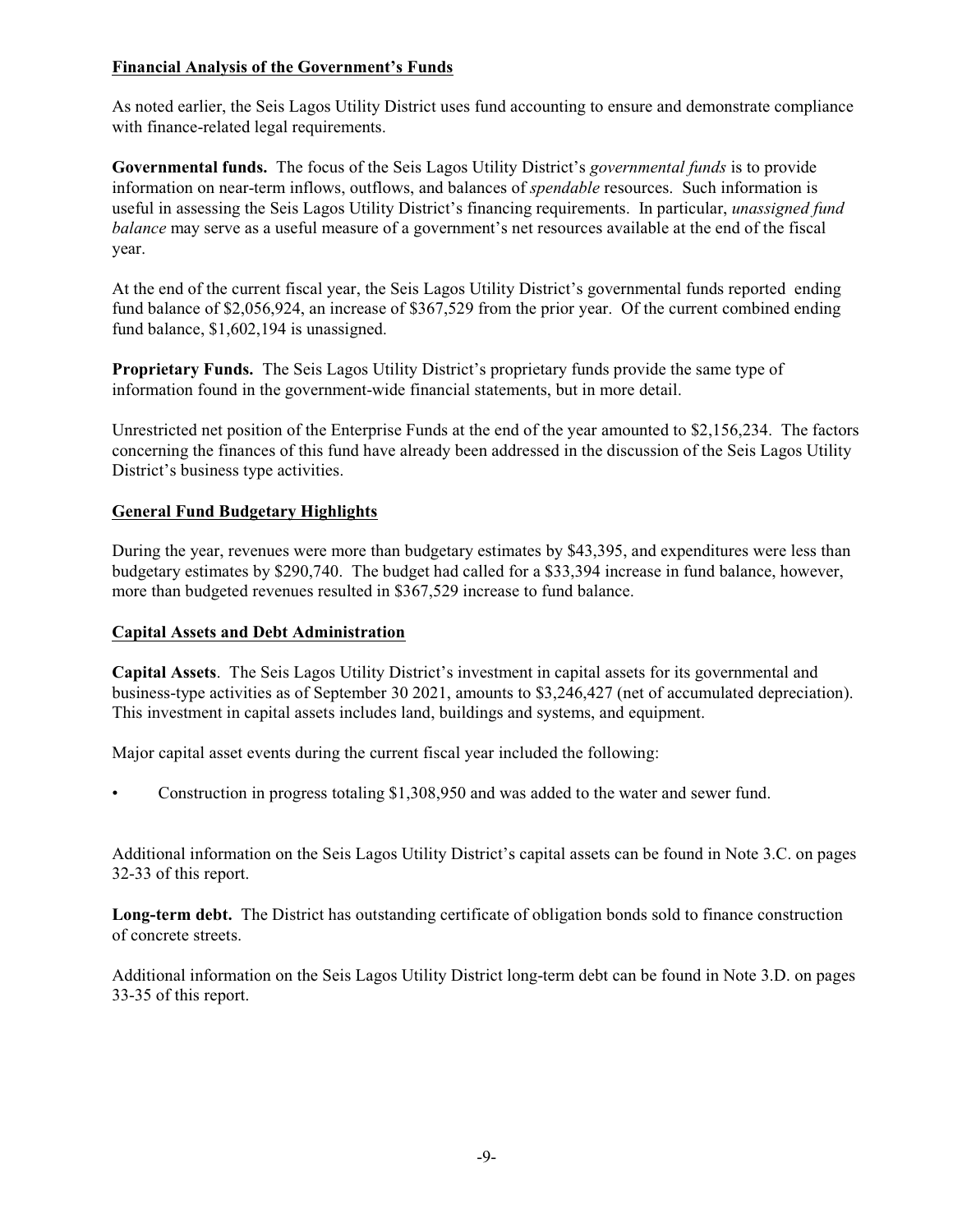#### **Economic Factors and Next Year's Budgets and Rates**

The 2022 budgeted revenues are projected to rise approximately 10% and expenses are projected to rise 20%. There is significant new development in the district which supports a favorable economic outlook, and the district has approved no increase in water rates for the upcoming 2022 fiscal year, however there will be a slight increase in fire protection.

#### **Request for information**

This financial report is designed to provide a general overview of the Seis Lagos Utility District's finances for all those with an interest in the government's finances. Questions concerning any of the information provided in this report or requests for additional financial information should be addressed to 2730 Country Club Drive, Suite E1, Lucas, TX 75002.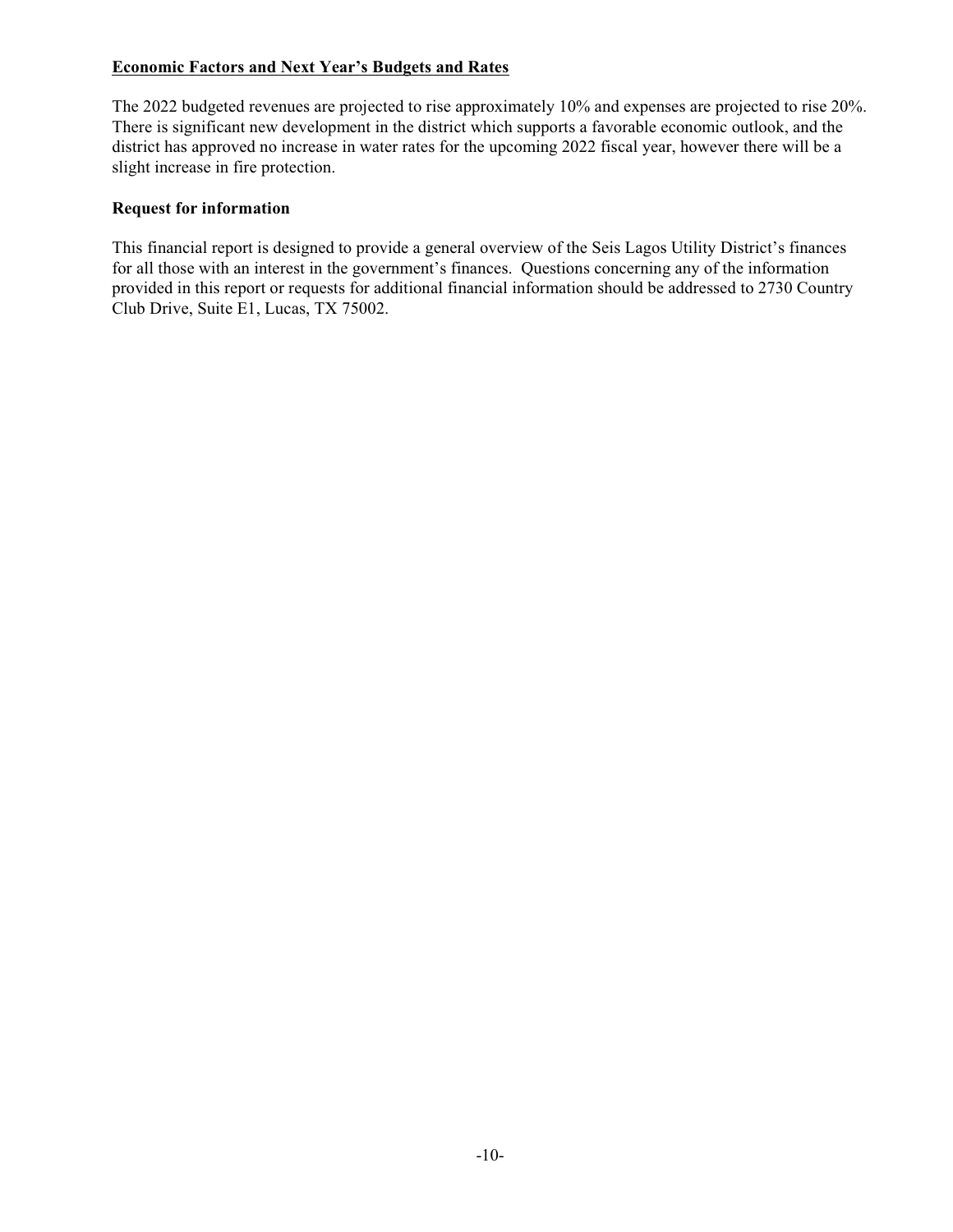## **BASIC FINANCIAL STATEMENTS**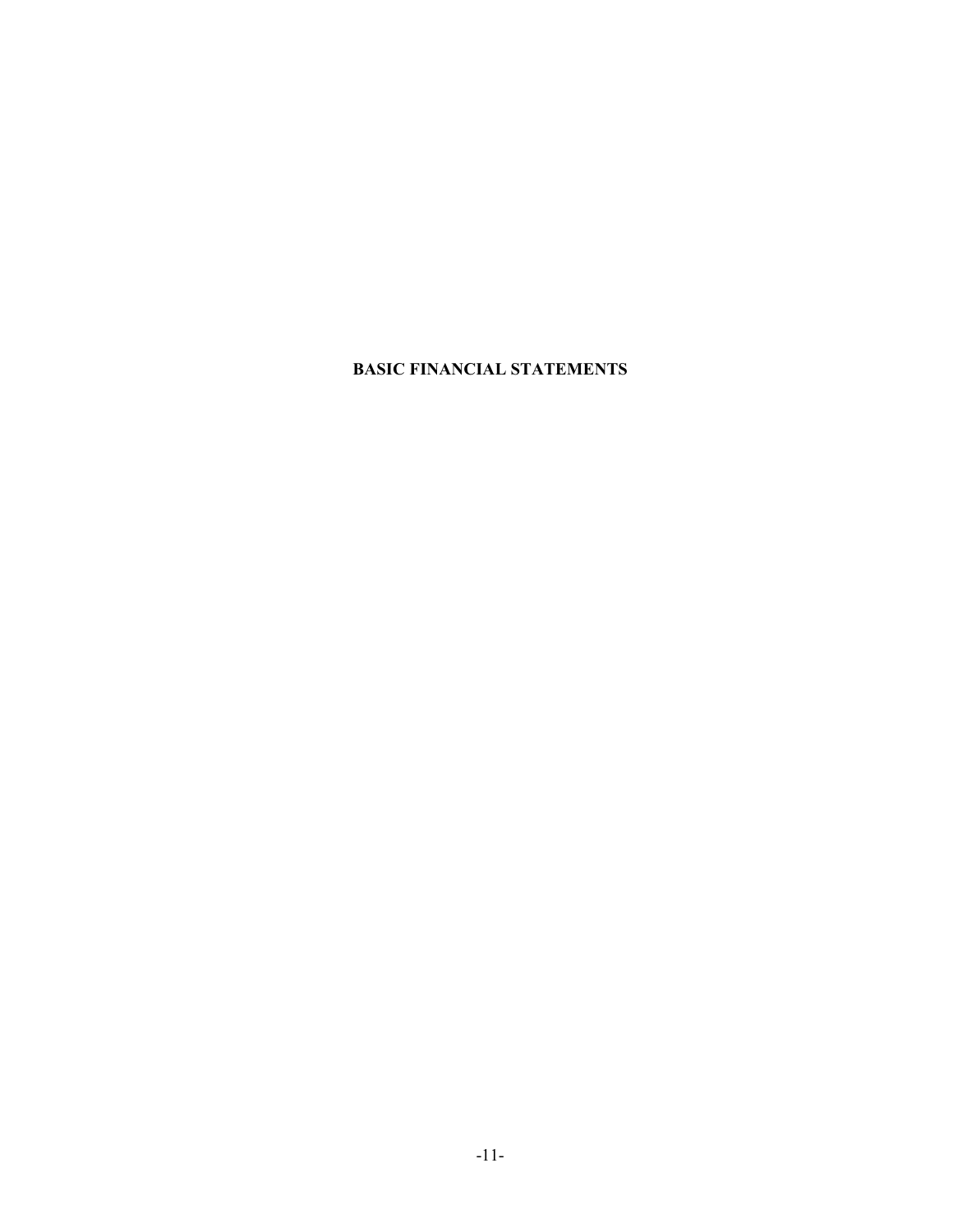This page left blank intentionally.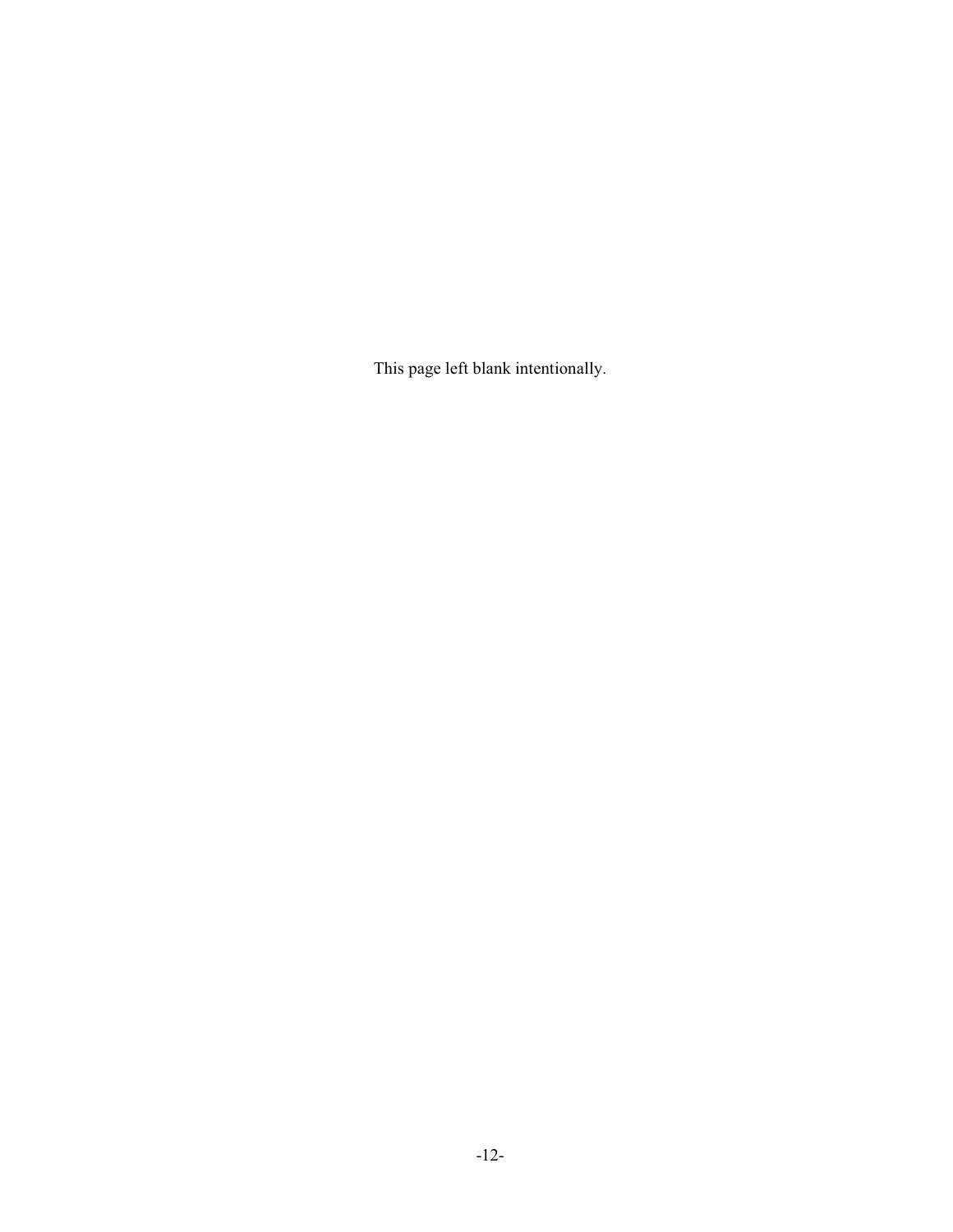## Statement of Net Position September 30, 2021

|                                                    | Primary Government |               |           |  |
|----------------------------------------------------|--------------------|---------------|-----------|--|
|                                                    | Governmental       | Business-type |           |  |
|                                                    | Activities         | Activities    | Total     |  |
| <b>ASSETS</b>                                      |                    |               |           |  |
| Cash and cash equivalents - unrestricted           | \$1,603,296        | 2,740,591     | 4,343,887 |  |
| Cash and equivalents - restricted                  |                    | 581,354       | 581,354   |  |
| Prepaid expenses                                   | 453,230            |               | 453,230   |  |
| Security deposit                                   | 1,500              |               | 1,500     |  |
| Receivables (Net of allowance for uncollectibles): |                    |               |           |  |
| Property taxes                                     | 947                |               | 947       |  |
| Accounts receivable                                |                    | 160,561       | 160,561   |  |
| Noncurrent assets:                                 |                    |               |           |  |
| Capital assets (net of accumulated depreciation):  |                    |               |           |  |
| Land                                               |                    | 21,684        | 21,684    |  |
| Furniture and equipment                            | 6,206              | 64,108        | 70,314    |  |
| Infrastructure                                     | 85,594             | 1,350,524     | 1,436,118 |  |
| Vehicles and equipment                             | 15,377             |               | 15,377    |  |
| Construction in progress                           |                    | 1,702,934     | 1,702,934 |  |
| <b>Total</b> assets                                | 2,166,150          | 6,621,756     | 8,787,906 |  |
| <b>LIABILITIES</b>                                 |                    |               |           |  |
| Accounts payable                                   |                    | 347,349       | 347,349   |  |
| Retainage payable                                  |                    | 74,270        | 74,270    |  |
| Deposits payable                                   |                    | 226,650       | 226,650   |  |
| Other payables                                     | 1,102              | 96,649        | 97,751    |  |
| Noncurrent liabilities:                            |                    |               |           |  |
| Bonds/notes payable:                               |                    |               |           |  |
| Due within one year                                | 14,273             | 120,000       | 134,273   |  |
| Due in more than one year                          | 3,920              | 3,840,000     | 3,843,920 |  |
|                                                    |                    |               |           |  |
| <b>Total liabilities</b>                           | 19,295             | 4,704,918     | 4,724,213 |  |
|                                                    |                    |               |           |  |
| <b>NET POSITION</b>                                |                    |               |           |  |
| Invested in capital assets, net of related debt    | 88,984             | (820,750)     | (731,766) |  |
| Restricted                                         |                    | 581,354       | 581,354   |  |
| Unrestricted                                       | 2,057,871          | 2,156,234     | 4,214,105 |  |
| Total net position                                 | \$2,146,855        | 1,916,838     | 4,063,693 |  |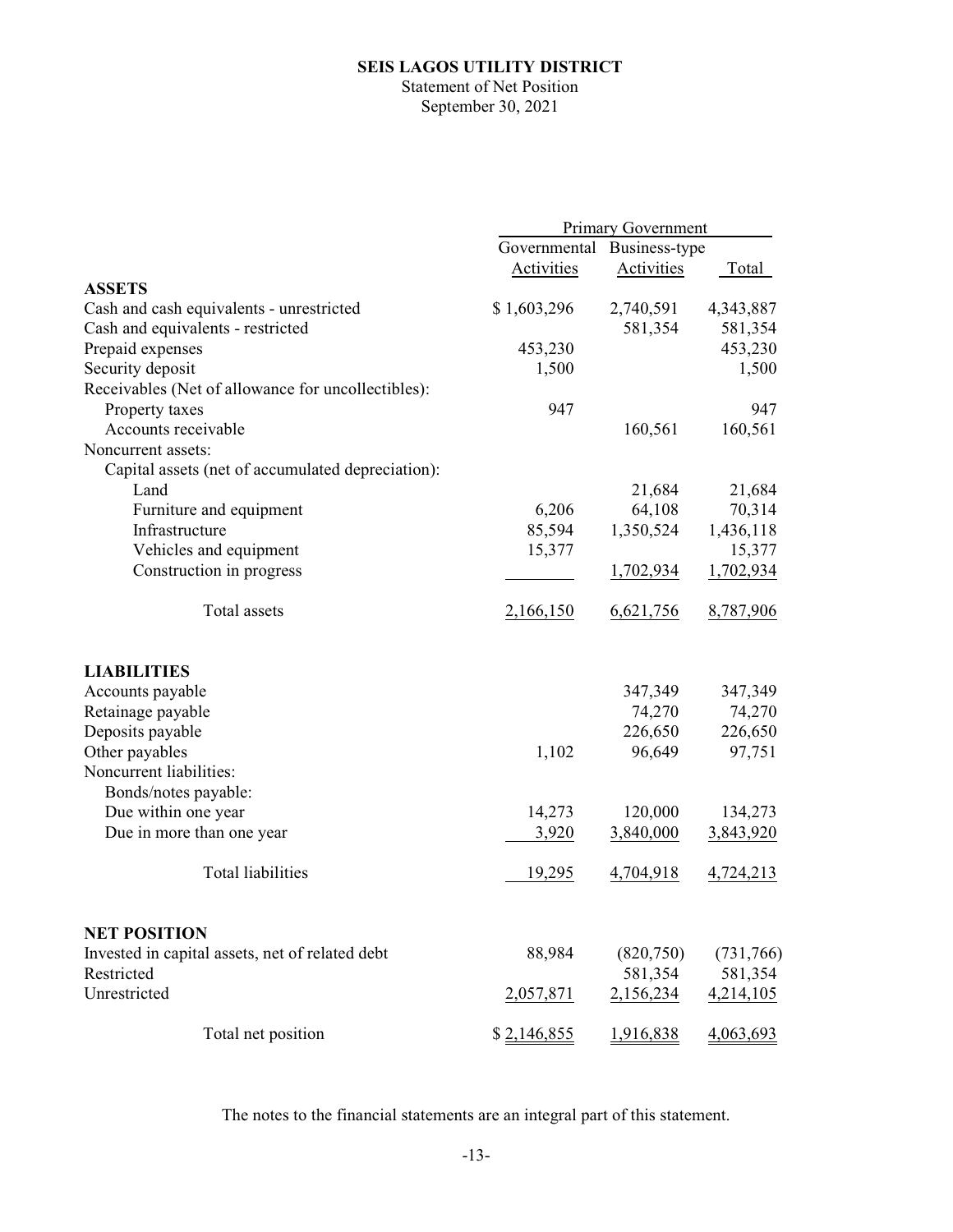#### Statement of Activities For the Fiscal Year Ended September 30, 2021

|                                |               | <b>Program Revenues</b> |           |         |  |
|--------------------------------|---------------|-------------------------|-----------|---------|--|
|                                |               | Charges for             | Operating | Capital |  |
|                                | Expenses      | Services                | Grants    | Grants  |  |
| <b>Functions/Programs</b>      |               |                         |           |         |  |
| <b>Primary government:</b>     |               |                         |           |         |  |
| Governmental activities:       |               |                         |           |         |  |
| General government             | \$<br>320,837 |                         |           |         |  |
| Public safety                  | 442,705       | 440,289                 |           |         |  |
| Public works                   | 75,968        |                         |           |         |  |
| Interest                       | 1,341         |                         |           |         |  |
| Total governmental activities  | 840,851       | 440,289                 |           |         |  |
| Business-type activities       |               |                         |           |         |  |
| Water and sewer                | 1,067,317     | 1,248,002               |           |         |  |
| Interest                       | 128,778       |                         |           |         |  |
| Total business-type activities | 1,196,095     | 1,248,002               |           |         |  |
| Total primary government       | \$2,036,946   | 1,688,291               |           |         |  |

General revenues: Property taxes Investment earnings Miscellaneous revenue Total general revenues

Change in net position

Net position - beginning (as restated)

Net position - ending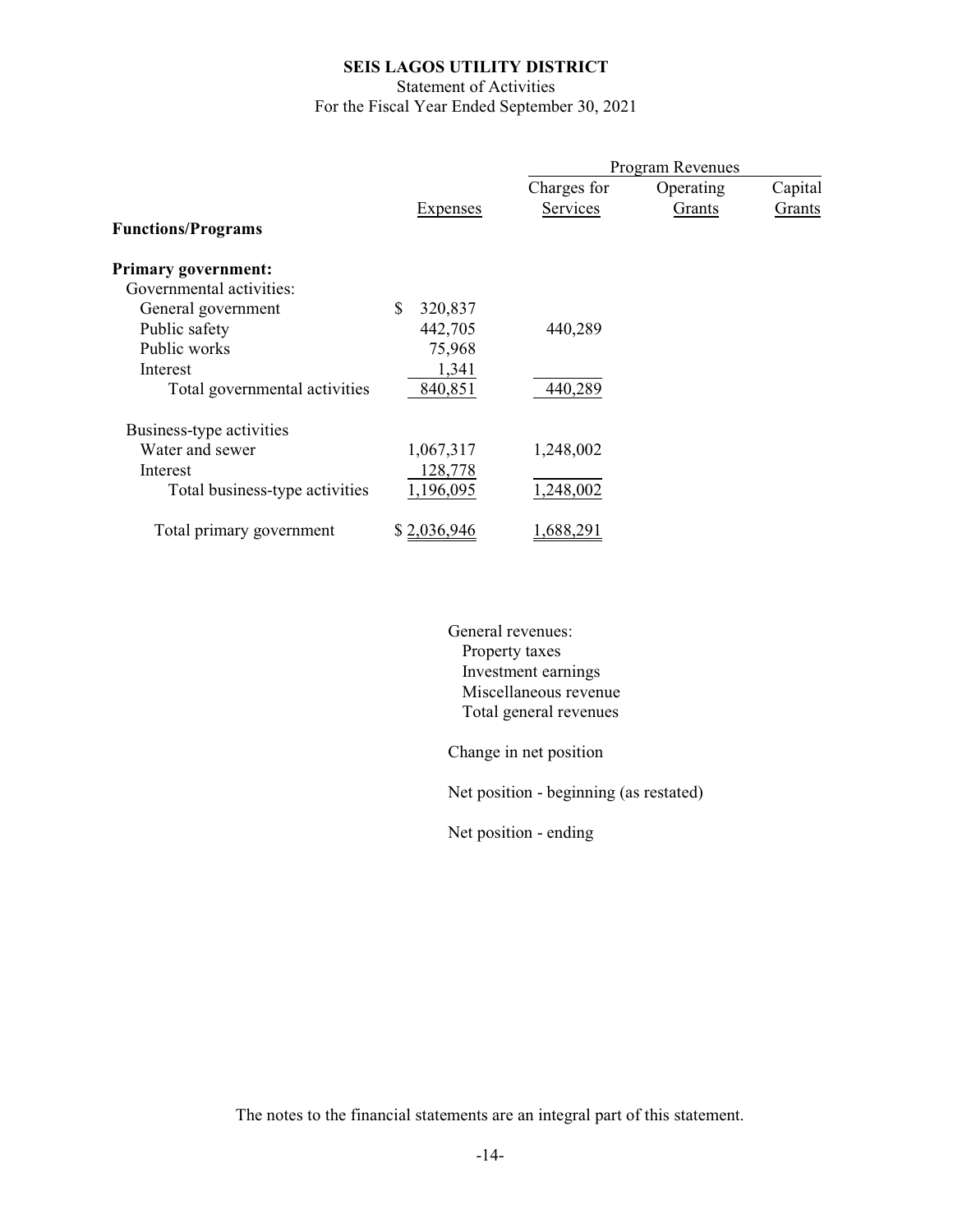| 749,978<br>1,906 |           | 749,978<br>1,906 |
|------------------|-----------|------------------|
| 50<br>751,934    | 50<br>50  | 751,884          |
| 403,279          | 51,957    | 351,322          |
| 3,660,414        | 1,864,881 | 1,795,533        |
| <u>4,063,693</u> | 1,916,838 | \$2,146,855      |

 $\hat{\mathbf{v}}$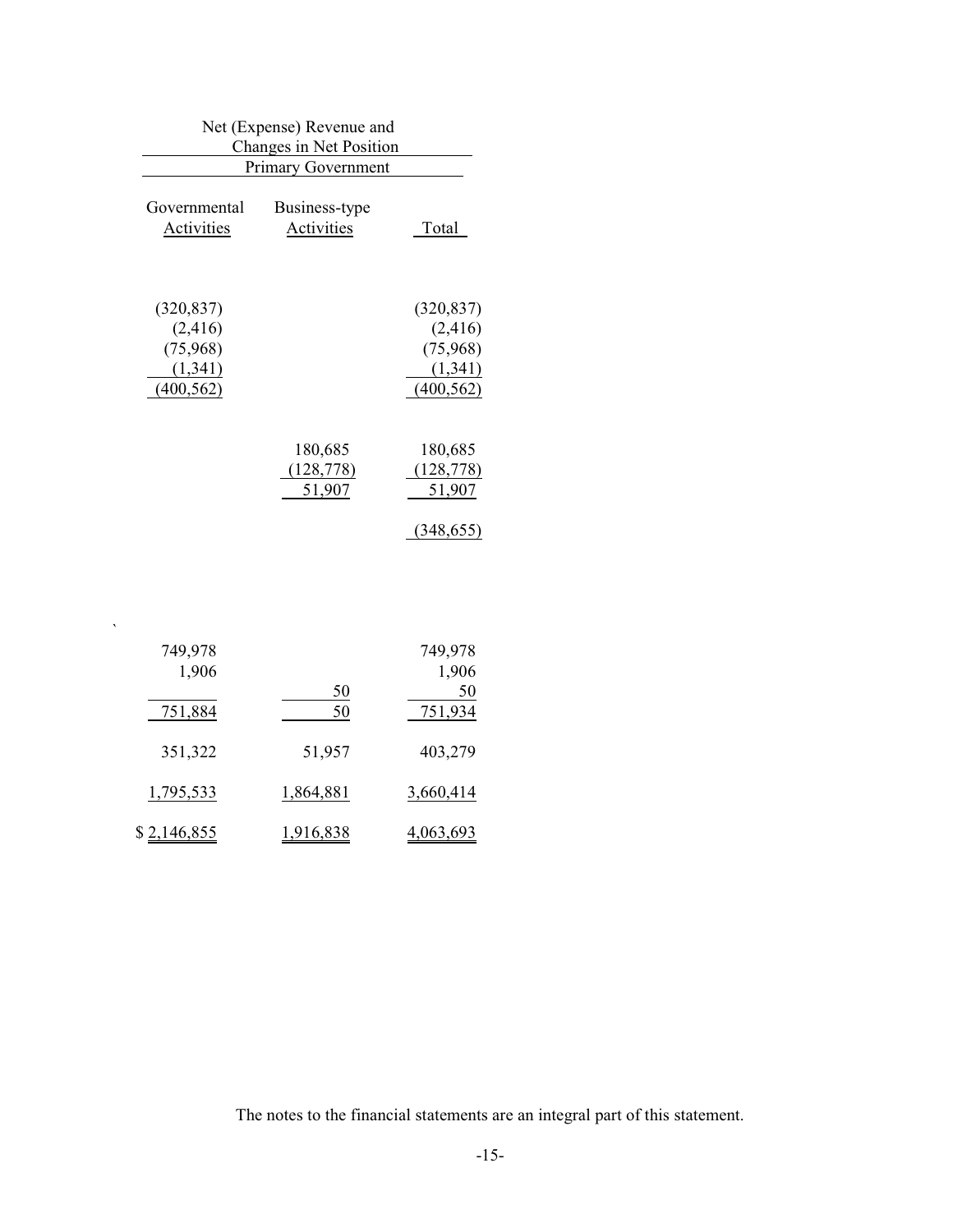### Balance Sheet Government Funds September 30, 2021

|                                                                            |             | Total        |
|----------------------------------------------------------------------------|-------------|--------------|
|                                                                            | General     | Governmental |
|                                                                            | Fund        | Funds        |
| <b>ASSETS</b>                                                              |             |              |
| Cash and cash equivalents - unrestricted                                   | \$1,603,296 | 1,603,296    |
| Prepaid expenses                                                           | 453,230     | 453,230      |
| Security deposit                                                           | 1,500       | 1,500        |
| Receivables (net of allowance for uncollectibles):                         |             |              |
| Property taxes                                                             | 947         | 947          |
| Total assets                                                               | \$2,058,973 | 2,058,973    |
| <b>LIABILITIES &amp; FUND BALANCES</b><br>Liabilities:<br>Deferred revenue | \$<br>947   | 947          |
| Other liabilities                                                          | 1,102       | 1,102        |
| <b>Total liabilities</b>                                                   | 2,049       | 2,049        |
| Fund balances:                                                             |             |              |
| Nonspendable                                                               | 454,730     | 454,730      |
| Unassigned                                                                 | 1,602,194   | 1,602,194    |
| Total fund balance                                                         | 2,056,924   | 2,056,924    |
| Total liabilities & fund balances                                          | \$2,058,973 | 2,058,973    |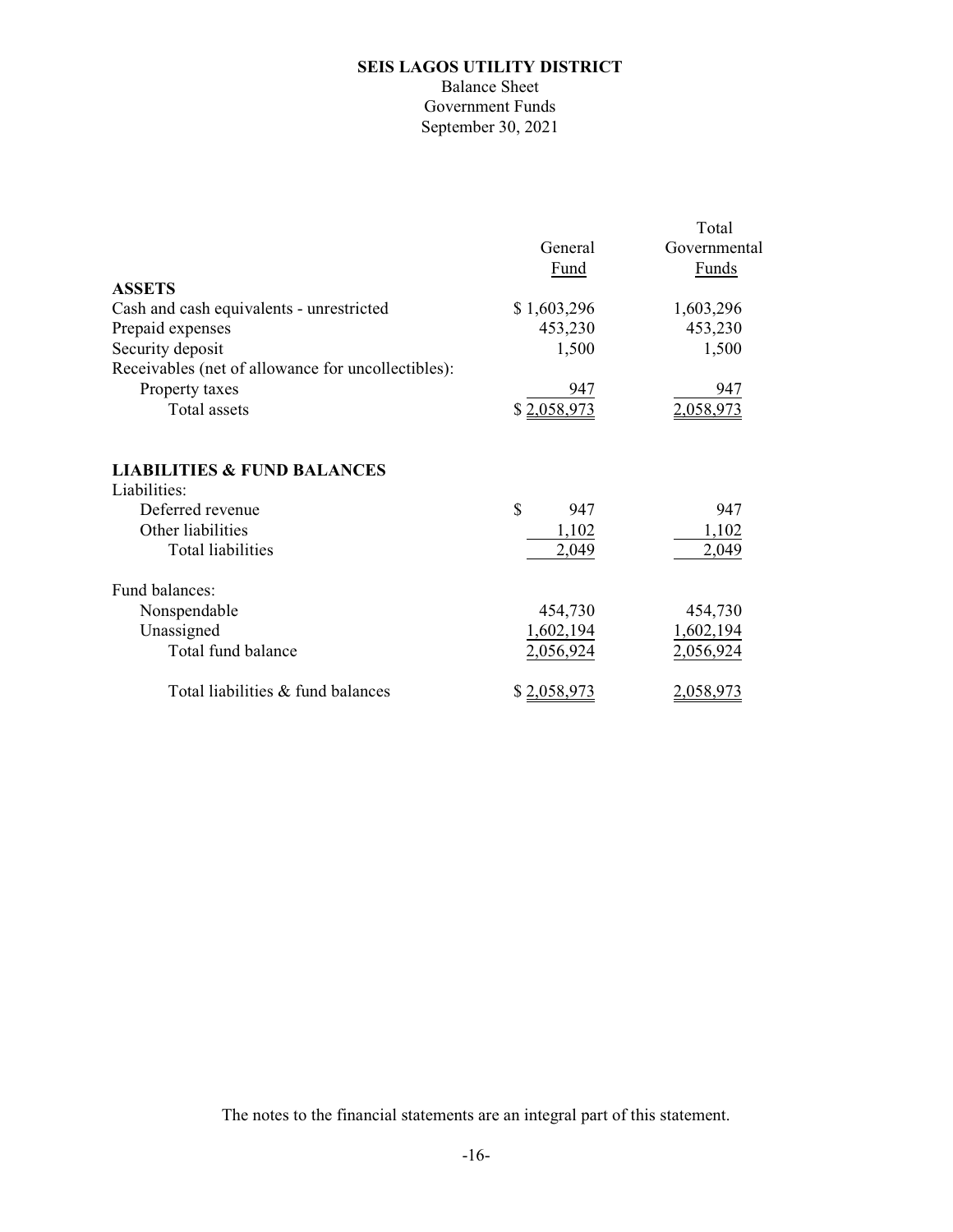## Reconciliation of the Balance Sheet of Governmental Funds to the Statement of Net Position September 30, 2021

| <b>Total Fund Balances - Governmental Funds</b>                                                                                                                                                                                                                                                                                                                                                                                                                                                                                                                                                                                   | \$2,056,924 |
|-----------------------------------------------------------------------------------------------------------------------------------------------------------------------------------------------------------------------------------------------------------------------------------------------------------------------------------------------------------------------------------------------------------------------------------------------------------------------------------------------------------------------------------------------------------------------------------------------------------------------------------|-------------|
| Capital assets used in governmental activities are not financial<br>resources, and therefore, are not reported in governmental funds. At the<br>beginning of the year, the cost of these assets was \$2,503.205 and the<br>accumulated depreciation was $\$(2,369,355)$ . In addition, long-term<br>liabilities of $$(18,193)$ , are not due and payable in the current period,<br>and therefore, are not reported as liabilities in the funds. The net effect<br>of including the beginning balances for capital assets (net of<br>depreciation) and long-term debt in the governmental activities is to<br>increase net assets. | 115,657     |
| Current year capital outlays are expenditures in the fund financial<br>statements, but they should be shown as increases in capital assets in the<br>government-wide financial statements. The net effect of including the<br>current year debt principal payments is to increase net assets. There<br>were no capital expenditures in 2021.                                                                                                                                                                                                                                                                                      |             |
| The current year depreciation expense increases accumulated<br>depreciation. The net effect of the current year's depreciation is to<br>decrease net assets.                                                                                                                                                                                                                                                                                                                                                                                                                                                                      | (26, 673)   |
| Various other reclassifications and eliminations are necessary to convert<br>from the modified accrual basis of accounting to accrual basis of<br>accounting. These include recognizing \$947 of deferred revenue as<br>revenue.                                                                                                                                                                                                                                                                                                                                                                                                  | 947         |
| <b>Net Position of Governmental Activities</b>                                                                                                                                                                                                                                                                                                                                                                                                                                                                                                                                                                                    | \$2,146,855 |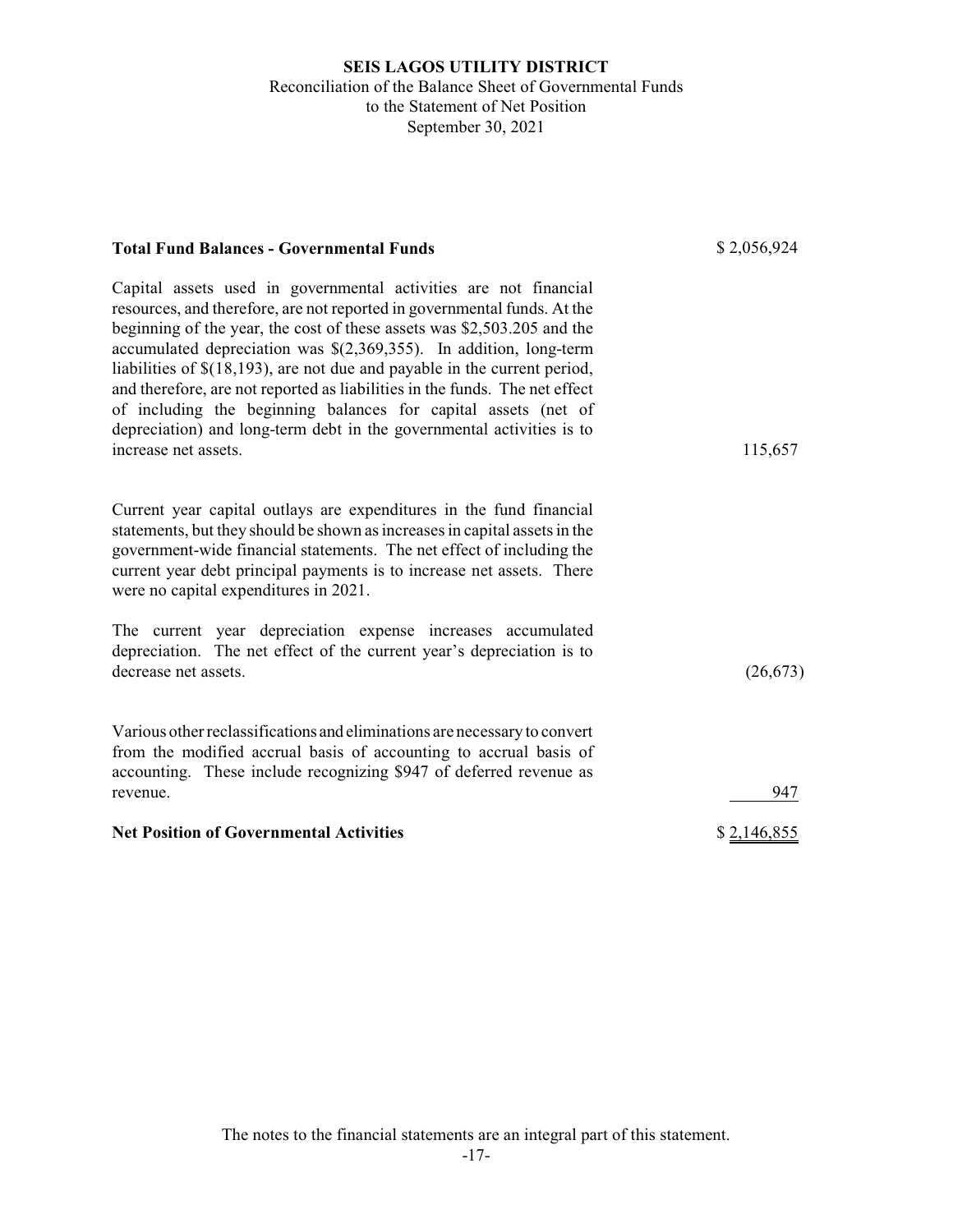## Statement of Revenues, Expenditures and Changes in Fund Balances Governmental Funds For the Fiscal Year Ended September 30, 2021

|                                                   |               | Total        |  |
|---------------------------------------------------|---------------|--------------|--|
|                                                   | General       | Governmental |  |
|                                                   | Funds         | Funds        |  |
| <b>REVENUES</b>                                   |               |              |  |
| Taxes                                             |               |              |  |
| Property                                          | \$<br>754,766 | 754,766      |  |
| Fees and service charges                          | 440,289       | 440,289      |  |
| Interest                                          | 1,906         | 1,906        |  |
| Total revenues                                    | 1,196,961     | 1,196,961    |  |
| <b>EXPENDITURES</b>                               |               |              |  |
| General government                                | 294,164       | 294,164      |  |
| Public safety                                     | 442,705       | 442,705      |  |
| Public works                                      | 75,968        | 75,968       |  |
| Debt service:                                     |               |              |  |
| Principal                                         | 15,254        | 15,254       |  |
| Interest and fiscal charges                       | 1,341         | 1,341        |  |
| Total expenditures                                | 829,432       | 829,432      |  |
|                                                   |               |              |  |
| Excess/(deficiency) of revenues over expenditures | 367,529       | 367,529      |  |
|                                                   |               |              |  |
| Net change in fund balances                       | 367,529       | 367,529      |  |
| Fund balance, beginning                           | 1,689,395     | 1,689,395    |  |
| Fund balance, ending                              | \$2,056,924   | 2,056,924    |  |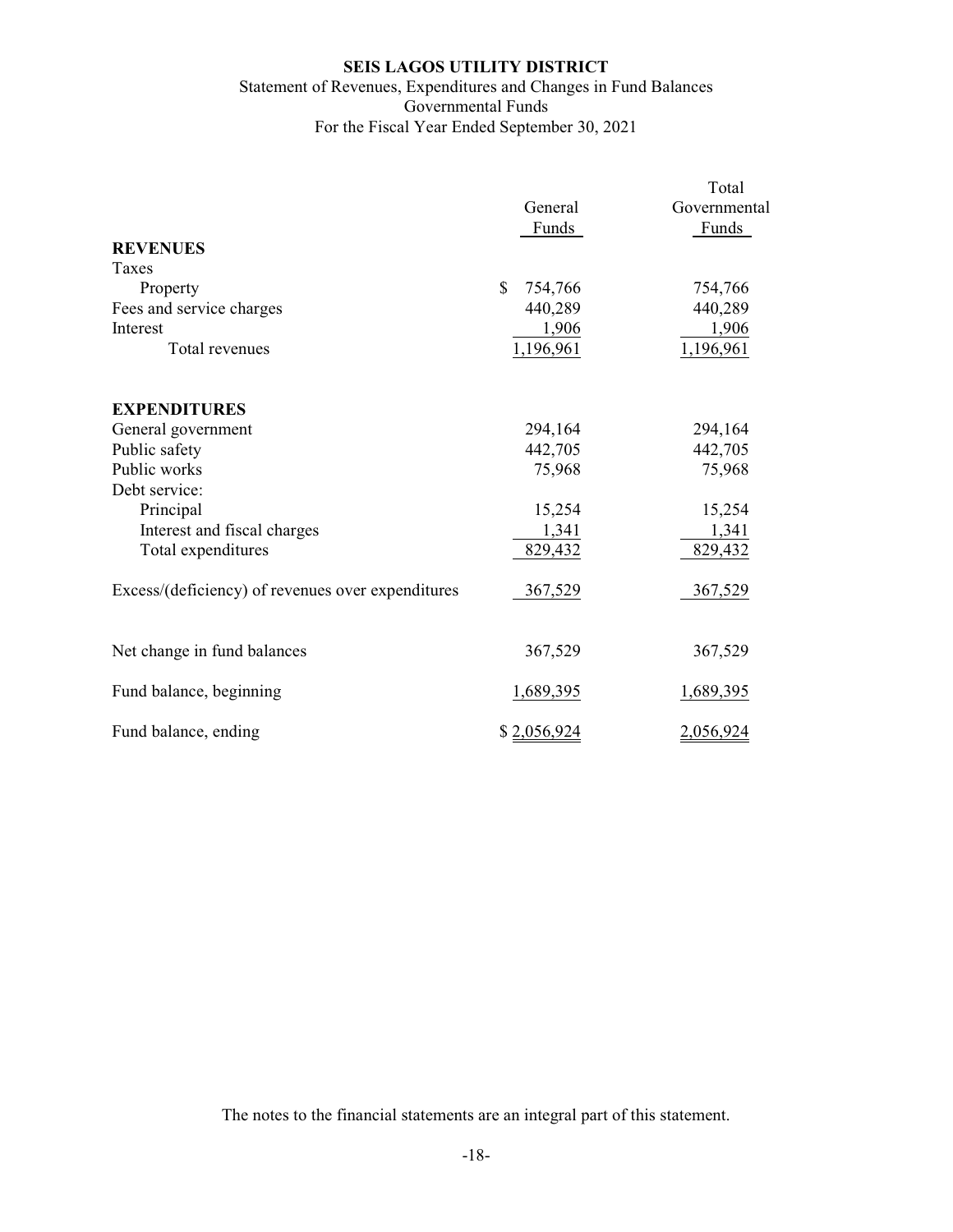## Reconciliation of the Statement of Revenues, Expenditures and Changes in Fund Balances of Governmental Funds to the Statement of Activities September 30, 2021

| <b>Total Net Change in Fund Balances - Governmental Funds</b>                                                                                                                                                                                                                                                                                                           | \$367,529 |
|-------------------------------------------------------------------------------------------------------------------------------------------------------------------------------------------------------------------------------------------------------------------------------------------------------------------------------------------------------------------------|-----------|
| Current year capital outlays and long-term debt principal payments of<br>\$15,254 are expenditures and sources in the fund financial statements,<br>but they should be shown as reductions in long-term debt in the<br>government-wide financial statements. The net effect of including the<br>current year capital outlays and debt principal payments is to increase |           |
| net position.                                                                                                                                                                                                                                                                                                                                                           | 15,254    |
| Capital assets used in governmental activities are not financial<br>resources, and therefore, are not reported in governmental funds.<br>Depreciation of $\$(26,673)$ is not recognized as an expense in<br>governmental funds since they do not require the use of current<br>resources. The net effect of the current year's activity is to decrease net<br>position. | (26, 673) |
| Deferred revenue is not recognized as revenue in the governmental<br>activities. The net effect is to increase net position.                                                                                                                                                                                                                                            | (4,788)   |
| <b>Changes in Net Position of Governmental Activities</b>                                                                                                                                                                                                                                                                                                               | \$351,322 |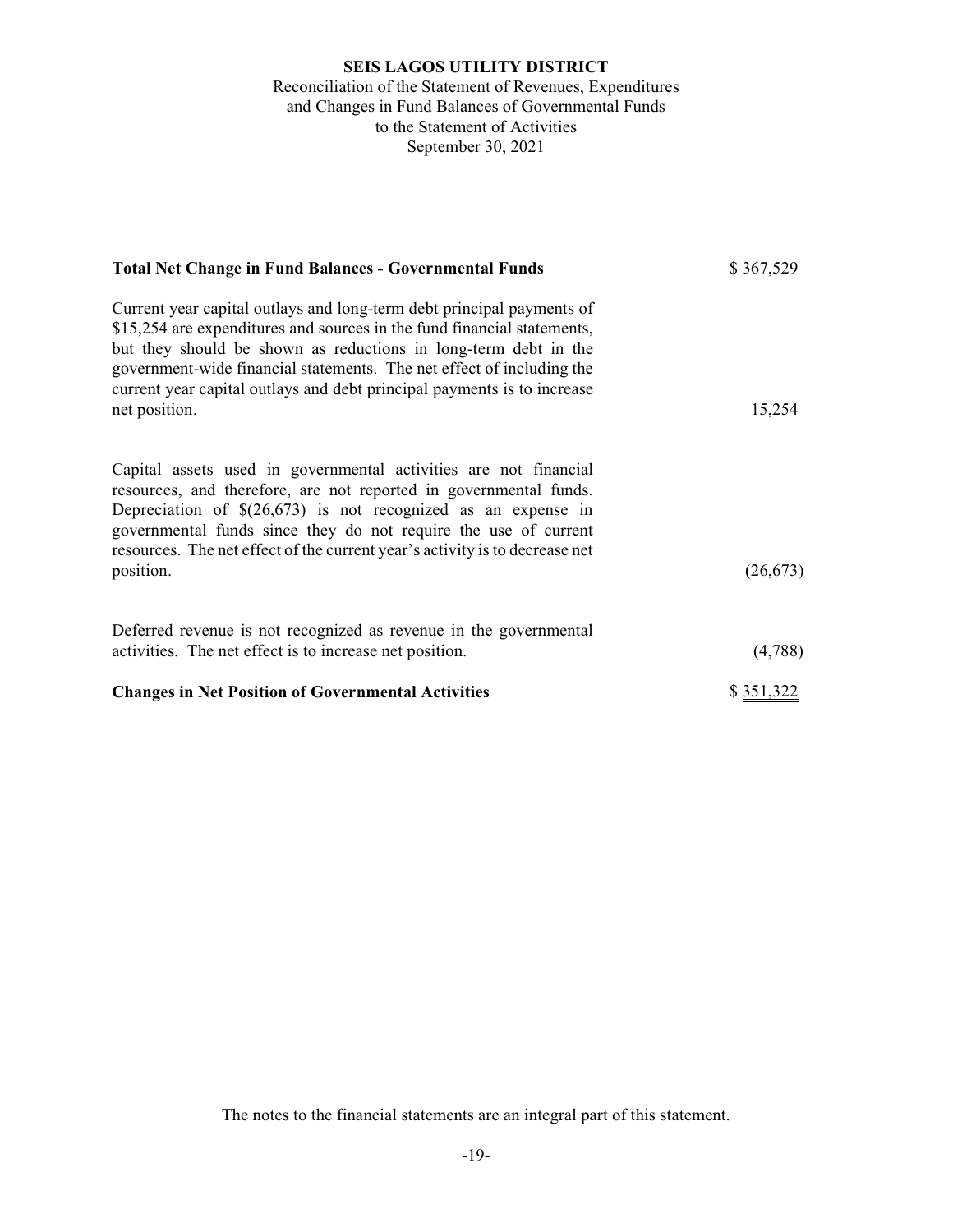### Statement of Revenues, Expenditures, and Changes in Fund Balances Budget and Actual - General Fund For the Fiscal Year Ended September 30, 2021

|                                      |               |               |           | Variance<br>with Final<br>Budget |
|--------------------------------------|---------------|---------------|-----------|----------------------------------|
|                                      | Original      | Final         | Actual    | Positive                         |
|                                      | <b>Budget</b> | <b>Budget</b> | Amounts   | (Negative)                       |
| <b>REVENUES</b>                      |               |               |           |                                  |
| Taxes                                |               |               |           |                                  |
| Property                             | \$<br>663,166 | 663,166       | 754,766   | 91,600                           |
| Fees and service charges             | 465,400       | 465,400       | 440,289   | (25,111)                         |
| Interest                             | 25,000        | 25,000        | 1,906     | (23,094)                         |
| Total revenues                       | 1,153,566     | 1,153,566     | 1,196,961 | 43,395                           |
| <b>EXPENDITURES</b>                  |               |               |           |                                  |
| General government                   | 513,063       | 513,063       | 294,164   | 218,899                          |
| Public safety                        | 475,055       | 475,055       | 442,705   | 32,350                           |
| Public works                         | 113,500       | 113,500       | 75,968    | 37,532                           |
| Debt service:                        |               |               |           |                                  |
| Principal                            | 15,254        | 15,254        | 15,254    |                                  |
| Interest                             | 3,300         | 3,300         | 1,341     | 1,959                            |
| Total expenditures                   | 1,120,172     | 1,120,172     | 829,432   | 290,740                          |
| Excess (deficiency) of revenues over |               |               |           |                                  |
| expenditures                         | 33,394        | 33,394        | 367,529   | 334,135                          |
| Net change in fund balances          | 33,394        | 33,394        | 367,529   | 334,135                          |
| Fund balance, beginning              | 1,689,395     | 1,689,395     | 1,689,395 |                                  |
| Fund balance, ending                 | \$1,722,789   | 1,722,789     | 2,056,924 | <u>334,135</u>                   |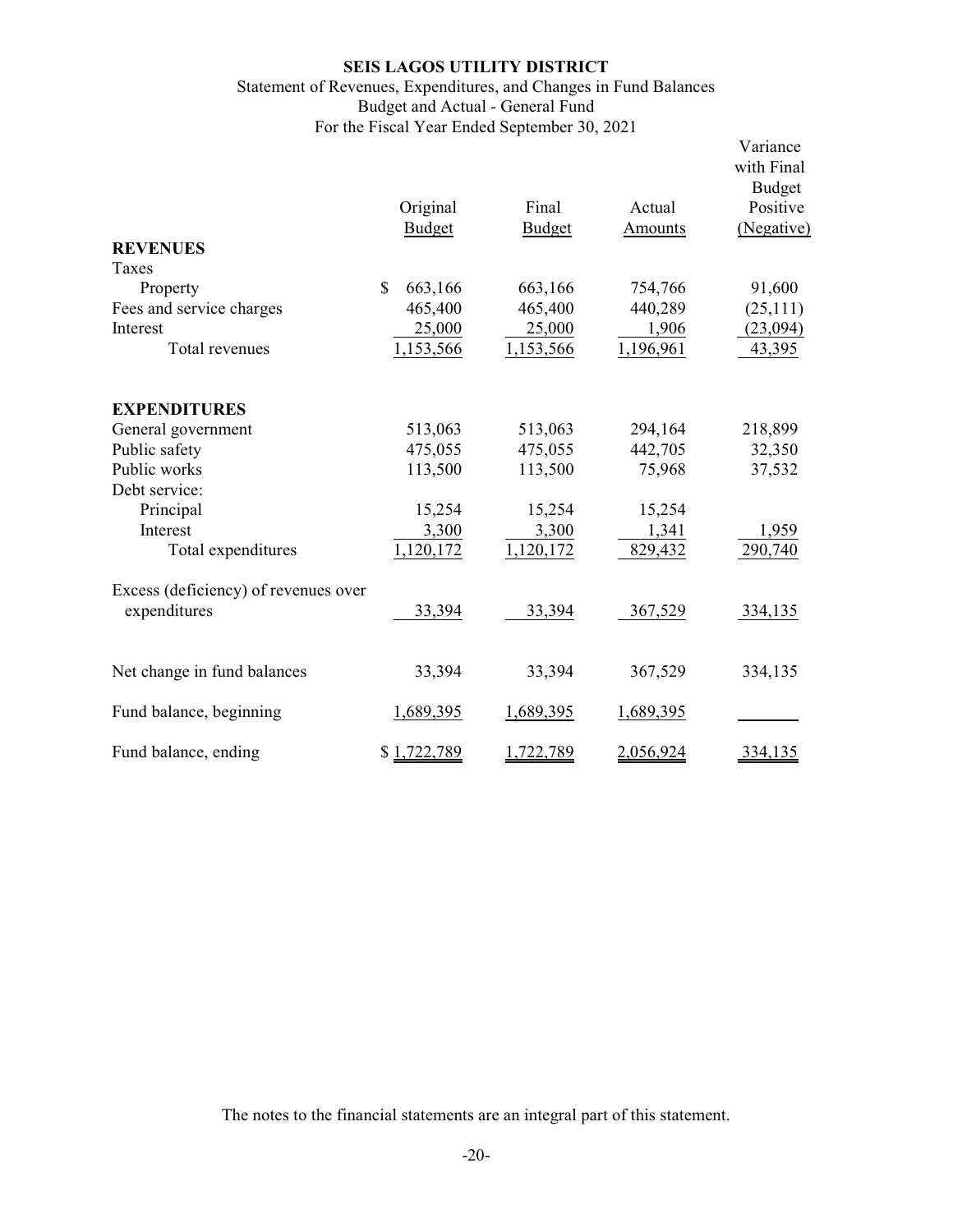## Statement of Net Position Proprietary Funds September 30, 2021

|                                                 | Proprietary    |
|-------------------------------------------------|----------------|
|                                                 | Fund           |
| <b>ASSETS</b>                                   |                |
| Current assets:                                 |                |
| Cash and cash equivalents - unrestricted        | \$2,740,591    |
| Cash and cash equivalents - restricted          | 581,354        |
| Accounts receivable (net of allowance           |                |
| for uncollectibles)                             | <u>160,561</u> |
| Total current assets                            | 3,482,506      |
| Noncurrent assets:                              |                |
| Capital assets:                                 |                |
| Land                                            | 21,684         |
| Equipment                                       | 121,432        |
| Water and sewer infrastructure                  | 4,150,870      |
| Construction in progress                        | 1,702,933      |
| Less: Accumulated depreciation                  | (2,857,669)    |
| Total noncurrent assets                         | 3,139,250      |
| Total assets                                    | \$6,621,756    |
| <b>LIABILITIES</b><br>Current liabilities:      |                |
| Accounts payable                                | \$<br>347,349  |
| Retainage payable                               | 74,270         |
| Customer deposits                               | 226,650        |
| Other payables                                  | 96,649         |
| Total current liabilities                       | 744,918        |
| Long-term liabilities:                          |                |
| Bonds payable                                   |                |
| Due within one year                             | 120,000        |
| Due in more than one year                       | 3,840,000      |
| Total long-term liabilities                     | 3,960,000      |
| <b>Total liabilities</b>                        | 4,704,918      |
|                                                 |                |
| <b>NET POSITION</b>                             |                |
| Invested in capital assets, net of related debt | (820,750)      |
| Restricted                                      | 581,354        |
| Unrestricted (as restated)                      | 2,156,234      |
| Total net position                              | \$1,916,838    |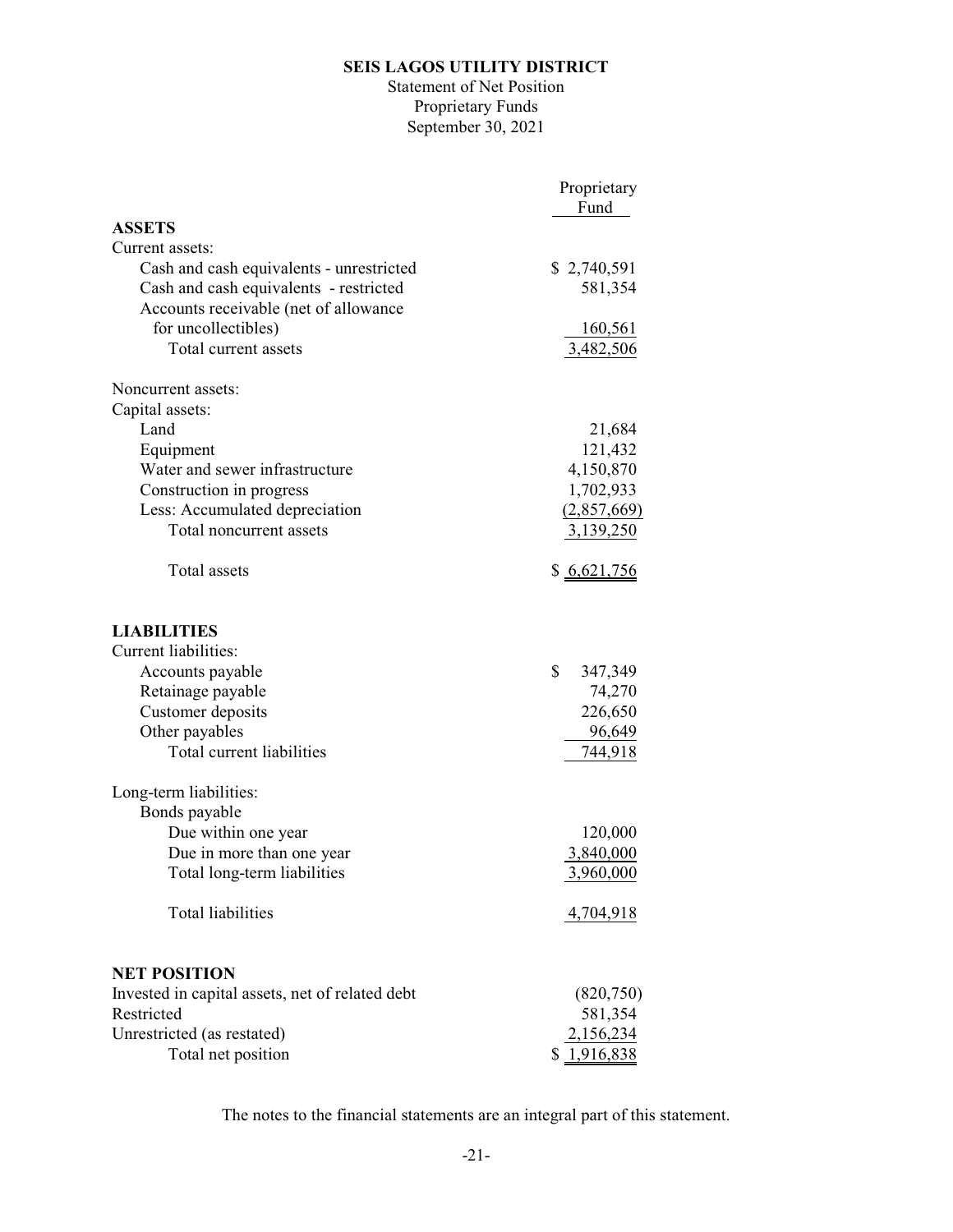### Statement of Revenues, Expenses and Changes in Fund Net Position Proprietary Funds September 30, 2021

|                                         | Proprietary   |
|-----------------------------------------|---------------|
|                                         | Fund          |
| <b>OPERATING REVENUES</b>               |               |
| Water                                   | \$<br>796,469 |
| Sewer                                   | 334,681       |
| Fees and services                       | 116,852       |
| Other income                            | 50            |
| Total operating revenues                | 1,248,052     |
| <b>OPERATING EXPENSES</b>               |               |
| Cost of water                           | 446,836       |
| Water sewer operations                  | 428,786       |
| Depreciation                            | 191,695       |
| Total operating expenses                | 1,067,317     |
| Operating income (loss)                 | 180,735       |
| <b>NONOPERATING REVENUES (EXPENSES)</b> |               |
| Interest expense                        | (128, 778)    |
| Total nonoperating revenues (expenses)  | (128, 778)    |
| Change in net position                  | 51,957        |
| Net position - beginning (as restated)  | 1,864,881     |
| Net position - ending                   | \$1,916,838   |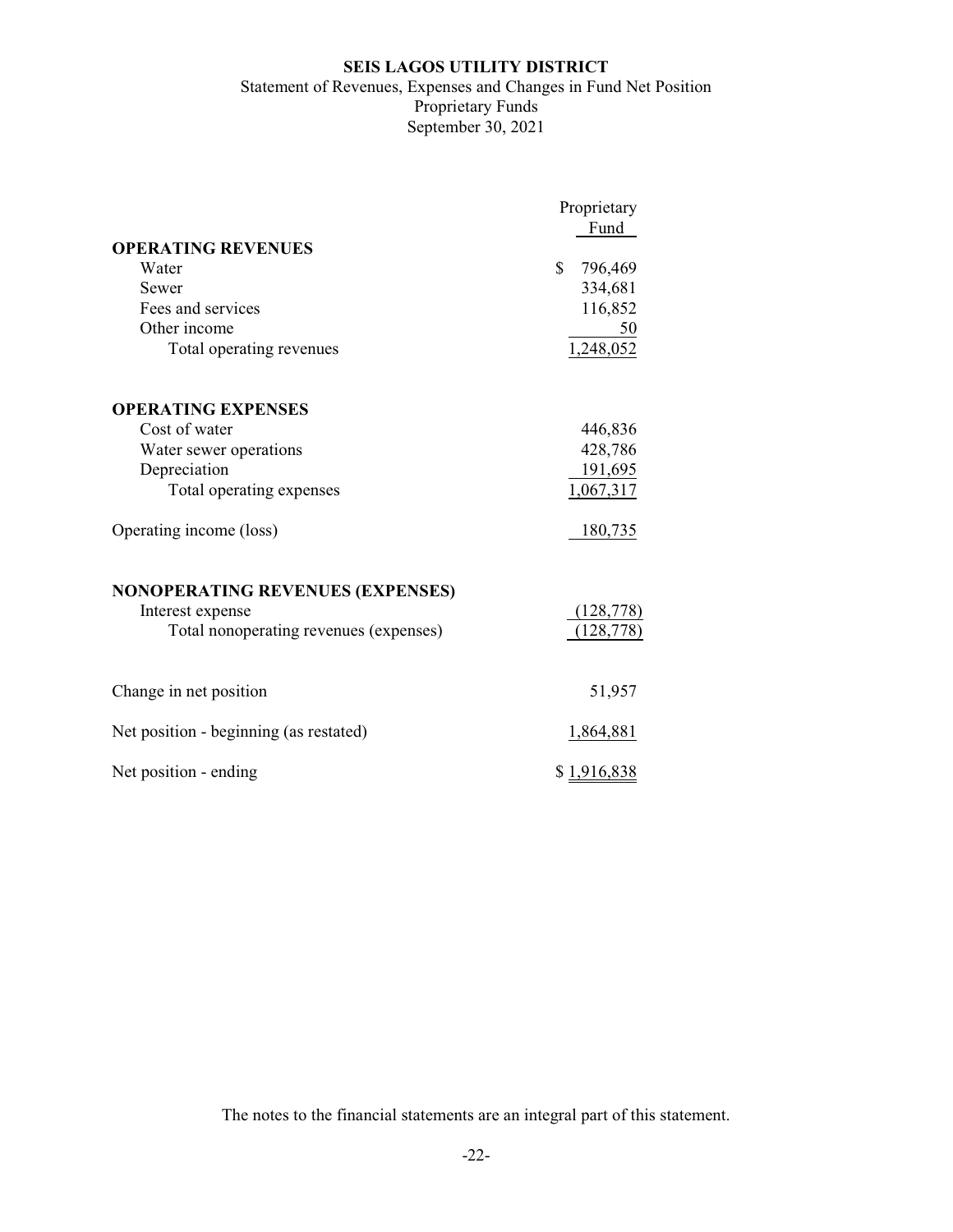### Statement of Cash Flows Proprietary Funds For the Fiscal Year Ended September 30, 2021

|                                                           | Proprietary |
|-----------------------------------------------------------|-------------|
|                                                           | Utility     |
|                                                           | Fund        |
| Cash flows from operating activities:                     |             |
| Cash received from customers and users                    | \$1,325,102 |
| Cash payments to suppliers                                | (419, 783)  |
| Net cash provided by operating activities                 | 905,319     |
| Cash flows from capital and related financing activities: |             |
| Acquisition/disposition of capital assets                 | (1,308,950) |
| Net cash used by capital and related                      |             |
| financing activities                                      | (1,308,950) |
| Cash flows from noncapital financing activities:          |             |
| Bond repayments                                           | (115,000)   |
| Interest expense                                          | (128, 778)  |
| Net cash used by noncapital financing activities          | (243, 778)  |
| Net increase in cash and cash equivalents                 | (647, 409)  |
| Cash and cash equivalents - beginning (as restated)       | 3,969,354   |
| Cash and cash equivalents - ending                        | \$3,321,945 |

Reconciliation of Net Income to Net Cash Provided/(Used) by Operating Activities

| Operating income                                |   | 180,735 |
|-------------------------------------------------|---|---------|
| Adjustments to reconcile net income to net cash |   |         |
| provided by operating activities                |   |         |
| Depreciation                                    |   | 191,695 |
| (Increase)/decrease in accounts receivable      |   | 20,900  |
| Increase/(decrease) in accounts payable         |   | 347,349 |
| Increase/(decrease) in retainage payable        |   | 74,270  |
| Increase/(decrease) in customer deposits        |   | 56,150  |
| Increase/(decrease) in other payables           |   | 34,220  |
| Total adjustments                               |   | 724,584 |
| Net cash provided by operating activities       | S | 905.319 |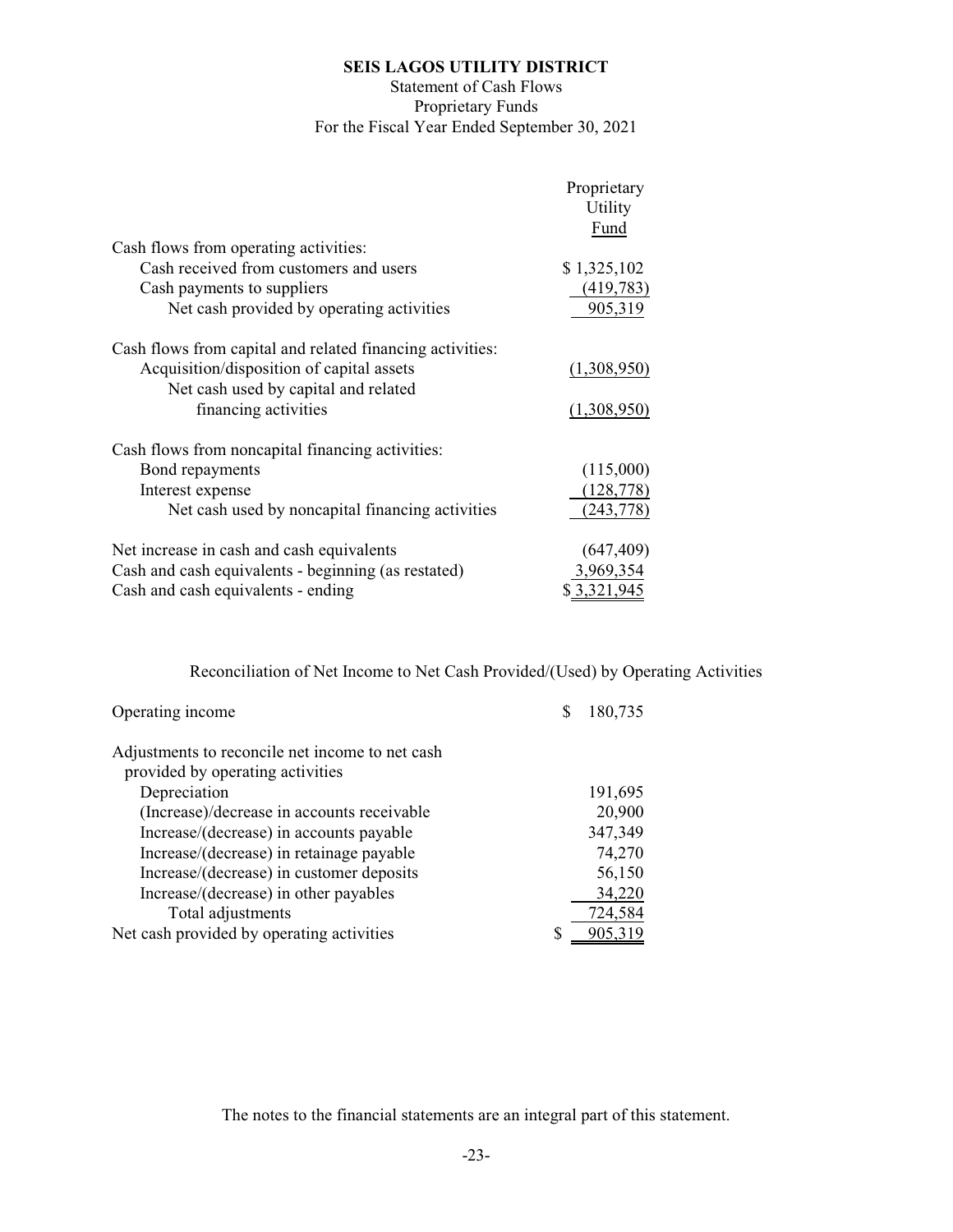Notes to the Financial Statements September 30, 2021

#### **(1) SUMMARY OF SIGNIFICANT ACCOUNTING POLICIES**

The financial statements of the Seis Lagos Utility District, have been prepared in conformity with accounting principles generally accepted (GAAP) in the United States of America as applied to government units. The Governmental Accounting Standards Board (GASB) is the accepted standardsetting body for establishing governmental accounting and financial reporting principles. The more significant of the government's accounting policies are described below.

#### **A. Reporting Entity**

Seis Lagos Utility District (the "District") is a Texas utility district that was created on March 12, 1973, by the Texas Water Commission and the legislature of the State of Texas and operates under Chapter 49 of the Texas Water Code. The electorate of Seis Lagos confirmed the organization on April 7, 1973.

The District has a contractual relationship with the Seis Lagos Community, Brockdale HOA and Common of Camden Community with regards to the water distribution and sewer collection systems to provide both services for the homes in the District.

#### **B. Government-wide and fund financial statements**

The government-wide financial statements (i.e., the statement of net position and the statement of activities) report information on all of the nonfiduciary activities of the primary government. For the most part, the effect of interfund activity has been removed from these statements. *Governmental activities*, which normally are supported by taxes and intergovernmental revenues, are reported separately from*business-type activities*, which rely to a significant extent on fees and charges for support.

The statement of activities demonstrates the degree to which the direct expenses of a given function or segment are offset by program revenues. *Direct expenses* are those that are clearly identifiable with a specific function or segment. *Program revenues* include 1) charges to customers or applicants who purchase, use, or directly benefitfromgoods, services, or privileges provided by a given function or segment and 2) grants and contributions that are restricted to meeting the operational or capital requirements of a particular function or segment. Taxes and other items not properly included among program revenues are reported instead as *general revenues*.

Separate financial statements are provided for governmental funds and proprietary funds. Major individual governmental funds and major individual enterprise funds are reported as separate columns in the fund financial statements.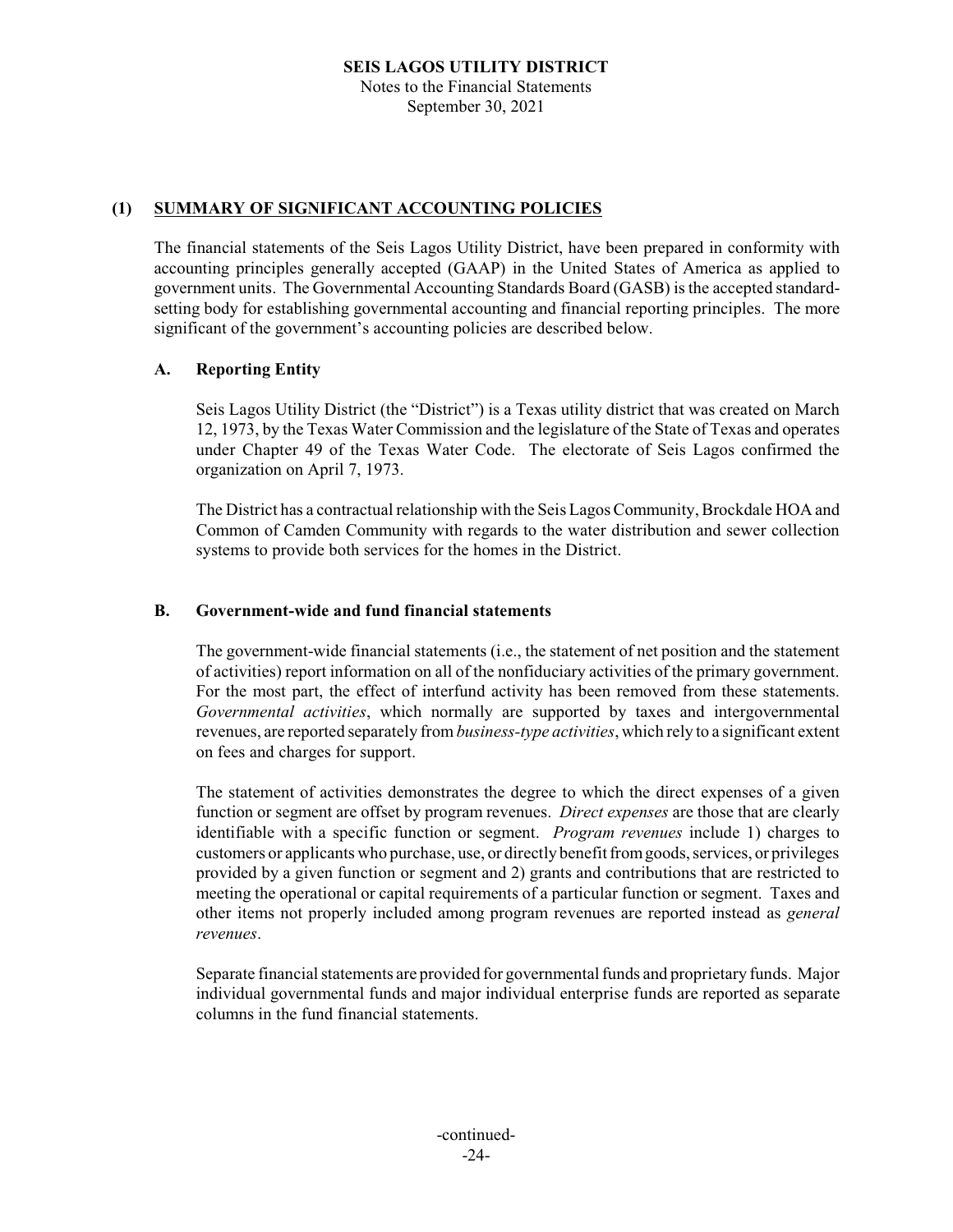Notes to the Financial Statements September 30, 2021 -continued-

#### **(1) SUMMARY OF SIGNIFICANT ACCOUNTING POLICIES** (continued)

#### **C. Measurement focus, basis of accounting, and financial statement presentation**

The government-wide financial statements are reported using the *economic resources measurement focus* and the *accrual basis of accounting*, as are the proprietary fund financial statements. Revenues are recorded when earned and expenses are recorded when a liability is incurred, regardless of the timing of related cash flows. Property taxes are recognized as revenues in the year for which they are levied. Grants and similar items are recognized as revenue as soon as all eligibility requirements imposed by the provider have been met.

Governmental fund financial statements are reported using the *current financial resources measurement focus* and the *modified accrual basis of accounting.* Revenues are recognized as soon as they are both measurable and available. Revenues are considered to be *available* when they are collectible within the current period or soon enough thereafter to pay liabilities of the current period. For this purpose, the government considers revenues to be available if they are collected within 60 days of the end of the current fiscal period. Expenditures generally are recorded when a liability is incurred, as under accrual accounting. However, debt service expenditures, as well as expenditures related to compensated absences and claims and judgments, are recorded only when payment is due.

Property taxes, franchise taxes, licenses, and interest associated with the current fiscal period are all considered to be susceptible to accrual and so have been recognized as revenues of the current fiscal period. Only the portion of special assessments receivable due within the current fiscal period is considered to be susceptible to accrual as revenue of the current period. All other revenue items are considered to be measurable and available only when cash is received by the government.

The government reports the following major governmental funds:

The *general fund* is the government's primary operating fund. It accounts for all financial resources of the general government, except those required to be accounted for in another fund.

The government reports the following proprietary funds:

The water and sewer fund is used to account for those operations that are financed and operated in a manner similar to private business or where the board has decided that the determination of revenues earned, costs incurred and/or net income is necessary for management accountability. The enterprise fund is for water and sewer operations.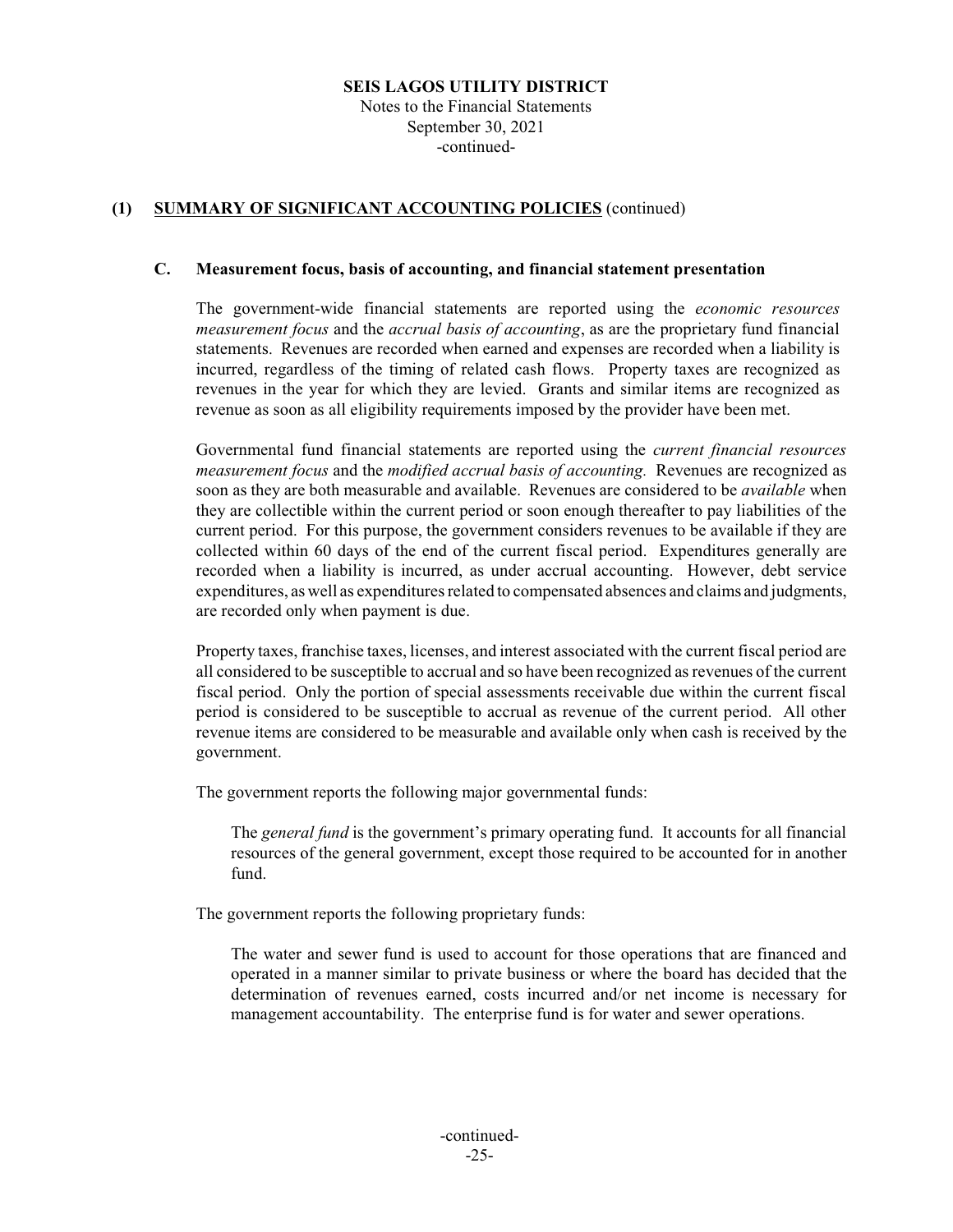Notes to the Financial Statements September 30, 2021 -continued-

#### **(1) SUMMARY OF SIGNIFICANT ACCOUNTING POLICIES** (continued)

#### **C. Measurement focus, basis of accounting, and financial statement presentation**(continued)

Private-sector standards of accounting and financial reporting issued prior to December 1, 1989, generally are followed in both the government-wide and proprietary fund financial statements to the extent that those standards do not conflict with or contradict guidance of Governmental Accounting Standards Board. Governments also have the option of following subsequent privatesector guidance for their business-type activities and enterprise funds, subject to this same limitation. The District has elected not to follow subsequent private-sector guidance.

As a general rule, the effect of inter-fund activity has been eliminated from the governmentalwide financial statements. Exceptions to this general rule are payments-in-lieu of taxes and other charges between the government's water and sewer function and various other functions of the government. Elimination of these charges would distort the direct costs and program revenues reported for the various functions concerned.

Amounts reported as *program revenues* include 1) charges to customers or applicants for goods, services, or privileges provided, 2) operating grants and contributions, and 3) capital grants and contributions, including special assessments. Internally dedicated resources are reported as *general revenues* rather than as program revenues. Likewise, general revenues include all taxes.

Proprietary funds distinguish *operating* revenues and expenses from *nonoperating* items. Operating revenues and expenses generally result from providing services and producing and delivering goods in connection with a proprietary fund's principal ongoing operations. The principal operating revenues of the enterprise fund are charges to customers for sales and services. The enterprise fund also recognizes as operating revenue the portion of tap fees intended to recover the cost of connecting new customers to the system. Operating expenses for enterprise funds include the cost of sales and services, administrative expenses, and depreciation on capital assets. All revenues and expenses not meeting this definition are reported as nonoperating revenues and expenses.

When both restricted and unrestricted resources are available for use, it is the District's policy to use restricted resources first, then unrestricted resources as they are needed.

#### **D. Assets, liabilities, and net position or equity**

#### **1. Deposits**

Cash and cash equivalents includes cash on hand, demand deposits, and short-term investments with a maturity date within three months of the date acquired by the government. The Districts temporary investment in TexStar is considered to be cash because of it's liquidity.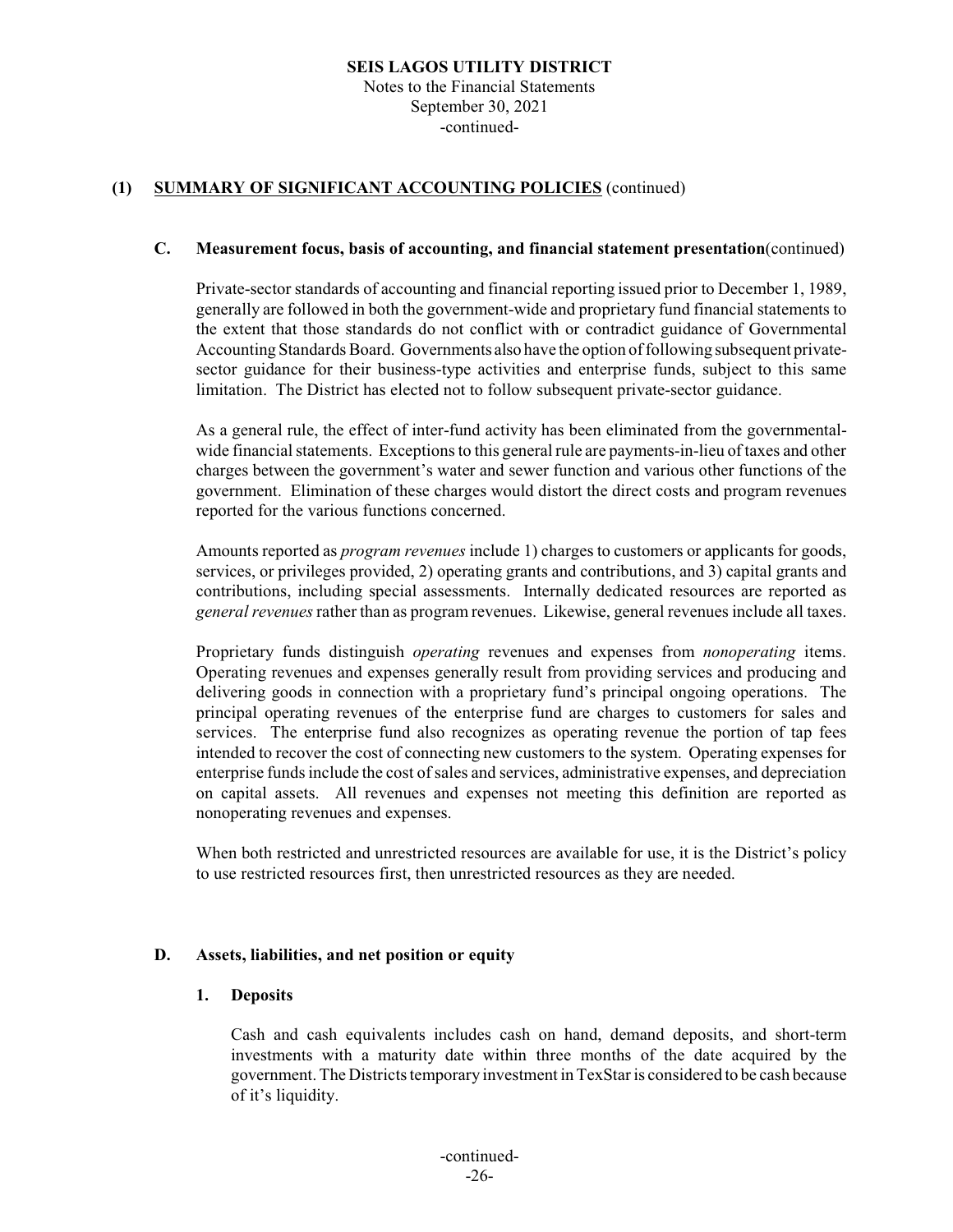Notes to the Financial Statements September 30, 2021 -continued-

#### **(1) SUMMARY OF SIGNIFICANT ACCOUNTING POLICIES** (continued)

#### **D. Assets, liabilities, and net position or equity** (continued)

#### **2. Short-term Inter-fund Receivables/Payables**

During the course of operations, numerous transactions occur between individual funds for goods provided or services rendered. These receivables and payables are classified as "due from other funds" or "due to other funds" on the balance sheet.

#### **3. Restricted Assets**

Certain resources set aside for customer deposits are classified as restricted assets on the balance sheet because their use is limited.

#### **4. Capital Assets**

Capital assets, which include property, plant, equipment, and infrastructure assets (e.g., roads, bridges, sidewalks, and similar items), are reported in the applicable governmental or business-type activities columns in the government-wide financial statements. Capital assets are defined by the government as assets with an initial, individual cost of more than \$500 (amount not rounded) and an estimated useful life in excess of two years. Such assets are recorded at historical cost or estimated historical cost if purchased or constructed. Donated capital assets are recorded at estimated fair market value at the date of donation.

The cost of normal maintenance and repairs that do not add to the value of the asset or materially extend assets lives are not capitalized.

Major outlays for capital assets and improvements are capitalized as projects are constructed. Interest is capitalized on proprietary fund assets acquired with tax-exempt debt. The amount of interest to be capitalized is calculated by offsetting interest expense incurred from the date of the borrowing until completion of the project with interest earned on invested proceeds over the same period.

Property, plant, and equipment of the primary government is depreciated using the straight line method over the following estimated useful lives:

| Assets                              | Years    |
|-------------------------------------|----------|
| Buildings, systems and improvements | $5 - 40$ |
| Furniture and equipment             | $3 - 10$ |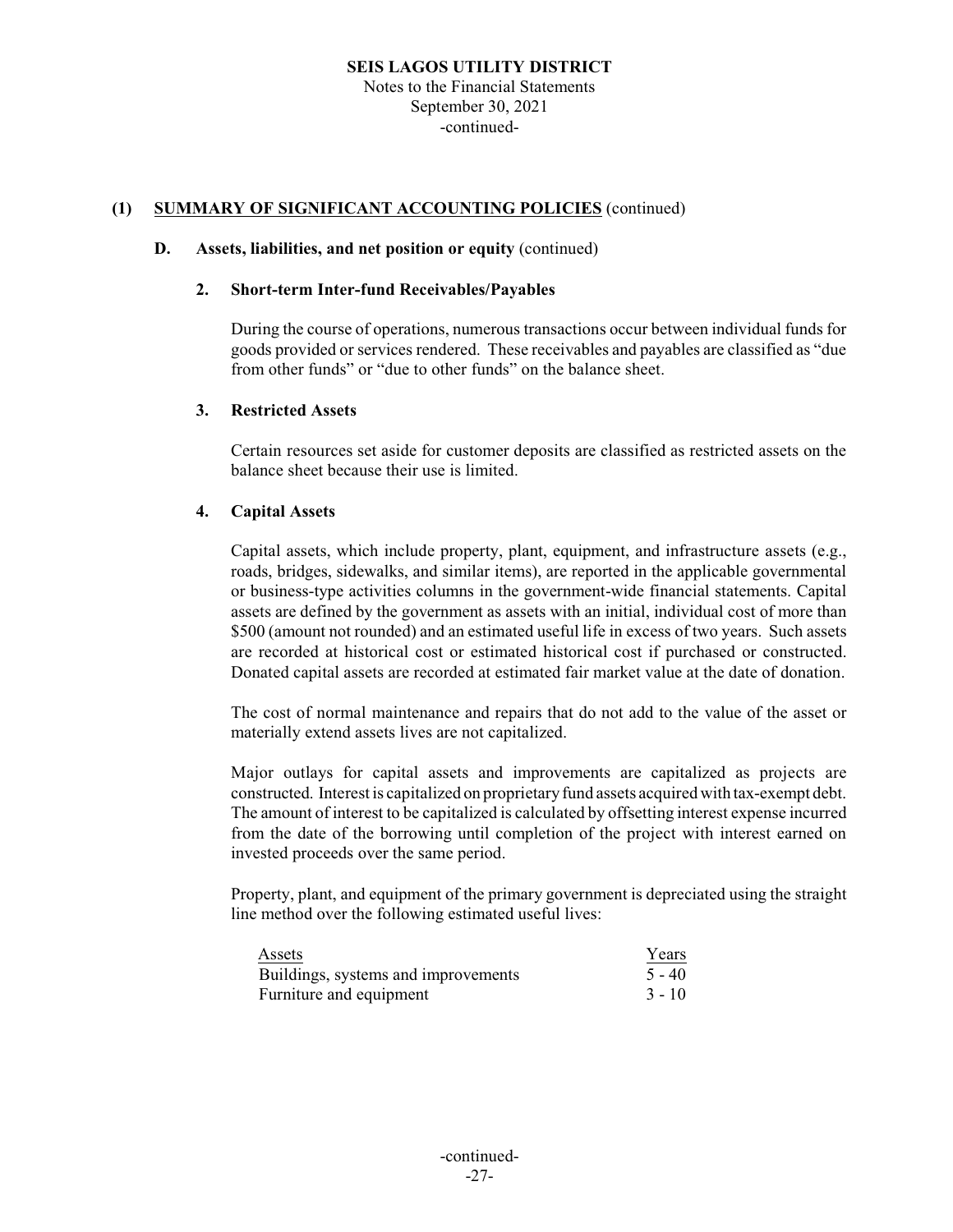Notes to the Financial Statements September 30, 2021 -continued-

#### **(1) SUMMARY OF SIGNIFICANT ACCOUNTING POLICIES** (continued)

#### **D. Assets, liabilities, and net position or equity** (continued)

#### **5. Long-Term Obligations**

In the government-wide financial statements, and proprietary fund types in the fund financial statements, long-term debt and other long-term obligations are reported as liabilities in the applicable governmental activities, business-type activities, or proprietary fund type statement of net position.

#### **6. Fund Equity**

Fund Balance Classification: The governmental fund financial statements present fund balance classifications that comprise a hierarchy that is based primarily on the extent to which the District is bound to honor constraints for which amounts in the respective governmental funds can be spent. The classifications used in the governmental fund financial statements are as follows:

- Nonspendable: This classification includes amounts that cannot be spent because they are either (a) not in spendable form or (b) are legally or contractually required to be maintained intact.
- Restricted: This classification includes amounts for which constraints have been placed on the use of the resources either (a) externally imposed by creditors (such as through a debt covenant), grantors, contributors, or laws or regulations of other governments, or (b) imposed by law through constitutional provisions or enabling legislation.
- Committed: This classification includes amounts that can be used only for specific purposes pursuant to constraints imposed by formal action of the District Board. These amounts cannot be used for any other purpose unless the District Board removes or changes the specified use by taking the same type of action (ordinance or resolution) that was employed when the funds were initially committed. This classification also includes contractual obligations to the extent that existing resources have been specifically committed for use in satisfying those contractual requirements. The District did not have any committed resources as of September 30, 2021.
- Assigned: This classification includes amounts that are constrained by the District's intent to be used for a specific purpose but are neither restricted nor committed. This intent can be expressed by an official to which the District Board delegates this authority.
- Unassigned: This classification includes amounts that have not been assigned to other funds or restricted, committed or assigned to a specific purpose within the General Fund.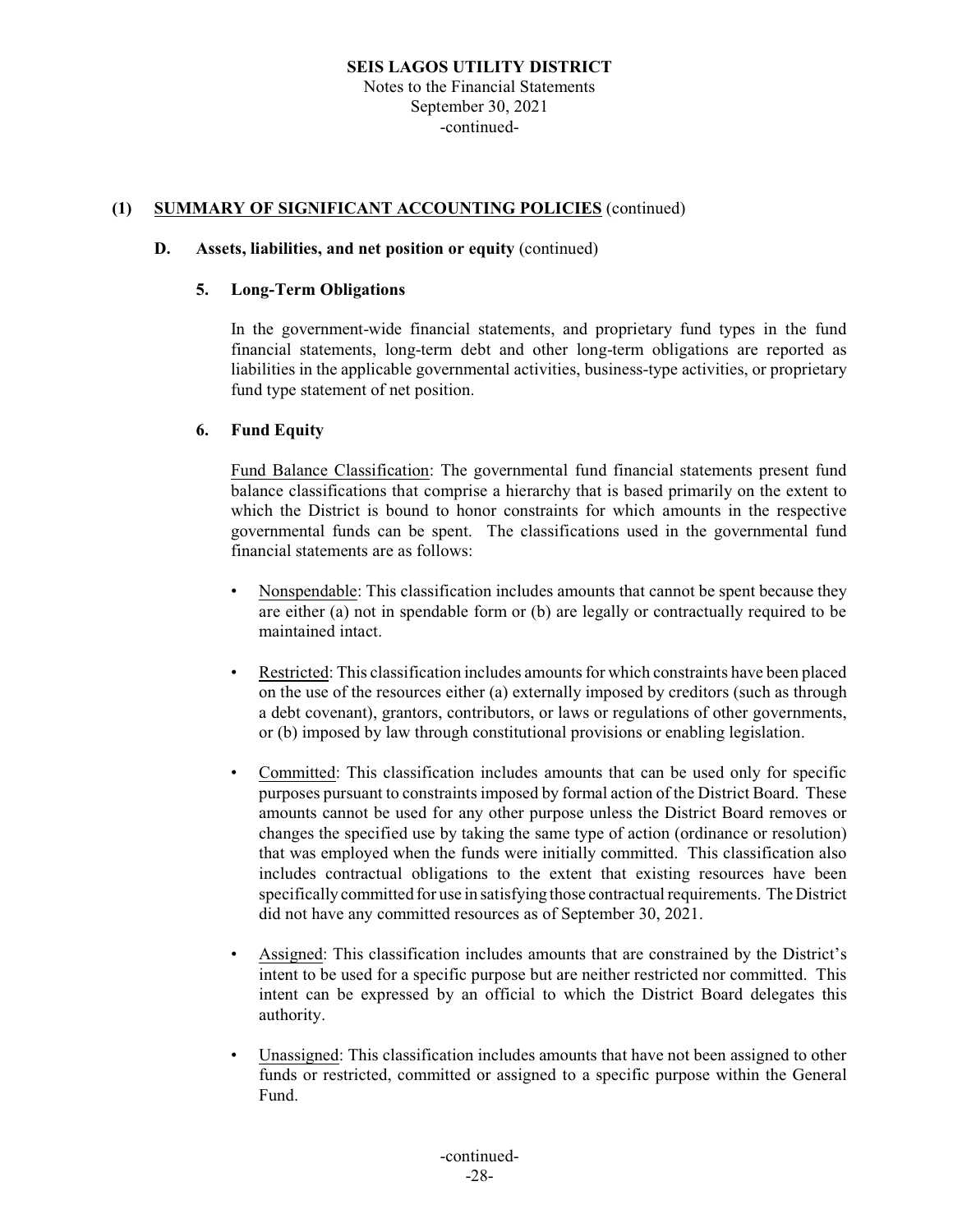Notes to the Financial Statements September 30, 2021 -continued-

#### **(1) SUMMARY OF SIGNIFICANT ACCOUNTING POLICIES** (continued)

#### **D. Assets, liabilities, and net position or equity** (continued)

#### **6. Fund Equity** (continued)

When an expenditure is incurred for purposes for which both restricted and unrestricted fund balance is available, the District considers restricted funds to have been spent first. When an expenditure is incurred for which committed, assigned, or unassigned fund balances are available, the District considers amounts to have been spent first out of committed funds, then assigned funds, and finally unassigned funds, as needed.

As of September 30, 2021, fund balances are composed of the following:

|                     |              | Total        |
|---------------------|--------------|--------------|
|                     | General      | Governmental |
|                     | Fund         | Funds        |
| Nonspendable:       | 454,730<br>S | 454,730      |
| Restricted:         |              |              |
| Committed:          |              |              |
| Assigned:           |              |              |
| Unassigned:         | 1,602,194    | 1,602,194    |
| Total fund balances | \$2,056,924  | 2,056,924    |

#### **(2) STEWARDSHIP, COMPLIANCE AND ACCOUNTABILITY**

#### **A. Budgetary Information**

Annual budgets are adopted on a basis consistent with accounting principles generally accepted in the United States of America. Annual appropriated budgets are legally adopted for the general fund and water and sewer fund. All annual appropriations lapse at fiscal year end.

The District follows these procedures in establishing the budgetary data reflected in the financial statements.

1. Prior to September 1, the District Board prepares a proposed operating budget for the fiscal year commencing the following October 1. The operating budget includes proposed expenditures and the means of financing them.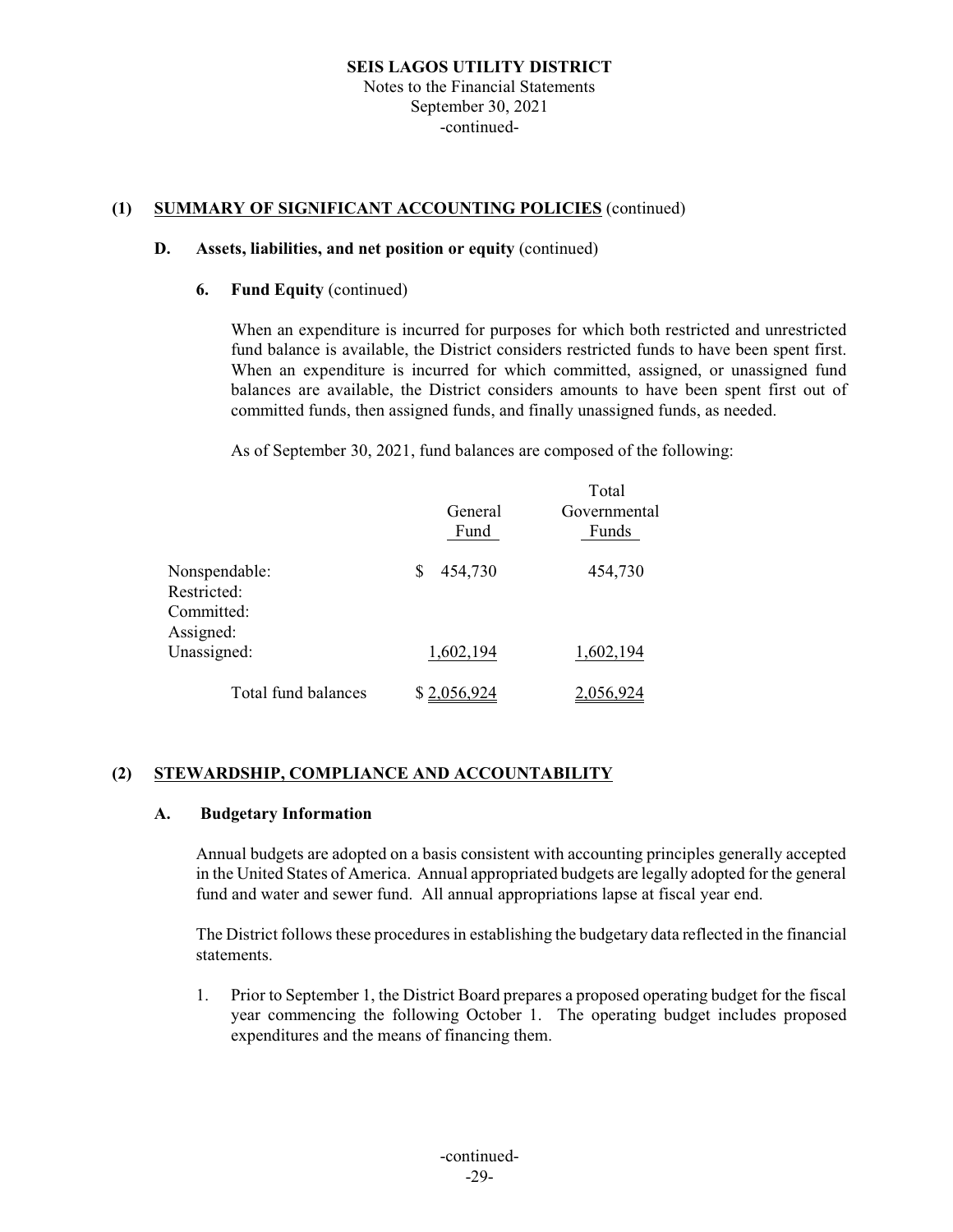#### **SEIS LAGOS UTILITY DISTRICT** Notes to the Financial Statements September 30, 2021

-continued-

## **(2) STEWARDSHIP, COMPLIANCE AND ACCOUNTABILITY** (continued)

#### **A. Budgetary Information** (continued)

- 2. Public hearings are conducted to obtain taxpayer comments.
- 3. The budget is legally enacted by the District Board through passage of an ordinance prior to the beginning of the fiscal year to which it applies, which can be amended by the Board.
- 4. Formal budgetary integration, using the modified accrual basis, is employed as a management control device during the year for the General Fund. One supplemental appropriation was made during the fiscal year.
- 5. The budget approved for the Water and Sewer Fund follows similar approval procedures. One supplemental appropriation was made during the fiscal year.

Encumbrances for goods or purchased services are documented by purchase orders or contracts. At year end, encumbrances are canceled or reappropriated as part of the following year budget.

### **(3) DETAILED NOTES ON ALL FUNDS**

#### **A. Deposits and Investments**

The District may invest in obligations of the U. S. Treasury or the State of Texas, certain U. S. Agencies, certificates of deposit, money market savings accounts, certain municipal securities, repurchase agreements, common trust funds and other investments specifically allowed by the Public Funds Investment Act of 1987 (Article 842a-2 Vernon's Civil Statutes).

At September 30, 2021, the District's carrying amount of deposits was \$187,833 and the bank balance was \$269,637. Of the bank balance, \$250,000 was covered by federal depository insurance. At September 30,2021 the District had investments in the Texas short term asset reserve program ("Tax Star") totaling \$4,737,408, and was protected by the Securities Investor Protection Corporation ('SIPC").

In compliance with the Public Funds Investment Act, the District has adopted a deposit and investment policy. That policy addresses the following risks:

a. *Custodial Credit Risk* - Deposits: In the case of deposits this is the risk that, in the event of a bank failure, the District's deposits may not be returned to it. The District's policy regarding types of deposits allowed and collateral requirements is: the Depository may be a state bank authorized and regulated under Texas law; a national bank, savings and loan association, or savings bank authorized and regulated by federal law, or a savings and loan association or savings bank organized under Texas law; but shall not be any bank the deposits of which are not insured by the Federal Deposit Insurance Corporation (FDIC). The District is not exposed to custodial credit risk for its deposits, as all are covered by depository insurance.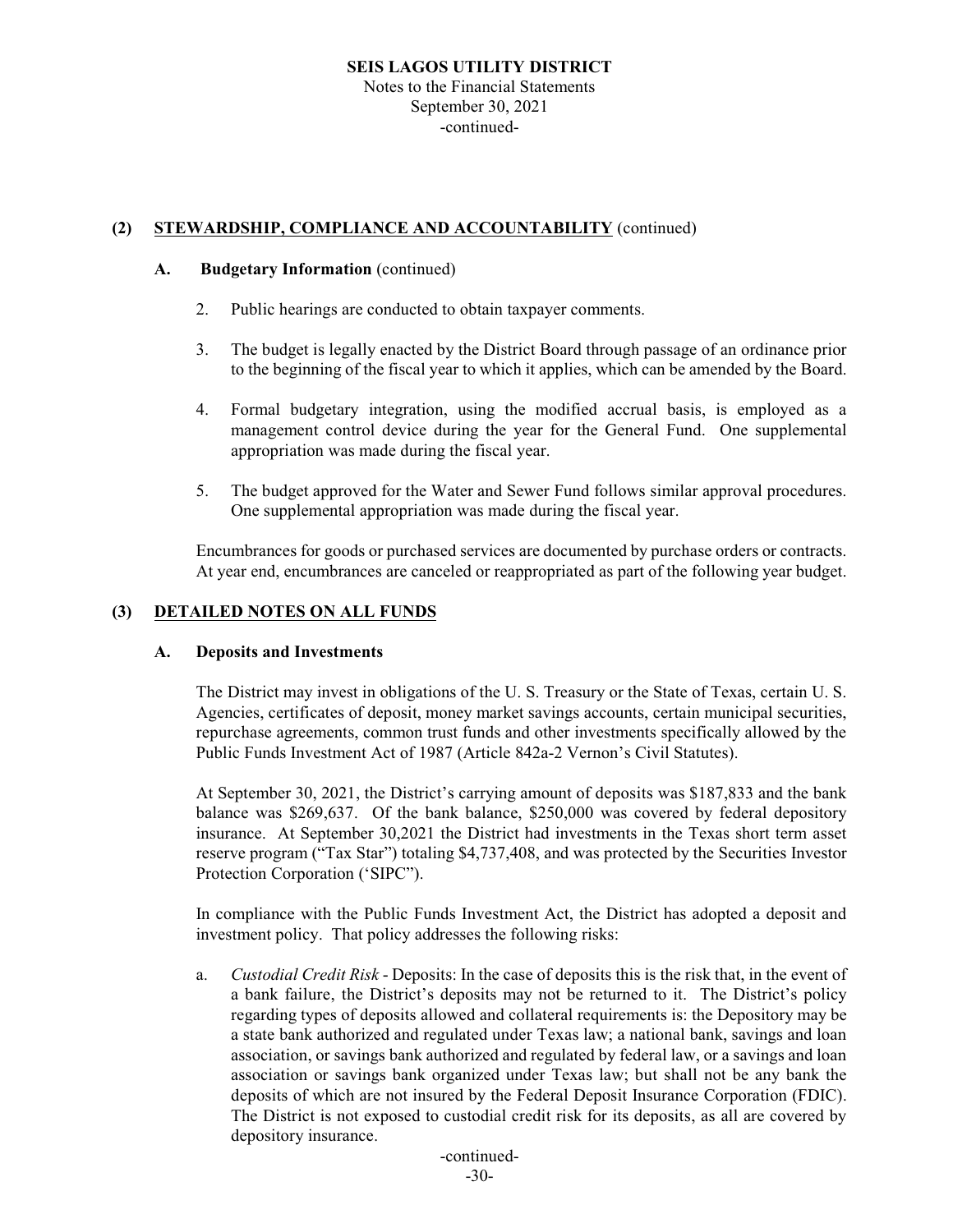Notes to the Financial Statements September 30, 2021 -continued-

### **(3) DETAILED NOTES ON ALL FUNDS**

#### **A. Deposits and Investments** (continued)

- b. *Custodial Credit Risk* Investments: For an investment, this is the risk that, in the event of the failure of the counter party, the District will not be able to recover the value of its investments or collateral securities that are in the possession of an outside party.
- c. *Credit Risk* This is the risk that an issuer of an investment will be unable to fulfill its obligations. The rating of securities by nationally recognized rating agencies is designed to give an indication of credit risk.
- d. *Interest Rate Risk* Thisisthe risk that changes in interest rates will adversely affect the fair value of an investment.
- e. *Foreign Currency Risk* This is the risk that exchange rates will adversely affect the fair value of an investment. The District is not exposed to foreign currency risk.
- f. *Concentration of Credit Risk* This is the risk of loss attributed to the magnitude of the District's investment in a single issuer (i.e., lack of diversification). Concentration risk is defined as positions of 5 percent or more in the securities of a single issuer.

#### **B. Receivables**

Receivables at September 30, 2021 consisted of the following:

|                     |          | Water and |         |  |
|---------------------|----------|-----------|---------|--|
|                     | General  | Sewer     |         |  |
|                     | Fund     | Fund      | Total   |  |
| Property taxes      | 947<br>S |           | 947     |  |
| Accounts receivable |          | 160,561   | 160,561 |  |
| Total receivables   | S<br>941 | 160,561   | 160,508 |  |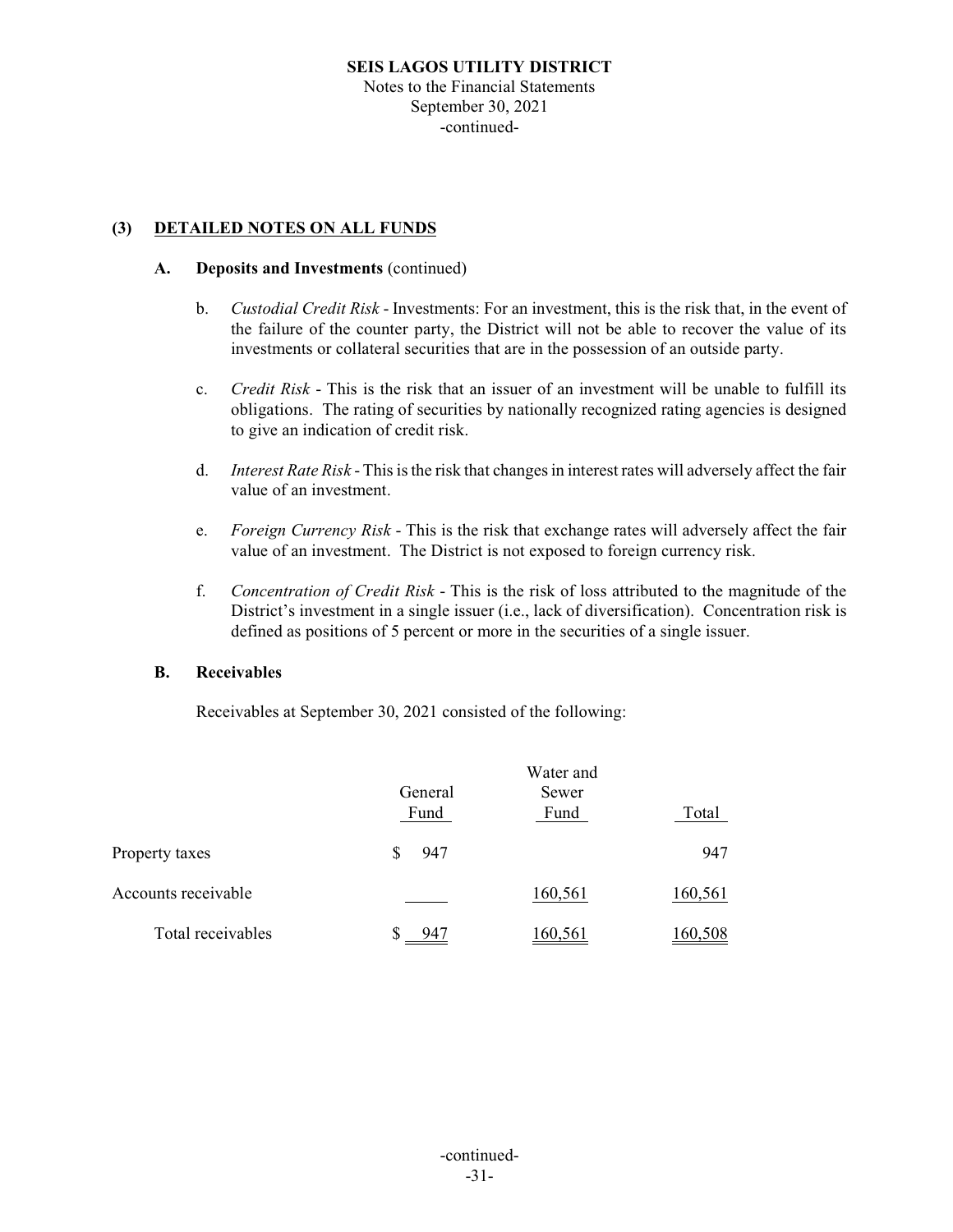Notes to the Financial Statements September 30, 2021 -continued-

#### **(3) DETAILED NOTES ON ALL FUNDS** (continued)

#### **B. Receivables** (continued)

Property taxes are based on the appraised values provided by the Collin County Appraisal District. Taxes are levied by October 1 of each year. Unpaid property taxes become delinquent on February 1 of the following year. Penalty is calculated after February 1 up to the date collected by the government at the rate of 6% for the first month and increase 1% per month up to a total of 12%. Interest is calculated after February 1 at the rate of 1% per month up to the date collected by the government. Under state law, property taxes levied on real property constitute a lien on the real property which cannot be forgiven without specific approval of the State Legislature. The lien expires at the end of twenty years. Taxes levied on personal property can be deemed uncollectible by the District.

Property taxes are due in full on October 1 and there are no discounts granted. The assessed value as of January 1, 2020, upon which the 2020/2021 levy was based, was approximately \$286,230,203. The tax rate for fiscal year 2020/2021 was \$0.294287 per \$100 of assessed valuation, with \$0.288378 per \$100 of assessed valuation allocated to maintenance and operation  $(M&O)$ , and \$0.005909 allocated to debt service (I&S).

#### **C. Capital Assets**

Capital asset activity for the year ended September 30, 2021 was a follows:

|                                  | Beginning               |                  |             | Ending      |
|----------------------------------|-------------------------|------------------|-------------|-------------|
|                                  | <b>Balance</b>          | Additions        | Retirements | Balance     |
| Governmental activities:         |                         |                  |             |             |
| Vehicles                         | $\mathbb{S}$<br>73,162  |                  |             | 73,162      |
| Infrastructure                   | 2,322,664               |                  |             | 2,322,664   |
| Heavy equipment                  | 10,569                  |                  |             | 10,569      |
| Furniture & Equipment            | 46,343                  |                  |             | 46,343      |
| Bond issue cost                  | 50,467                  |                  |             | 50,467      |
| Totals at historical cost        | 2,503,205               |                  |             | 2,503,205   |
| Less accumulated depreciation    | (2,369,355)             | (26, 673)        |             | (2,396,028) |
| Governmental activities capital  |                         |                  |             |             |
| assets, net                      | <u>133,850</u>          | (26, 673)        |             | 107,177     |
| Business-type activities:        |                         |                  |             |             |
| Land                             | <sup>\$</sup><br>21,684 |                  |             | 21,684      |
| Equipment                        | 29,478                  |                  |             | 29,478      |
| Infrastructure                   | 4,150,870               |                  |             | 4,150,870   |
| Heavy equipment                  | 91,954                  |                  |             | 91,954      |
| Construction in progress         | 393,982                 | 1,308,951        |             | 1,702,933   |
| Totals at historical cost        | 4,687,968               | 1,308,951        |             | 5,996,919   |
| Less accumulated depreciation    | (2,665,974)             | (191, 695)       |             | (2,857,669) |
| Business-type activities capital |                         |                  |             |             |
| assets, net                      | 2,021,994<br>S.         | <u>1,117,256</u> |             | 3,139,250   |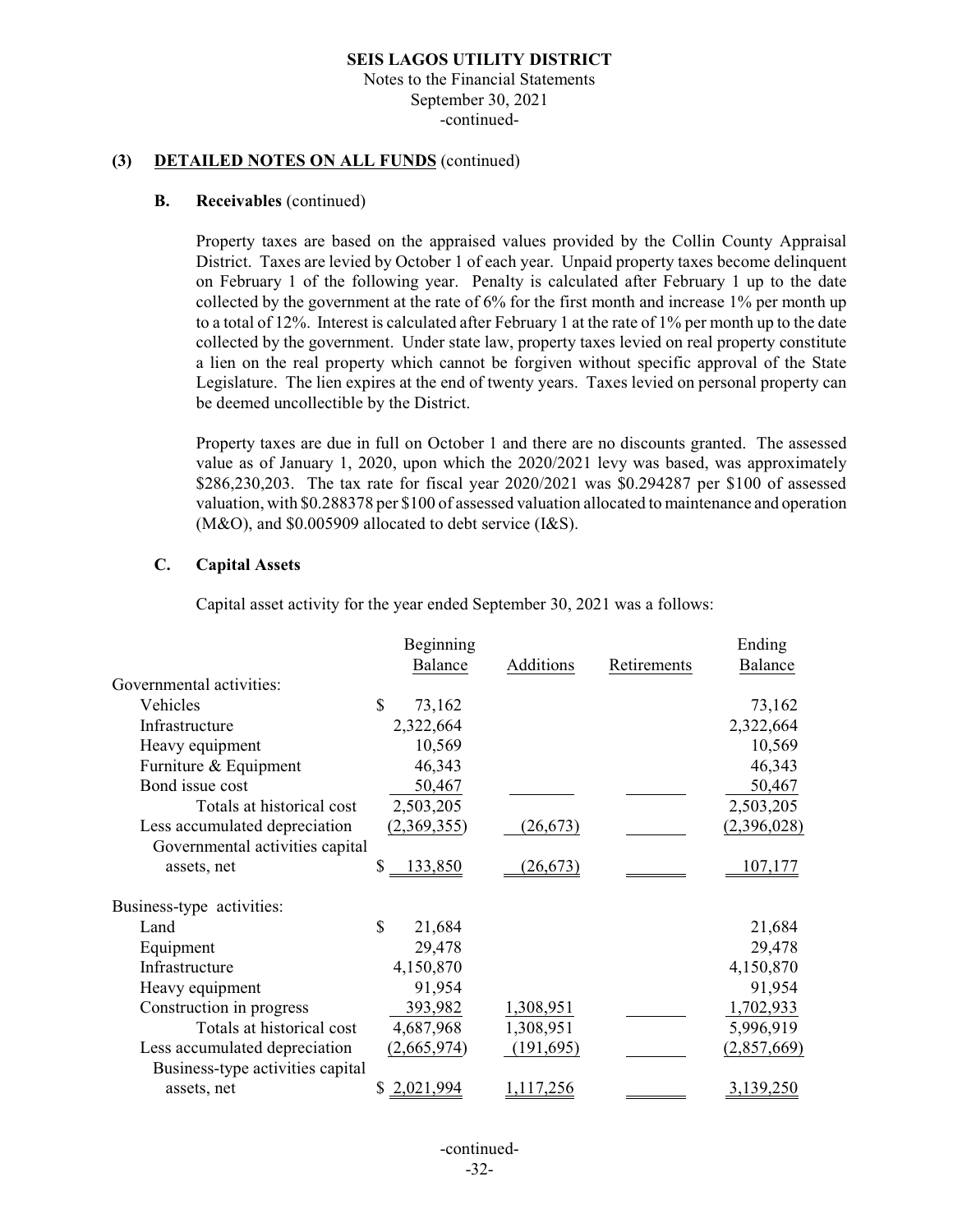Notes to the Financial Statements September 30, 2021 -continued-

## **(3) DETAILED NOTES ON ALL FUNDS** (continued)

#### **C. Capital Assets** (continued)

Depreciation expense was charged to functions/programs of the primary government as follows:

| Government Activities:                                |             |
|-------------------------------------------------------|-------------|
| Administration                                        | 1,322<br>S. |
| Public works                                          | 25,351      |
| Total depreciation expense - government activities    | \$ 26,673   |
| Business-type activities:                             |             |
| Water and sewer fund                                  | \$191,695   |
| Total depreciation expense - business-type activities | \$191,695   |

#### **D. Long-term Debt**

#### Notes Payable

On July 5, 2017, the District entered into a finance agreement with American Bank of Texas for the purchase of a 2017 Dodge Ram 4500. The term of the note is sixty months with an interest rate of 4.99%, with monthly payments of \$884. The annual debt service requirements for governmental activities are as follows:

| Year  |           |          |       |
|-------|-----------|----------|-------|
| Ended | Principal | Interest | Total |
| 2022  | 8,634     | 201      | 8,835 |
| Total | 8,634     | 201      | 8.835 |

On May 4, 2018, the District entered into a finance agreement with American Bank of Texas for the purchase of a 2018 Dodge Ram 1500. The term of the note is sixty months with an interest rate of 4.99%, with monthly payments of \$499. The annual debt service requirements for governmental activities are as follows:

| Year  |           |          |       |
|-------|-----------|----------|-------|
| Ended | Principal | Interest | Total |
| 2022  | 5,639     | 353      | 5,992 |
| 2023  | 3,920     | 75       | 3,995 |
| Total | 9,559     | 428      | 9,987 |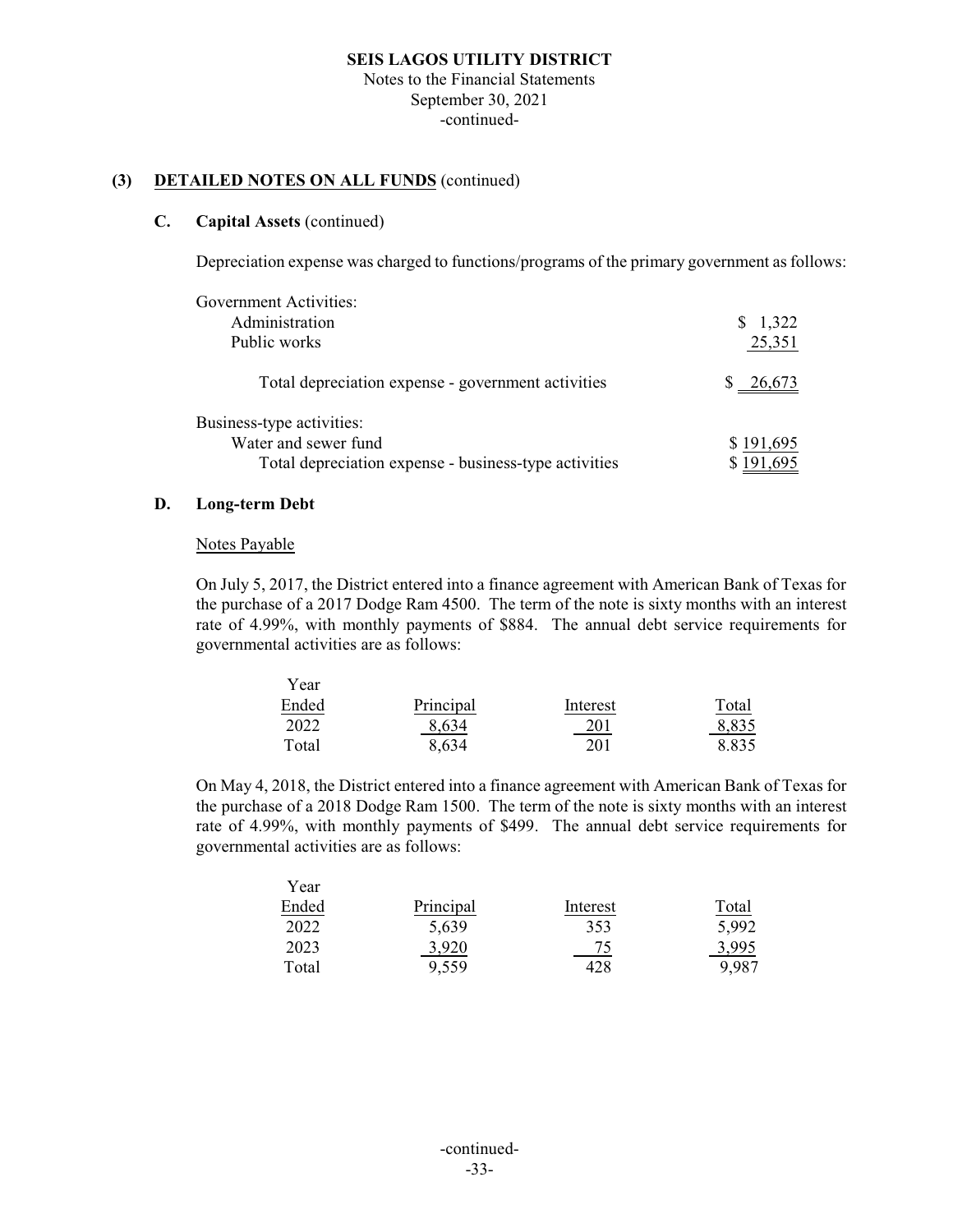Notes to the Financial Statements September 30, 2021 -continued-

#### **(3) DETAILED NOTES ON ALL FUNDS** (continued)

#### **D. Long-term Debt** (continued) Bonds Payable

In October 2007, the District authorized the issuance of up to \$1,360,000 of Seis Lagos Utility District Utility System Revenue Bonds, Series 2007 (the "Bonds"). The Bonds bear interest ranging from2.55% to 3.40% payable on March 1 and September 1 of each year through March 1, 2027. The bond indenture provides that the net revenues of the system, with the exception of those in excess of the amounts required to establish and maintain the special funds created for the payment and security of the bonds similarly secured, are hereby pledged to the payment of the bonds. The bond indenture also provides that a required reserve fund in the amount of \$93,167 will be created solely for the purpose of payment of the bonds.

In April 2020, the District authorized the issuance of up to \$3,475,000 of Seis Lagos Utility District Utility System Revenue Bonds, Series 2020 (the "Bonds"). The Bonds bear interest ranging from2.50% to 4.000% payable on March 1 and September 1 of each year through September 1, 2045. The bond indenture provides that the net revenues of the system, with the exception of those in excess of the amounts required to establish and maintain the special funds created for the payment and security of the bonds similarly secured, are hereby pledged to the payment of the bonds. The bond indenture also provides that a required reserve fund in the amount of \$224,309 will be created solely for the purpose of payment of the bonds. The District is to deposit \$1991.83 per month into the existing reserve fund in order to reach the required balance by May 2025.

The District currently maintains a reserve fund of \$138,910. Additionally, the District is in compliance with the Public Funds Collateral Act. Interest expense for all bond issues was \$128,778 for the year ended September 30, 2021. The following is a summary of changes in bonds payable for the year:

|                                |             |           |           |           | Due in   |
|--------------------------------|-------------|-----------|-----------|-----------|----------|
| Business-type Activities       | Beginning   | Increases | Decreases | Ending    | One Year |
| Utility System Revenue Bonds   |             |           |           |           |          |
| Series 2007, 1.99%, 2007-2027  | \$600,000   |           | (80,000)  | 520,000   | 80,000   |
| Series 2020, 1.99%, 2020-2045  | \$3,475,000 |           | (35,000)  | 3,440,000 | 40,000   |
| Total business-type activities | \$4,075,000 |           | (115,000) | 3,960,000 | 120,000  |

#### Debt Service Requirement to Maturity

The annual debt service requirements to maturity for bonded debt are as follows at year-end: Series 2007

| Year  |           |          |         |
|-------|-----------|----------|---------|
| Ended | Principal | Interest | Total   |
| 2022  | 80,000    | 16,085   | 96,085  |
| 2023  | 85,000    | 13,383   | 98,383  |
| 2024  | 90,000    | 10,473   | 100,473 |
| 2025  | 90,000    | 7,458    | 97,458  |
| 2026  | 95,000    | 4,335    | 99,335  |
| 2027  | 80,000    | 1,360    | 81,360  |
|       | \$520,000 | 53,094   | 573,094 |
|       |           |          |         |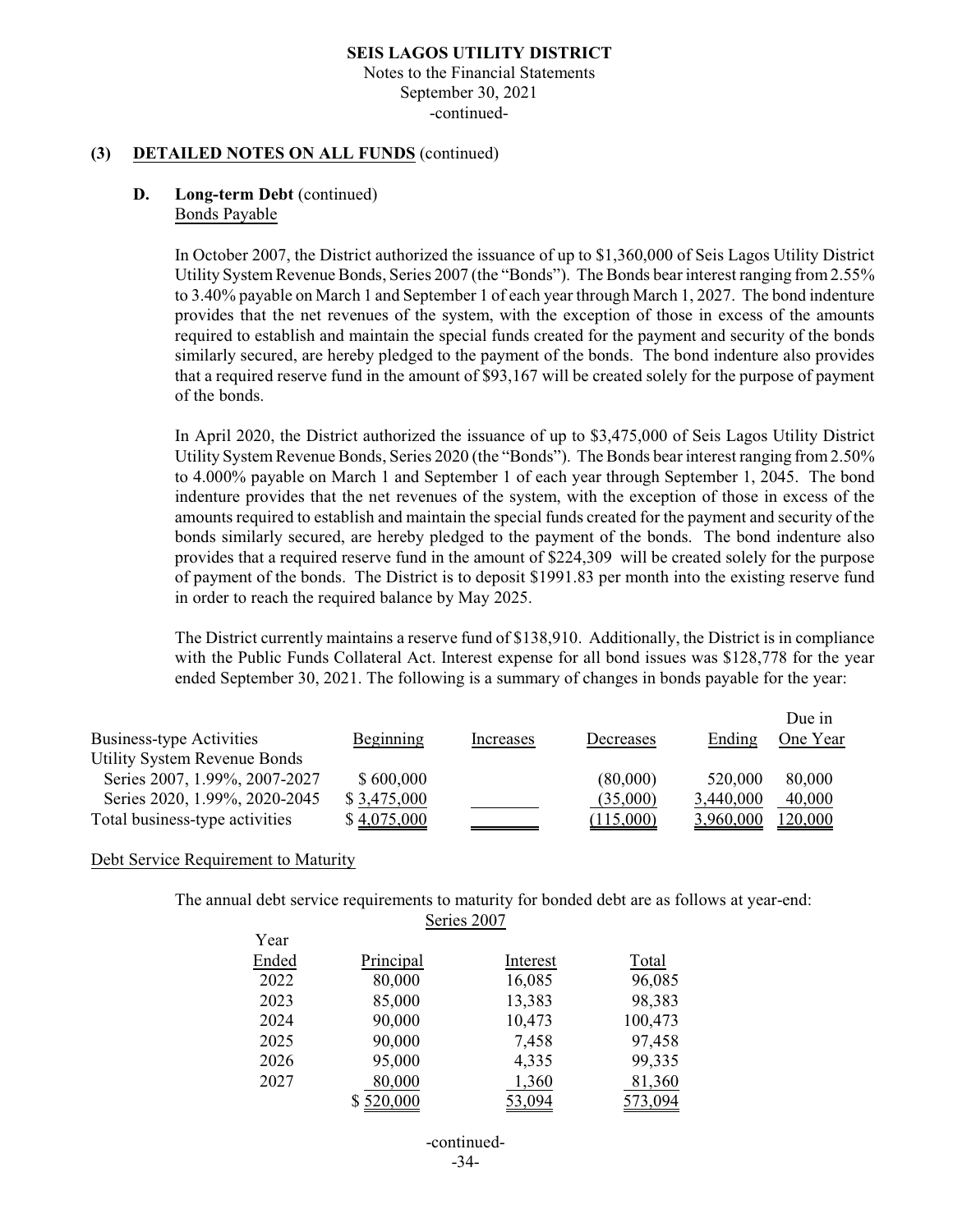Notes to the Financial Statements September 30, 2021 -continued-

#### **(3) DETAILED NOTES ON ALL FUNDS** (continued)

#### **D. Long-term Debt** (continued)

#### Debt Service Requirement to Maturity

The annual debt service requirements to maturity for bonded debt are as follows at year-end: Series 2020

| Year       |           |           |           |
|------------|-----------|-----------|-----------|
| Ended      | Principal | Interest  | Total     |
| 2022       | 40,000    | 100,375   | 140,375   |
| 2023       | 35,000    | 98,775    | 133,775   |
| 2024       | 35,000    | 97,375    | 132,375   |
| 2025       | 40,000    | 95,975    | 135,975   |
| 2026       | 40,000    | 94,375    | 134,375   |
| Thereafter | 3,250,000 | 1,048,175 | 4,298,175 |
|            | 3,440,000 | 1,535,050 | 4,975,050 |

#### **(4) OPERATING LEASES**

The District has obligations under noncancellable lease agreements for office copier equipment and office rent. On January 17, 2017, Ricoh USA, Inc. leased new equipment to the District for 60 months. Future lease payments under these agreements are as follows with monthly payments of \$325.

| Year Ending  |                         |
|--------------|-------------------------|
| December 31, | Canon Solutions America |
| 2022         | 1,300                   |
| Total        | \$1,300                 |

The District leased its office space under a non-cancelable operating lease. The lease calls for monthly payments ranging from \$1,500 to \$1,800 through fiscal 2022 which includes base rent and common area maintenance charges. Base rent expense for the District's office totaled approximately \$23,455 for 2021.

## **(5) OTHER INFORMATION**

Risk Management

The District is exposed to various risks of loss related to torts, theft of, damage to, and destruction of assets; errors and omissions; injuries to employees; and natural disasters. The District is a participant in the Texas Municipal League Workers' Compensation Joint Insurance Fund (WC Fund) and the Texas Municipal League Joint Self-Insurance Fund (Property-Liability Fund), a public entity risk pool operated by the Texas Municipal League Board for the benefit of individual governmental units located within Texas. The District pays an annual premium to the Funds for its workers' compensation and property and liability insurance coverage. The WC Fund and Property-Liability Fund are considered self-sustaining risk pools that provide coverage for its members for up to \$2,000,000 per insured event. There were no significant reduction in insurance coverage from the previous year. Settled claims for risks have not exceeded insurance coverage for the past three years.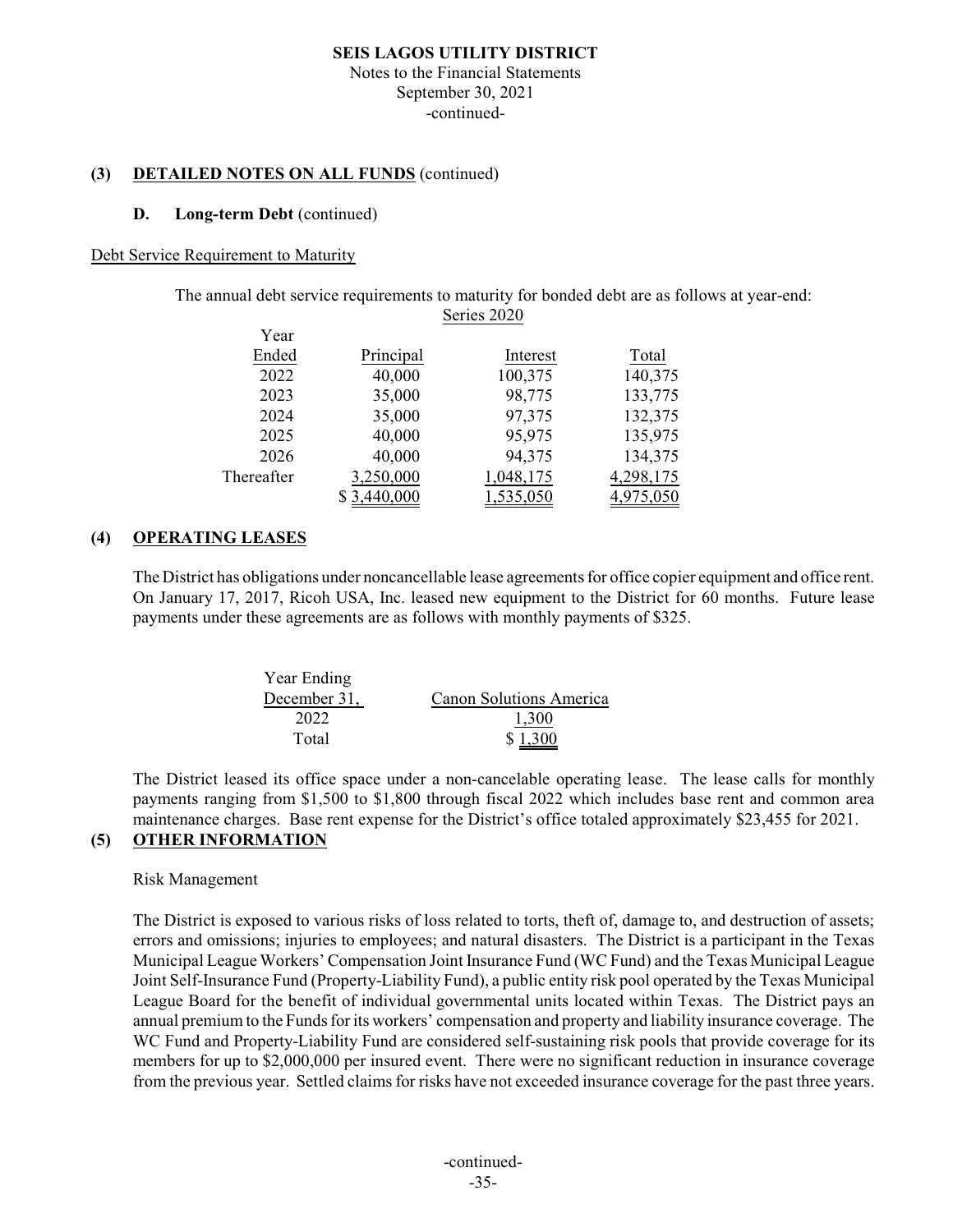Notes to the Financial Statements September 30, 2021 -continued-

## **(6) RESTATEMENT OF NET POSITION**

Net position has been restated at September 30, 2020 to adjust beginning cash in the water and sewer fund.

|                  | As Originally<br>Reported | Restatement | As Restated |  |
|------------------|---------------------------|-------------|-------------|--|
| Total net assets | \$1,862,429               | 2,452       | 1.864.881   |  |

#### **(7) EVALUATION OF SUBSEQUENT EVENTS**

The District has evaluated subsequent events through January 21, 2022, the date which the financial statements were available to be issued.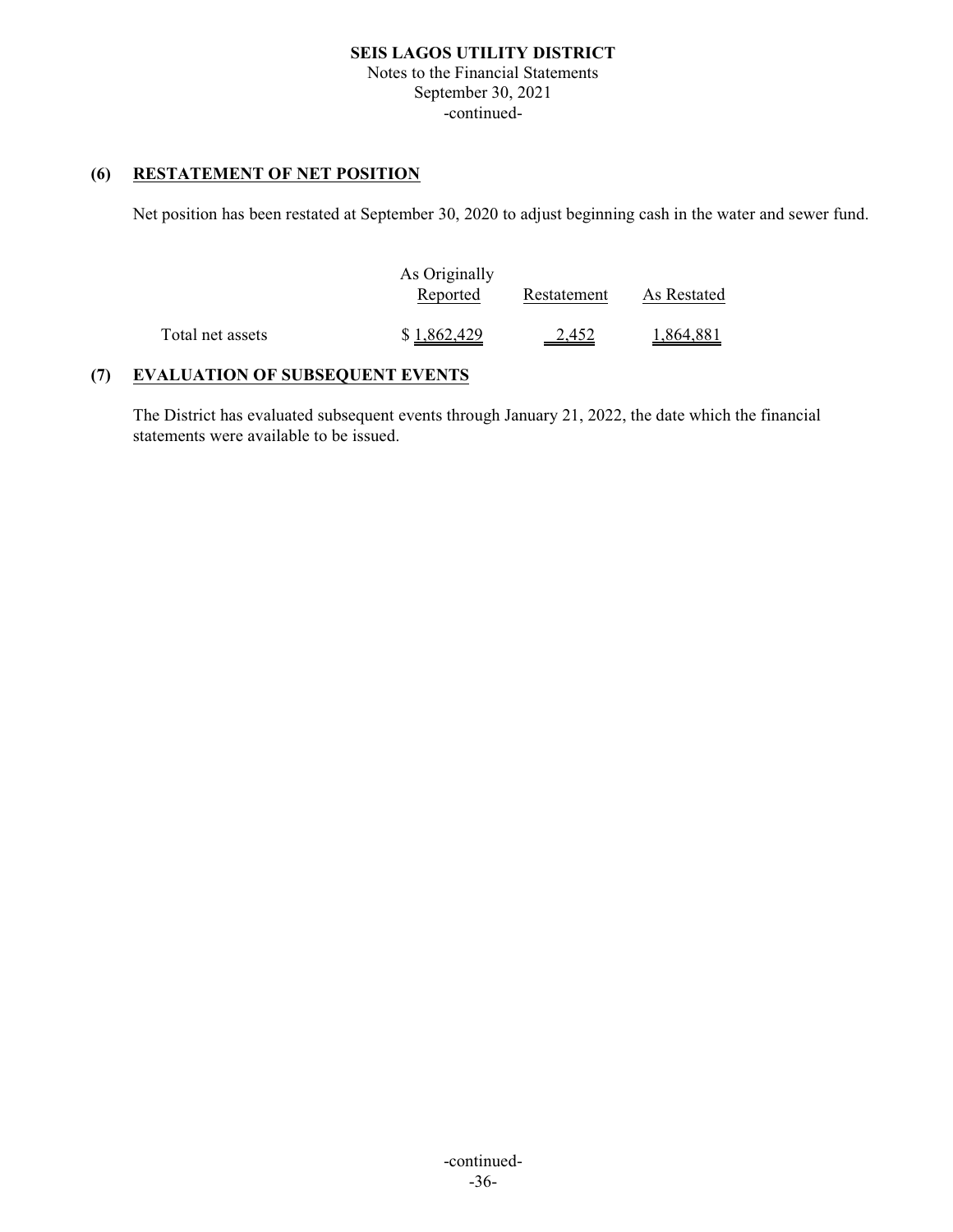## **INDIVIDUAL FUND SCHEDULES**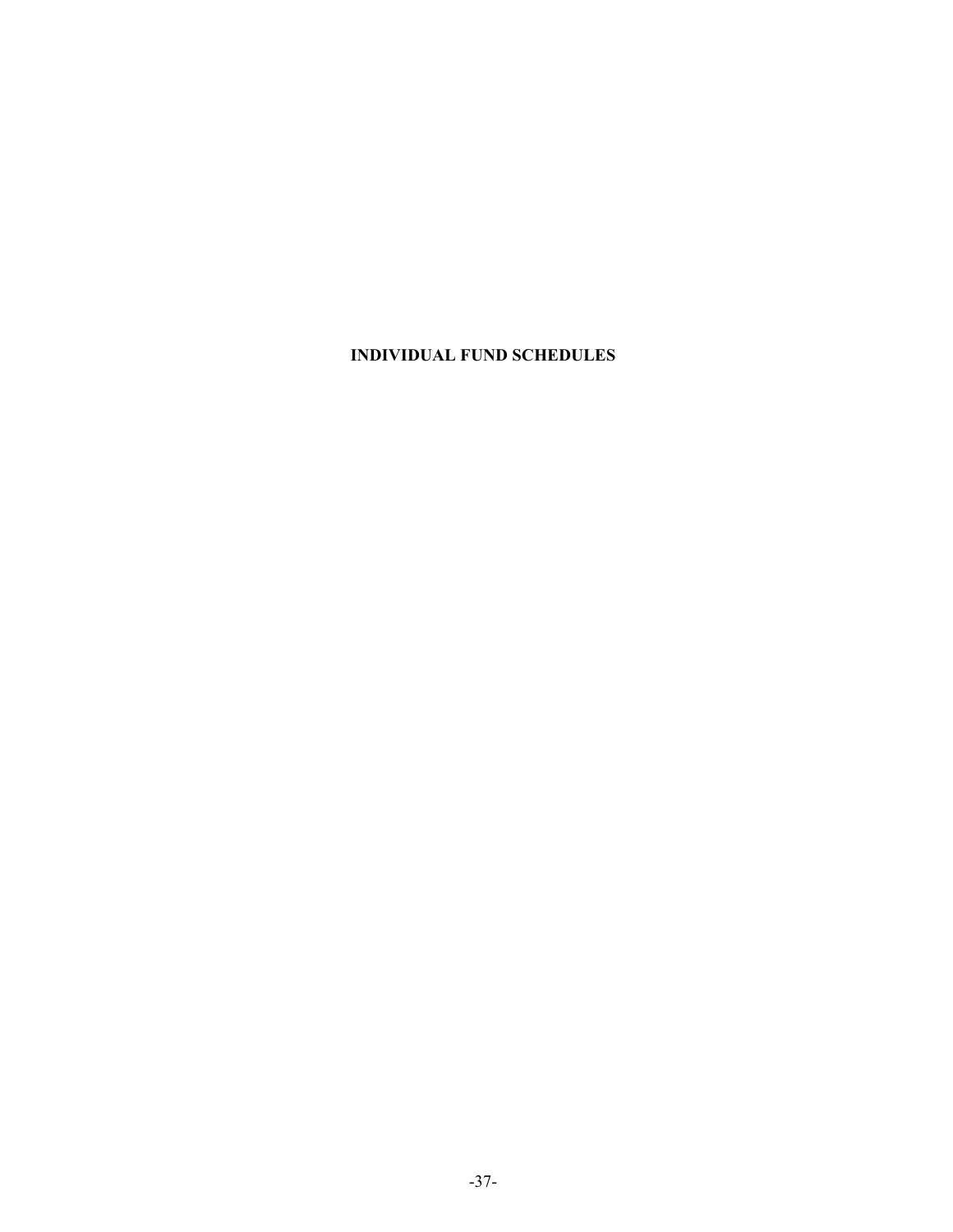#### **SEIS LAGOS UTILITY DISTRICT** Statement of Revenues, Expenditures, and Changes in Fund Net Position Budget and Actual Proprietary Fund For the Fiscal Year Ended September 30, 2021

|                                      |               |               |            | Variance<br>with Final<br><b>Budget</b> |
|--------------------------------------|---------------|---------------|------------|-----------------------------------------|
|                                      | Original      | Final         | Actual     | Positive                                |
|                                      | <b>Budget</b> | <b>Budget</b> | Amounts    | (Negative)                              |
| <b>OPERATING REVENUES</b>            |               |               |            |                                         |
| Water sales, fees and                |               |               |            |                                         |
| service charges                      | \$1,048,584   | 1,048,584     | 1,248,002  | 199,418                                 |
| Other income                         |               |               | 50         | 50                                      |
| Total operating revenues             | 1,048,584     | 1,048,584     | 1,248,052  | 199,468                                 |
| <b>OPERATING EXPENSES</b>            |               |               |            |                                         |
| Cost of water                        | 340,000       | 340,000       | 446,836    | (106, 836)                              |
| Contract services                    | 20,000        | 20,000        |            | 20,000                                  |
| Water and sewer operations           | 429,877       | 429,877       | 428,786    | 1,091                                   |
| Depreciation                         |               |               | 191,695    | (191, 695)                              |
| Total operating expenses             | 789,877       | 789,877       | 1,067,317  | (277, 440)                              |
| Operating income (loss)              | 258,707       | 258,707       | 180,735    | (77, 972)                               |
| <b>NONOPERATING REVENUE</b>          |               |               |            |                                         |
| (EXPENSE)                            |               |               |            |                                         |
| Interest expense                     | (99,200)      | (99,200)      | (128, 778) | (29, 578)                               |
| Total nonoperating revenue           |               |               |            |                                         |
| (expense)                            | (99,200)      | (99,200)      | (128, 778) | (29, 578)                               |
| Change in net position (as restated) | 159,507       | 159,507       | 51,957     | (107, 550)                              |
| Net position - beginning             | 1,864,881     | 1,864,881     | 1,864,881  |                                         |
| Net position - ending                | \$2,024,388   | 2,024,388     | 1,916,838  | (107, 550)                              |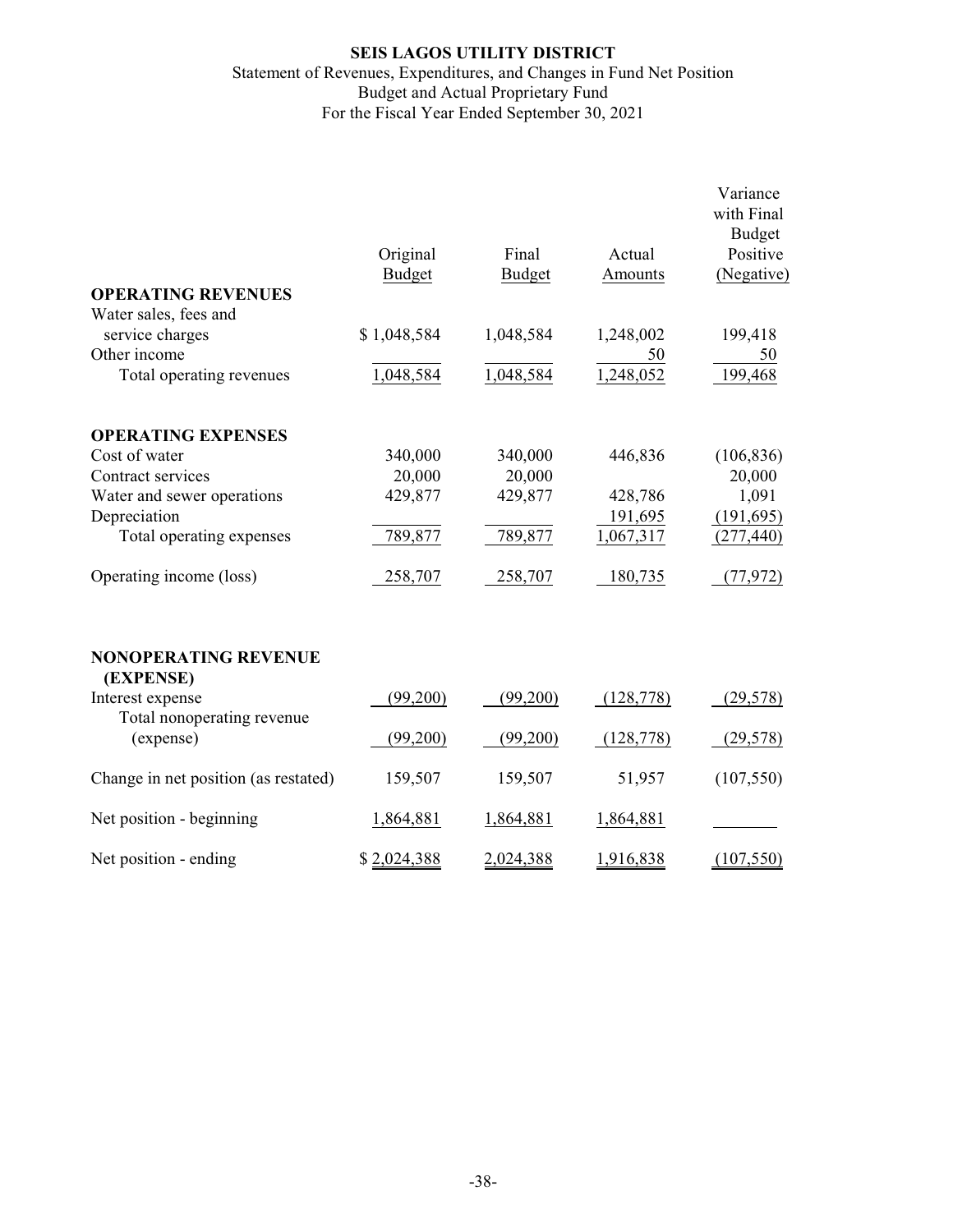## SUPPLEMENTAL SCHEDULES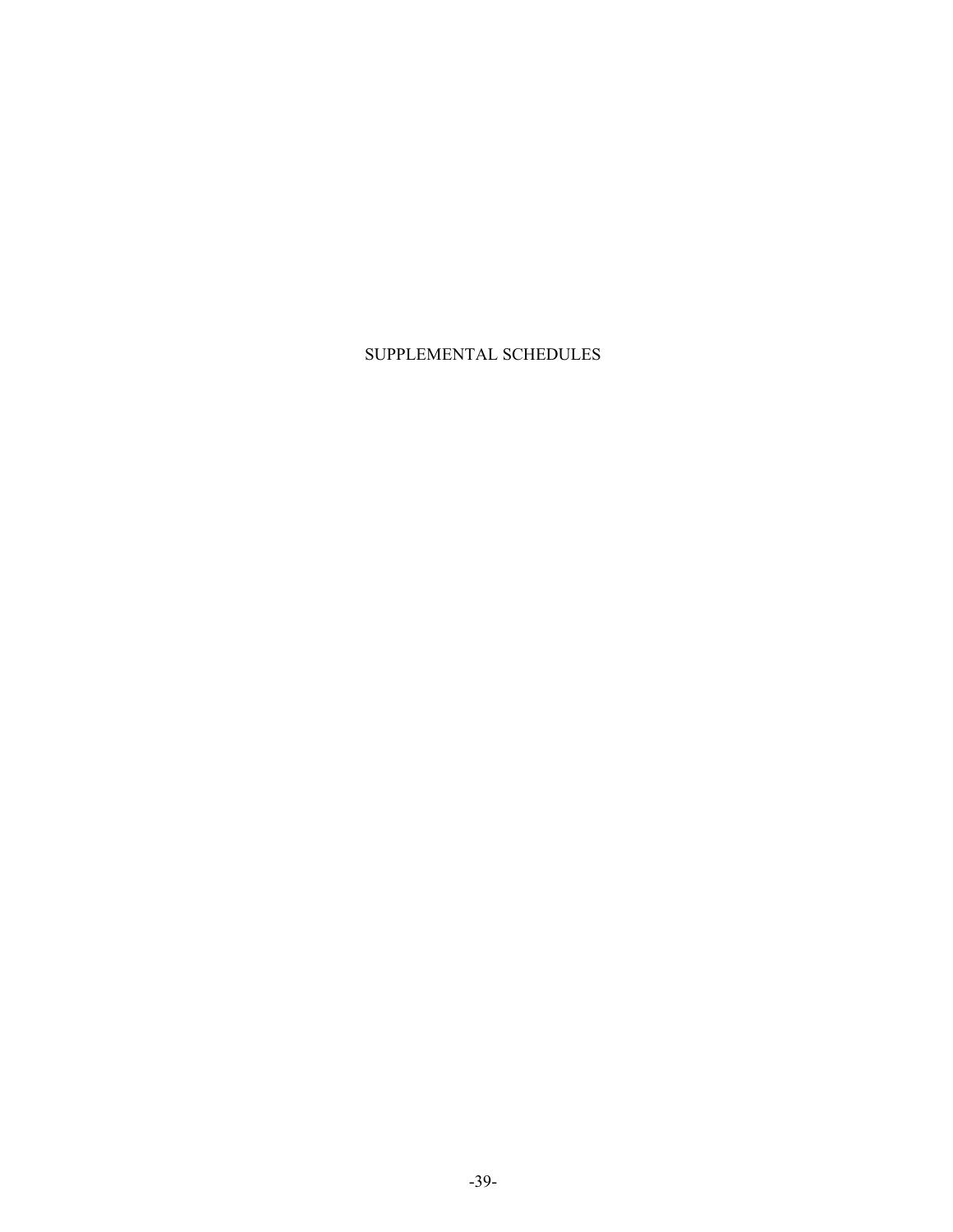## **SEIS LAGOS UTILITY DISTRICT** Services and Rates

#### For The Year Ended September 30, 2021

1. Services Provided by the District:

| [x] Retail Water        | [ ] Wholesale Water                                                                         |  | [ ] Drainage   |
|-------------------------|---------------------------------------------------------------------------------------------|--|----------------|
| [x] Retail Wastewater   | [] Wholesale Wastewater                                                                     |  | [ ] Irrigation |
| [ ] Parks/Recreation    | <b>Fire Protection</b>                                                                      |  | [ ] Security   |
| [ ] Solid Waste/Garbage | [ ] Flood Control                                                                           |  | [ ] Roads      |
|                         | $\lceil$ Developments in joint venture regional system and/or westwater service (other than |  |                |

- [ ] Participants in joint venture, regional system and/or wastewater service (other than Emergency interconnect)
- [ ] Other (specify):
- 2. Retail Rates Based on 1" Meter: [ ] Retail Rates Not Applicable Most prevalent type of meter: 1"

|              | Minimum<br>Charge | Minimum Usage | <b>Flat Rate</b><br>Y/N |   | Rate Per<br>1,000 Gallons<br>Over Minimum | Usage Levels                                                                                                                          |
|--------------|-------------------|---------------|-------------------------|---|-------------------------------------------|---------------------------------------------------------------------------------------------------------------------------------------|
| <b>WATER</b> | \$40              | $\theta$      | N                       | S | 3.50<br>4.00<br>4.75<br>7.00              | 1 to $5,000$ gallons<br>5,001 to $10,000$ gallons<br>10,001 to 35,000 gallons<br>5.25 35,001 to 50,000 gallons<br>Over 50,000 gallons |

District employs winter averaging for wastewater usage? [ ] Yes [ x ] No

Water Retail Connections:  $\frac{\text{Active } 688}{\text{Active } 688}$  Inactive  $0 = \text{Total } 688$ 

Total charges per 10,000 gallons usage (including surcharges) \$ 78

|                    | Total       | Active      | <b>ESFC</b>                   | Active       |
|--------------------|-------------|-------------|-------------------------------|--------------|
| Meter Size         | Connections | Connections | Factor                        | <b>ESFCs</b> |
| Unmetered          |             |             | $\boldsymbol{\mathrm{x}}$ 1.0 |              |
| 5/8"               |             |             | x 1.0                         |              |
| 1"                 | 676         | 676         | x 2.5                         | 1,588        |
| 1W                 |             |             | x 5.0                         |              |
| 2"                 | 12          | 12          | x 8.0                         | 96           |
| 3"                 |             |             | x 15.0                        |              |
| 4"                 |             |             | $x$ 25.0                      |              |
| <b>Total Water</b> | 688         | 688         |                               | 1,684        |

3. Total water consumption (rounded to the nearest 1,000) during the fiscal year: Gallons pumped into system:  $\frac{119,722}{119,125}$ Gallons pumped per SLUD:  $\frac{119,125}{173.62\%}$ Water Accountability Ratio: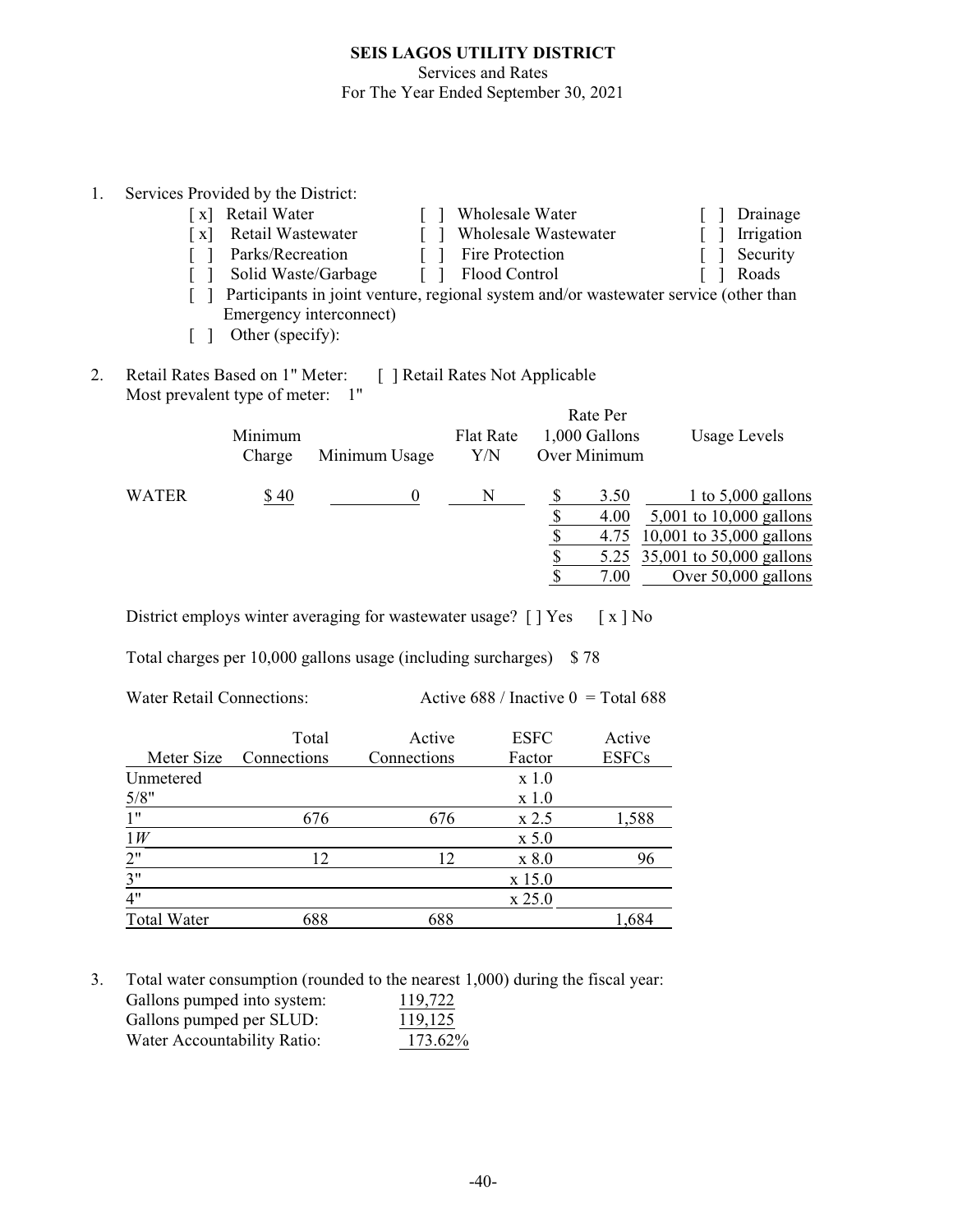#### Services and Rates For The Year Ended September 30, 2021 -continued-

4. District has Standby Fees: Debt Service: No Operations and Maintenance: No

## 5. Location of District:

| County (ies) in which District is located.                                          | Collin         |
|-------------------------------------------------------------------------------------|----------------|
| Is the District located entirely within one county?                                 | Yes            |
| Is the District located within a city?                                              | N <sub>0</sub> |
| City(ies) in which District is located.                                             | N/A            |
| Is the District located within a city's extraterritorial jurisdiction (ETJ)?        | <b>Yes</b>     |
| ETJ's in which District is located.                                                 | Lucas, TX      |
| Is the general membership of the Board appointed by an office outside the District? | N <sub>0</sub> |
| If Yes, by whom?                                                                    | N/A            |
|                                                                                     |                |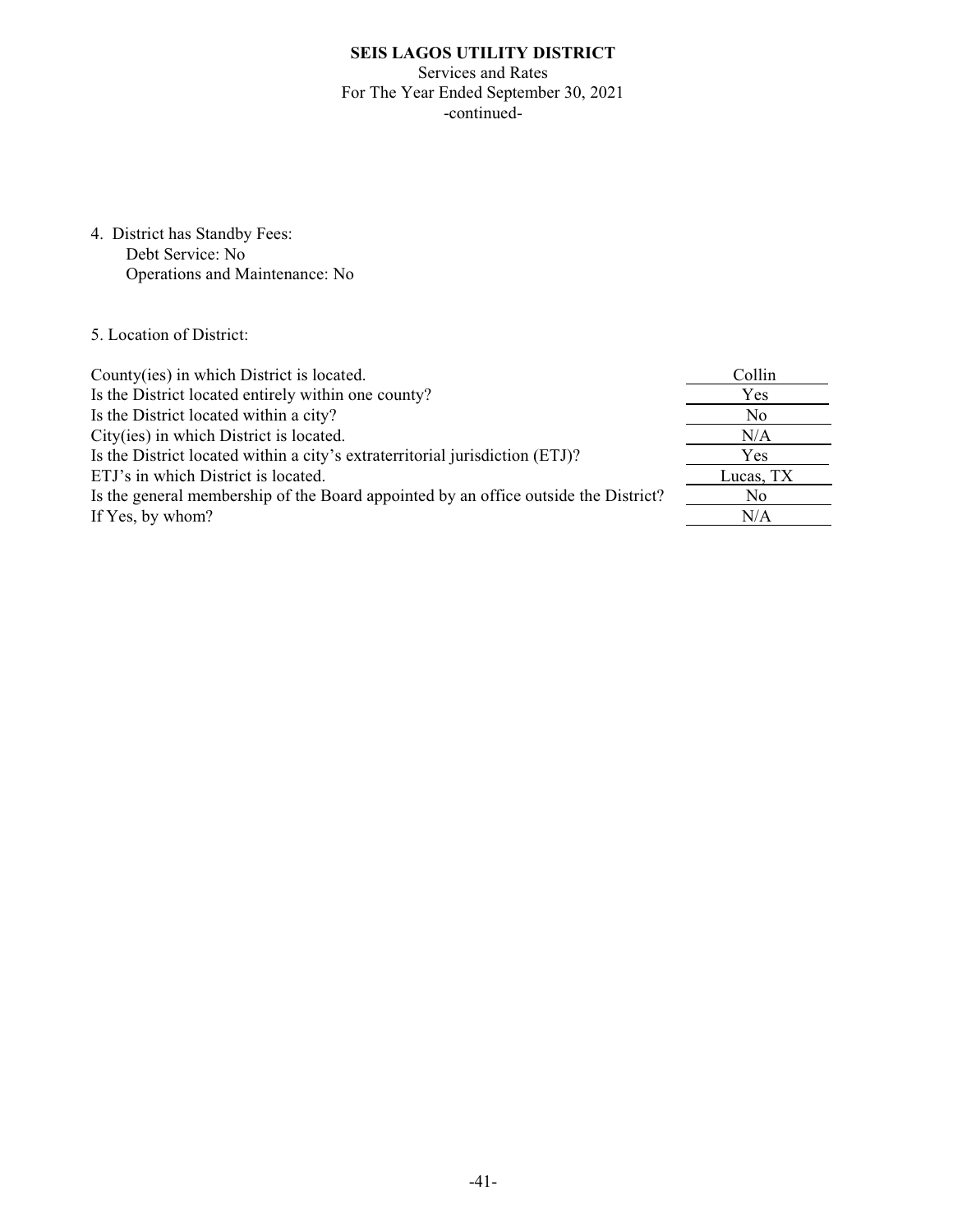#### Schedule of Expenditures Proprietary Fund For the Year Ended September 30, 2021

| <b>Personnel Expenditures</b> (including benefits)              | 201,266<br><sup>S</sup> |
|-----------------------------------------------------------------|-------------------------|
| <b>Purchased Services For Resale:</b><br><b>Water Purchases</b> | 446,836                 |
| Water and sewer operations                                      | 227,520                 |
| <b>Administrative Expenditures:</b>                             |                         |
| Depreciation and amortization                                   | 191,695                 |
| <b>TOTAL EXPENDITURES</b>                                       | \$1,067,317             |
|                                                                 |                         |

| Number of persons employed by the District: |  | 7 Full Time |  | Part Time |
|---------------------------------------------|--|-------------|--|-----------|
|---------------------------------------------|--|-------------|--|-----------|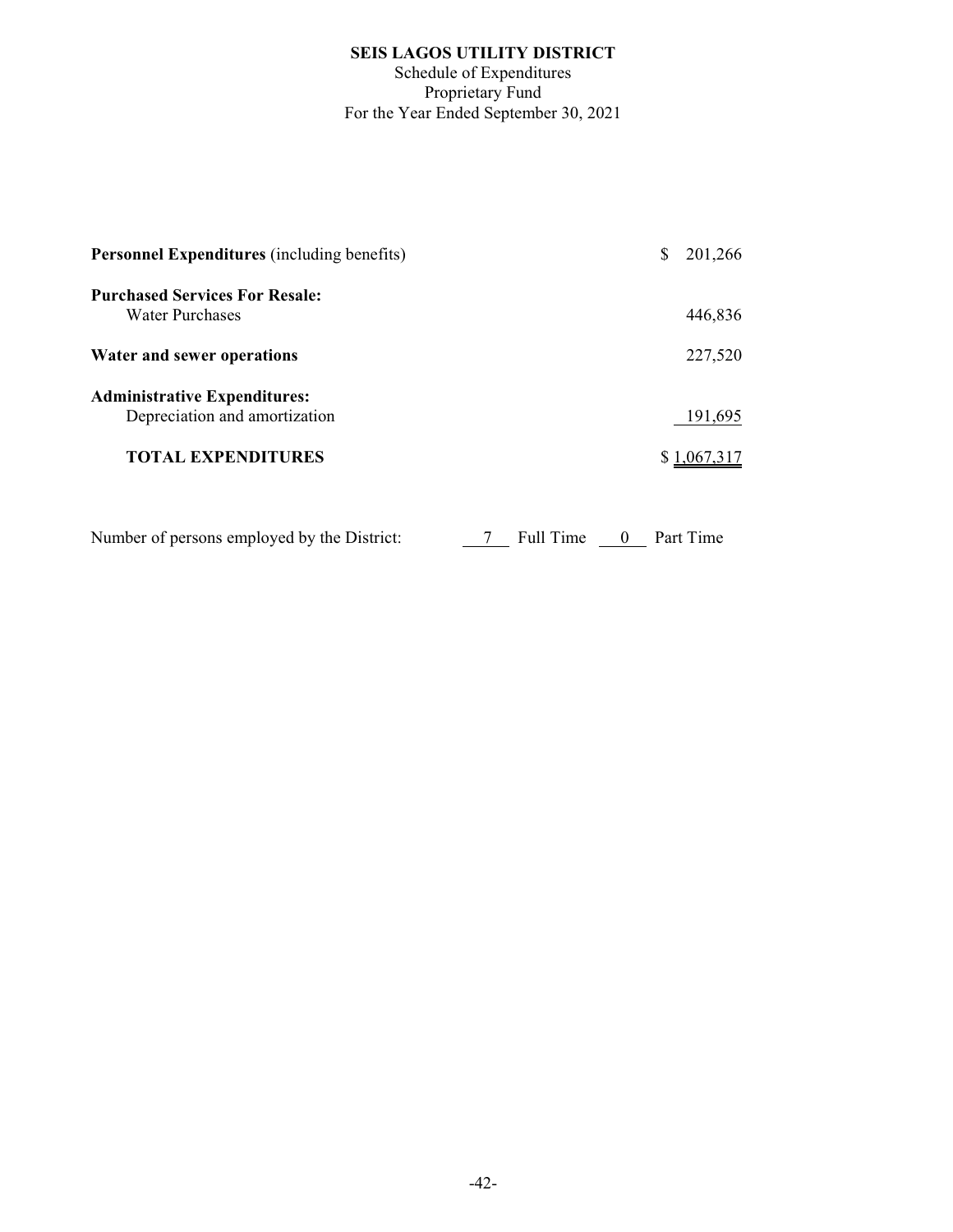Schedule of Temporary Investments For the Year Ended September 30, 2021

| Fund              | Identification<br><sub>or</sub><br>Certificate<br>Number | Interest<br>Rate | Maturity<br>Date | Balance<br>At End<br>of Year | Accrued<br>Interest<br>Receivable<br>at End<br>of Year |
|-------------------|----------------------------------------------------------|------------------|------------------|------------------------------|--------------------------------------------------------|
| General Fund      |                                                          |                  |                  |                              |                                                        |
| Money Market      | 1110                                                     | 0.01%            |                  | \$4,490,167                  | \$                                                     |
| Debt Service Fund |                                                          |                  |                  |                              |                                                        |
| Money Market      | 8440                                                     | $0.01\%$         |                  | 108,331                      |                                                        |
| Money Market      | 2330                                                     | 0.01%            |                  | 138,911                      |                                                        |
| Total             |                                                          |                  |                  | \$4,737,409                  | \$                                                     |
|                   |                                                          |                  |                  |                              |                                                        |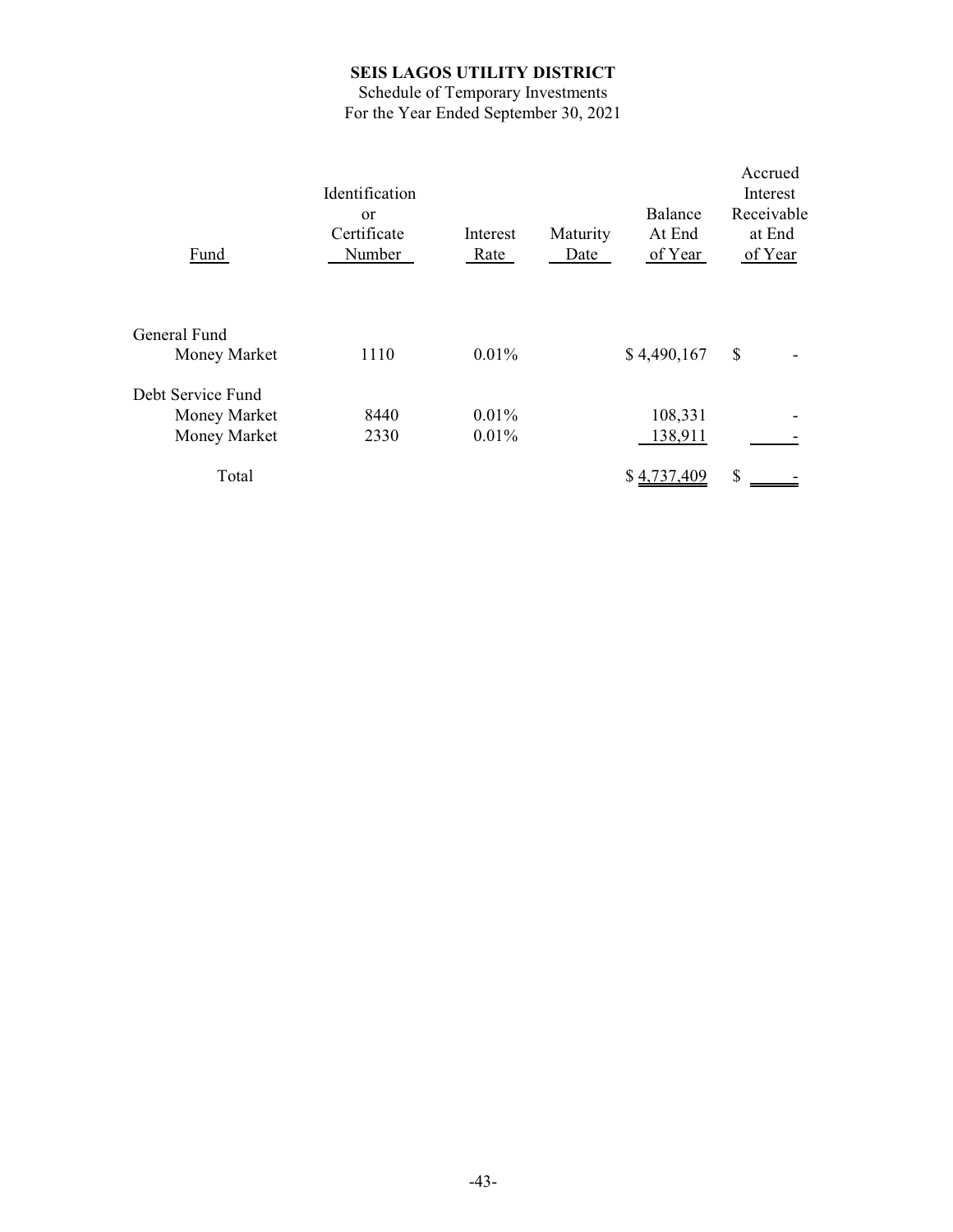#### Taxes Levied and Receivable For the Year Ended September 30, 2021

|                                     | Maintenance<br>Taxes |
|-------------------------------------|----------------------|
| Taxes receivable, beginning of year | \$<br>5,735          |
| 2020 original tax levy              | 753,902              |
| Total to be accounted for           | 759,637              |
| Tax collections:                    |                      |
| Current year                        | 754,479              |
| Prior years                         | 4,211                |
| Total collections                   | 758,690              |
| Taxes receivable, end of year       |                      |
| Taxes receivable by year            |                      |
| 2019 and prior                      | (341)                |
| 2020                                | 1,288                |
| Taxes receivable, end of year       | S<br>947             |

|                                     | 2021          | 2020        | 2019        | 2018        |
|-------------------------------------|---------------|-------------|-------------|-------------|
| <b>Property Valuations:</b><br>Land | 98,200,343    | 95,119,109  | 93,718,665  | 79,538,804  |
| Improvements                        | 257,628,338   | 223,876,157 | 220,997,861 | 199,796,423 |
| Personal property                   | 4,368,818     | 3,939,210   | 4,021,981   | 4,205,666   |
|                                     | 360, 197, 499 | 322,934,476 | 318,738,507 | 283,540,893 |
| Tax rates per \$100 valuation       |               |             |             |             |
| Debt service tax rates              | 0.005909      | 0.006765    | 0.007554    |             |
| Maintenance tax rates               | 0.288378      | 0.275437    | 0.267598    | 0.269235    |
| Total tax rates per \$100 valuation | 0.294287      | 0.282202    | 0.275152    | 0.269235    |
| Original Tax Levy                   | 753,902       | 692,269     | 604,411     | 526,803     |
| Percent collected to levied         | 100.00%       | 100.00%     | 100.00%     | 100.00%     |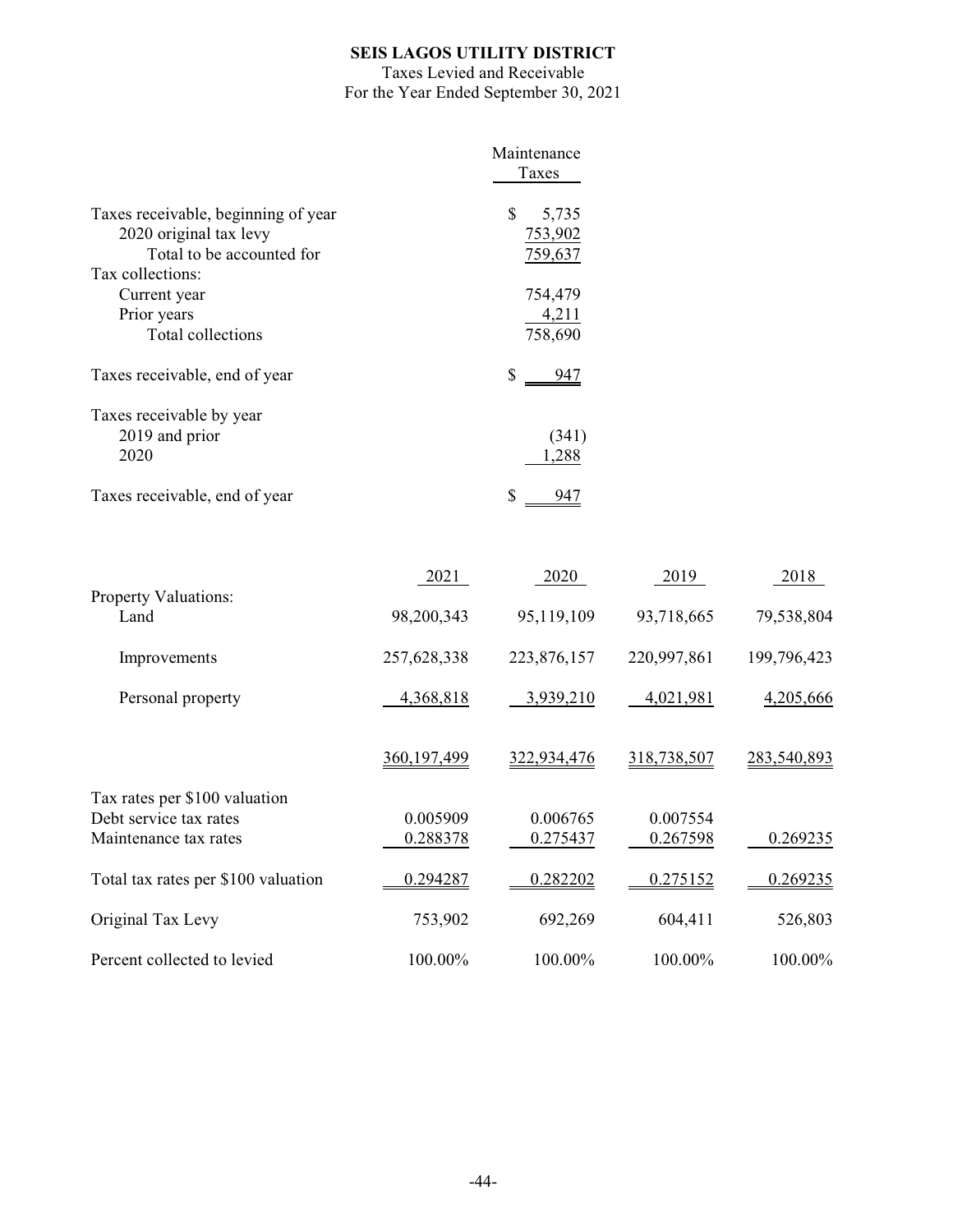#### **SEIS LAGOS UTILITY DISTRICT** Long-Term Debt Service Requirements by Years For the Year Ended September 30, 2021

|                    |             | Annual Requirements for All Series |           |
|--------------------|-------------|------------------------------------|-----------|
| Due During         |             |                                    |           |
| <b>Year Ending</b> | Principal   | Interest                           | Total     |
| 2022               | 120,000     | 116,460                            | 236,460   |
| 2023               | 120,000     | 112,158                            | 232,158   |
| 2024               | 125,000     | 107,848                            | 232,848   |
| 2025               | 130,000     | 103,433                            | 233,433   |
| 2026               | 135,000     | 98,710                             | 233,710   |
| 2027               | 140.000     | 94,135                             | 234,135   |
| 2028               | 140,000     | 90,375                             | 230,375   |
| 2029               | 145,000     | 86,875                             | 231,875   |
| 2030               | 150,000     | 83,250                             | 233,250   |
| 2031               | 150,000     | 79,500                             | 229,500   |
| 2032               | 155,000     | 75,750                             | 230,750   |
| 2033               | 160,000     | 71,875                             | 231,875   |
| 2034               | 165,000     | 67,875                             | 232,875   |
| 2035               | 170,000     | 63,750                             | 233,750   |
| 2036               | 175,000     | 58,650                             | 233,650   |
| 2037               | 175,000     | 53,400                             | 228,400   |
| 2038               | 180,000     | 48,150                             | 228,150   |
| 2039               | 185,000     | 42,750                             | 227,750   |
| 2040               | 190,000     | 37,200                             | 227,200   |
| 2041               | 200,000     | 31,500                             | 231,500   |
| 2042               | 205,000     | 25,500                             | 230,500   |
| 2043               | 210,000     | 19,350                             | 229,350   |
| 2044               | 215,000     | 13,050                             | 228,050   |
| 2045               | 220,000     | 6,600                              | 226,600   |
| Total              | \$3,960,000 | 1,588,144                          | 5,548,144 |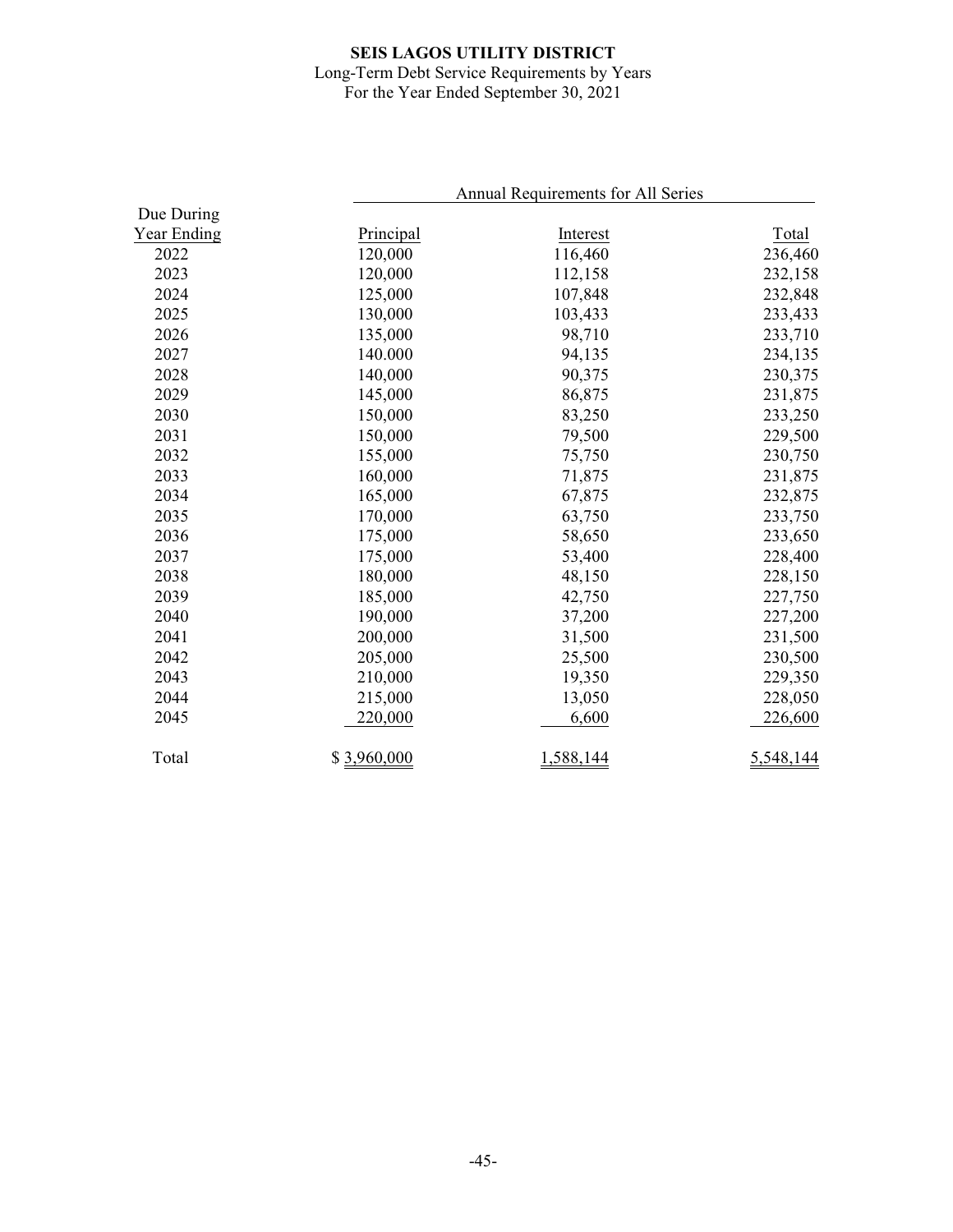#### Changes in Long-Term Bonded Debt For the Year Ended September 30, 2021

| <b>Bond Issues:</b>                                                                                                   |                            | Series 2007          | Total    |
|-----------------------------------------------------------------------------------------------------------------------|----------------------------|----------------------|----------|
| <b>Interest Rate</b>                                                                                                  |                            | $2.55\% - 3.4\%$     |          |
| Date Interest<br>Payable                                                                                              |                            | 3/1, 9/1             |          |
| <b>Maturity Dates</b>                                                                                                 |                            | March 1, 2027        |          |
| <b>Bonds Outstanding</b><br>at Beginning of<br><b>Current Year</b><br><b>Bonds Sold During</b><br><b>Current Year</b> |                            | \$600,000            | 600,000  |
| Retirements:<br>Principle                                                                                             |                            | (80,000)             | (80,000) |
| <b>Bonds Outstanding at</b><br>End of Current Year                                                                    |                            | 520,000              | 520,000  |
| <b>Interest Paid During</b><br>the Fiscal Year                                                                        |                            | \$<br>16,085         |          |
| Paying Agent's Name and Address:                                                                                      |                            |                      |          |
| <b>BOK Financial, NA</b><br>5956 Sherry Lane, Suite 1201<br>Dallas, TX 75225<br>(Series 2007)                         |                            |                      |          |
| Bond Authority:                                                                                                       |                            |                      |          |
| Amount Authorized<br>Amount Issued                                                                                    | \$1,360,000<br>\$1,335,000 |                      |          |
| Debt service reserve balance as of September 30, 2021:<br>Average annual debt service payments for remaining term:    |                            | \$86,667<br>\$86,667 |          |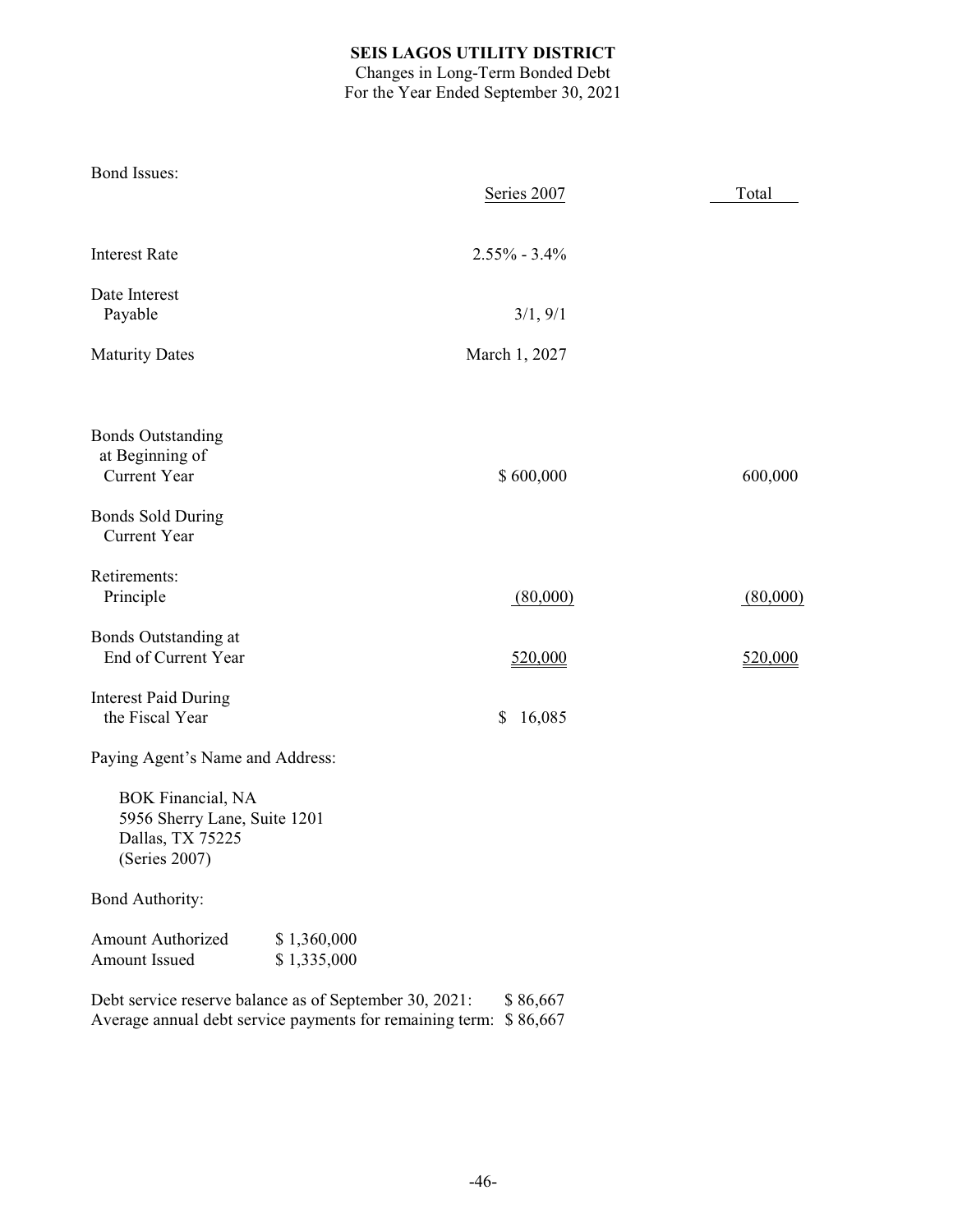#### Changes in Long-Term Bonded Debt For the Year Ended September 30, 2021

| <b>Bond Issues:</b>                                                                                                   |                            | Series 2020               | Total     |
|-----------------------------------------------------------------------------------------------------------------------|----------------------------|---------------------------|-----------|
| <b>Interest Rate</b>                                                                                                  |                            | $2.50\% - 4.00\%$         |           |
| Date Interest<br>Payable                                                                                              |                            | 3/1, 9/1                  |           |
| <b>Maturity Dates</b>                                                                                                 |                            | September 1, 2045         |           |
| <b>Bonds Outstanding</b><br>at Beginning of<br><b>Current Year</b><br><b>Bonds Sold During</b><br><b>Current Year</b> |                            | \$3,475,000               | 3,475,000 |
| Retirements:<br>Principle                                                                                             |                            | (35,000)                  | (35,000)  |
| Bonds Outstanding at<br>End of Current Year                                                                           |                            | 3,440,000                 | 3,440,000 |
| <b>Interest Paid During</b><br>the Fiscal Year                                                                        |                            | \$<br>100,375             |           |
| Paying Agent's Name and Address:                                                                                      |                            |                           |           |
| <b>BOK Financial, NA</b><br>5956 Sherry Lane, Suite 1201<br>Dallas, TX 75225<br>(Series 2007)                         |                            |                           |           |
| Bond Authority:                                                                                                       |                            |                           |           |
| Amount Authorized<br>Amount Issued                                                                                    | \$3,475,000<br>\$3,475,000 |                           |           |
| Debt service reserve balance as of September 30, 2021:<br>Average annual debt service payments for remaining term:    |                            | 52,244<br>S.<br>\$143,333 |           |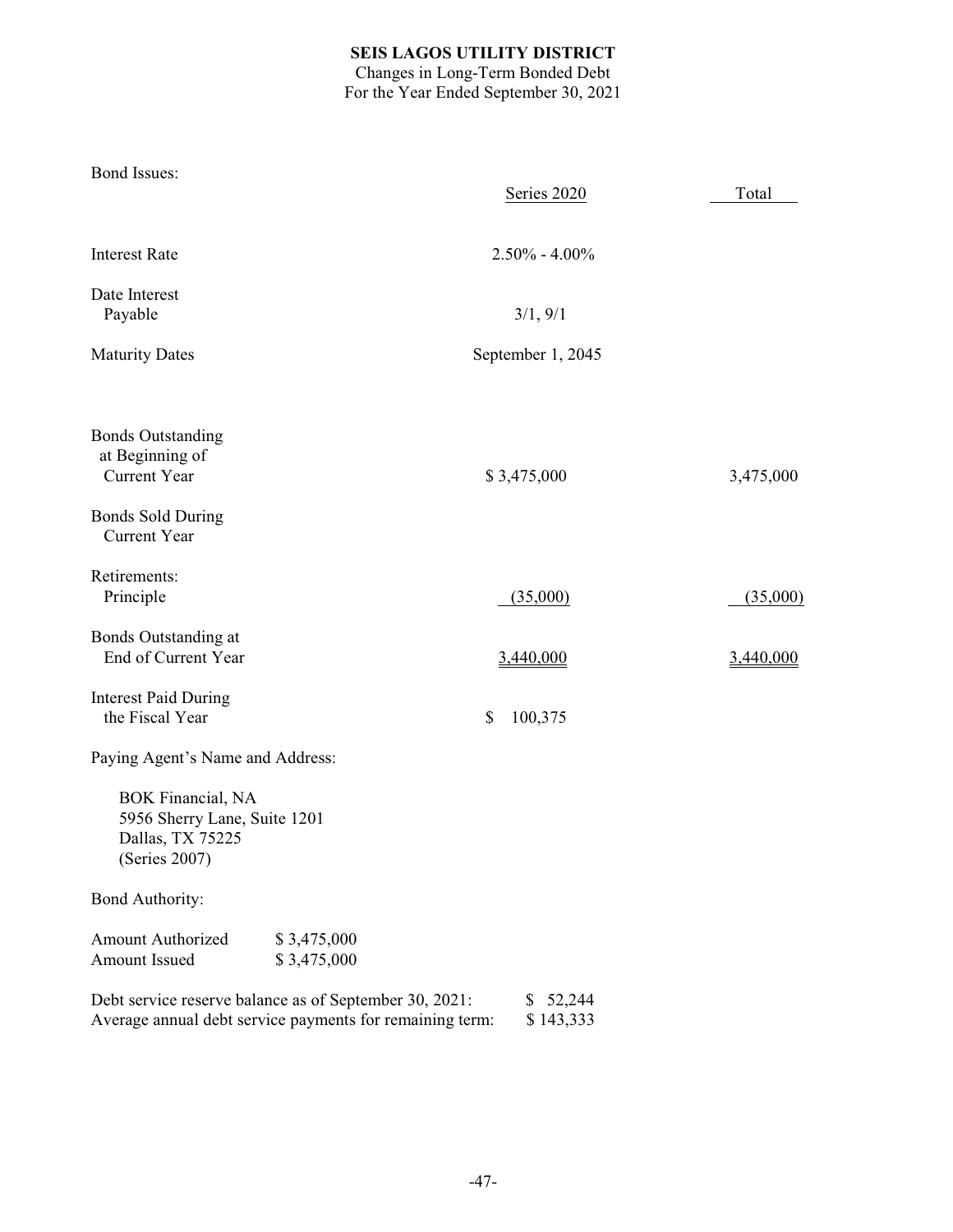#### **SEIS LAGOS UTILITY DISTRICT** Comparative Schedule of Revenues and Expenses - General Fund For the Five Years Ended September 30, 2021

|                                       |               |           | Amounts   |         |         |
|---------------------------------------|---------------|-----------|-----------|---------|---------|
|                                       | 2021          | 2020      | 2019      | 2018    | 2017    |
| <b>Revenues:</b>                      |               |           |           |         |         |
| Property taxes                        | \$<br>754,766 | 706,512   | 618,852   | 585,762 | 467,793 |
| Charges for services                  | 440,289       | 487,599   | 387,181   | 365,851 | 324,821 |
| Interest                              | 1,906         | 11,897    | 26,128    | 8,251   | 3402    |
| Transfers                             |               |           |           |         | 133,007 |
|                                       | 1,196,961     | 1,206,008 | 1,032,161 | 959,864 | 929,023 |
| <b>Expenditures:</b>                  |               |           |           |         |         |
| General government                    | 131,502       | 165,691   | 223,140   | 149,822 | 103,399 |
| Public safety                         | 442,705       | 406,144   | 377,715   | 341,076 | 276,301 |
| Public works                          | 75,968        | 102,476   | 96,029    | 40,628  | 160,111 |
| Interest                              | 1,341         | 2,094     | 3,355     | 2,344   | 780     |
| Salaries and benefits                 | 136,728       | 111,615   | 25,930    | 24,020  | 177,342 |
| Professional fees                     | 41,188        | 56,539    | 60,253    | 17,205  | 47,506  |
|                                       | 829,432       | 844,559   | 786,422   | 575,095 | 765,439 |
| Net revenue over (under) expenditures | \$<br>367,529 | 361,449   | 245,739   | 384,769 | 163,584 |

## Percent of Fund Revenue

|                                       | 2021     | 2020     | 2019     | 2018     | 2017    |
|---------------------------------------|----------|----------|----------|----------|---------|
| <b>Revenues:</b>                      |          |          |          |          |         |
| Property taxes                        | 63.06%   | 58.58%   | 59.96%   | 61.02%   | 50.35%  |
| Charges for services                  | 36.78%   | 40.43%   | 37.51%   | 38.11%   | 34.96%  |
| Interest                              | 0.16%    | .99%     | 2.53%    | .87%     | 0.01%   |
| Transfers                             |          |          |          |          | 14.68%  |
|                                       |          |          |          |          |         |
|                                       | 100.00%  | 100.00%  | 100.00%  | 100.00%  | 100.00% |
| <b>Expenditures:</b>                  |          |          |          |          |         |
| General government                    | 10.99%   | 13.74%   | 21.62%   | 15.61%   | 11.12%  |
| Public safety                         | 36.98%   | 33.67%   | 36.59%   | 35.53%   | 29.74%  |
| Public works                          | $6.35\%$ | 8.50%    | 9.30%    | 4.23%    | 17.23%  |
| Interest                              | $0.11\%$ | 0.17%    | $0.03\%$ | 0.02%    | 0.01%   |
| Salaries and benefits                 | 11.42%   | $9.25\%$ | 2.51%    | $2.50\%$ | 19.09%  |
| Professional fees                     | $3.44\%$ | 4.69%    | 5.84%    | 1.79%    | 5.11%   |
|                                       | 69.29%   | 70.02%   | 75.89%   | 59.68%   | 82.30%  |
| Net revenue over (under) expenditures | 30.71%   | 29.98%   | 24.11%   | 40.32%   | 17.70%  |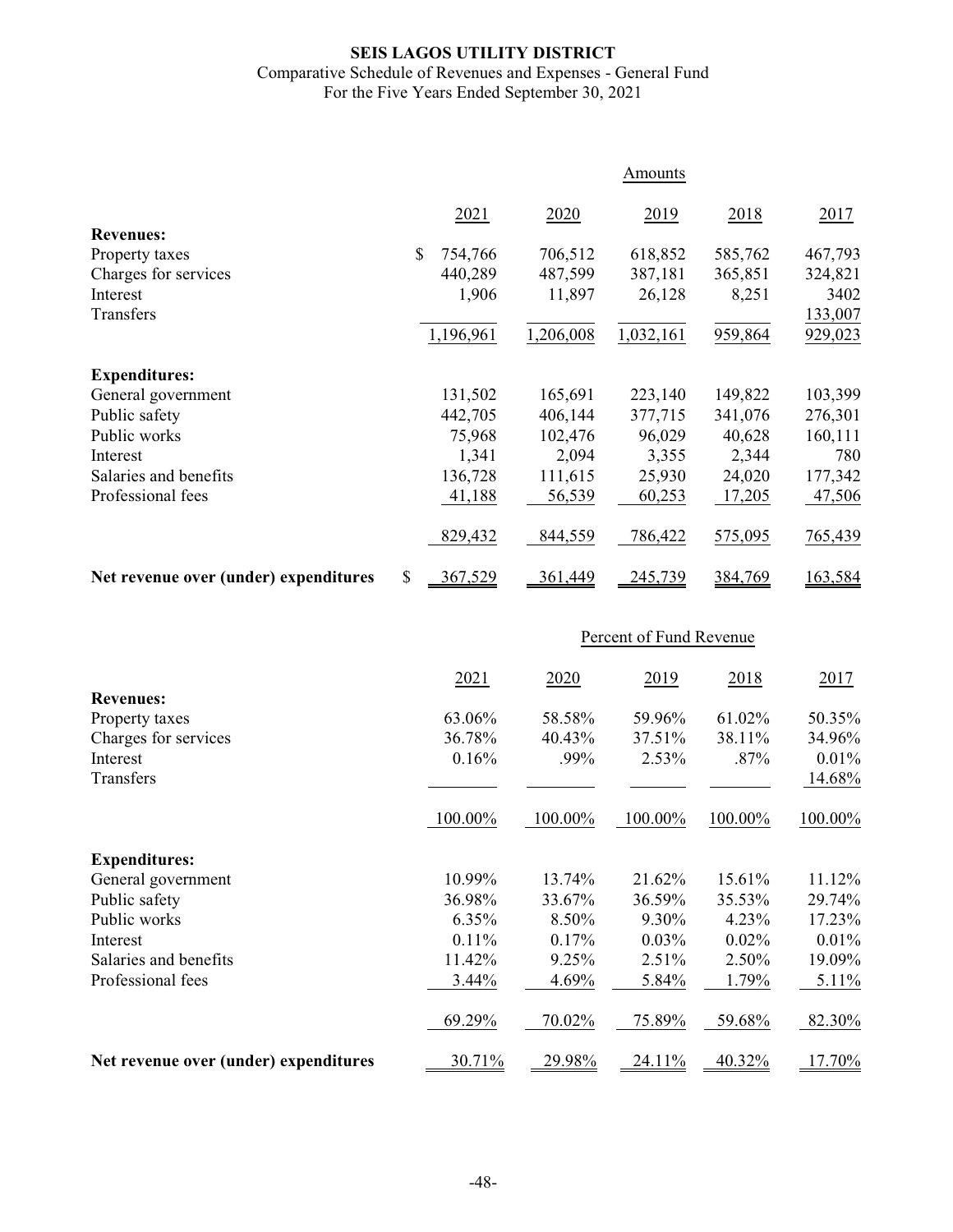#### **SEIS LAGOS UTILITY DISTRICT** Comparative Schedule of Revenues and Expenses - Enterprise Fund For the Five Years Ended September 30, 2021

|                                       |                                      |            | Amounts   |           |            |
|---------------------------------------|--------------------------------------|------------|-----------|-----------|------------|
|                                       | 2021                                 | 2020       | 2019      | 2018      | 2017       |
| <b>Operating revenues:</b>            |                                      |            |           |           |            |
| Water and sewer services              | \$1,131,150                          | 1,212,911  | 1,016,983 | 1,196,243 | 965,345    |
| Customer charges/fees                 | 116,852                              | 85,890     | 178,430   | 137,792   | 129,684    |
| Other revenue                         | 50                                   | 915        | 108,935   | 22,512    | 73,104     |
| <b>Total operating revenues</b>       | 1,248,052                            | 1,299,716  | 1,304,348 | 1,356,547 | 1,168,133  |
| <b>Operating expenses:</b>            |                                      |            |           |           |            |
| Water and sewer operations            | 875,622                              | 889,619    | 852,836   | 856,646   | 522,996    |
| Contracted services                   |                                      | 8,005      | 233,571   | 168,540   | 11,897     |
| Other operating expenses              | 191,695                              | 198,068    | 197,045   | 185,632   | 189,685    |
| <b>Total operating expenses</b>       | 1,067,317                            | 1,095,692  | 1,283,452 | 1,210,818 | 724,578    |
| <b>Operating income</b>               | 180,735                              | 204,024    | 20,896    | 145,729   | 443,555    |
| Non-operating revenue (expenses):     |                                      |            |           |           |            |
| Interest revenue                      |                                      | 14,072     | 12,869    | 11,395    | 907        |
| Interest expense                      | (128, 778)                           | (59, 437)  | (22, 786) | (25, 873) | (28,068)   |
| Bond issuance cost                    |                                      | (246, 888) |           |           |            |
| Transfers                             |                                      |            |           |           | (133,007)  |
| Total non-operating revenue (expense) | (128, 778)                           | (292, 253) | (9, 917)  | (14, 478) | (160, 168) |
| Net income                            | $\frac{\text{S}}{\text{}}$<br>51,957 | (88, 229)  | 10,979    | 131,251   | 283,387    |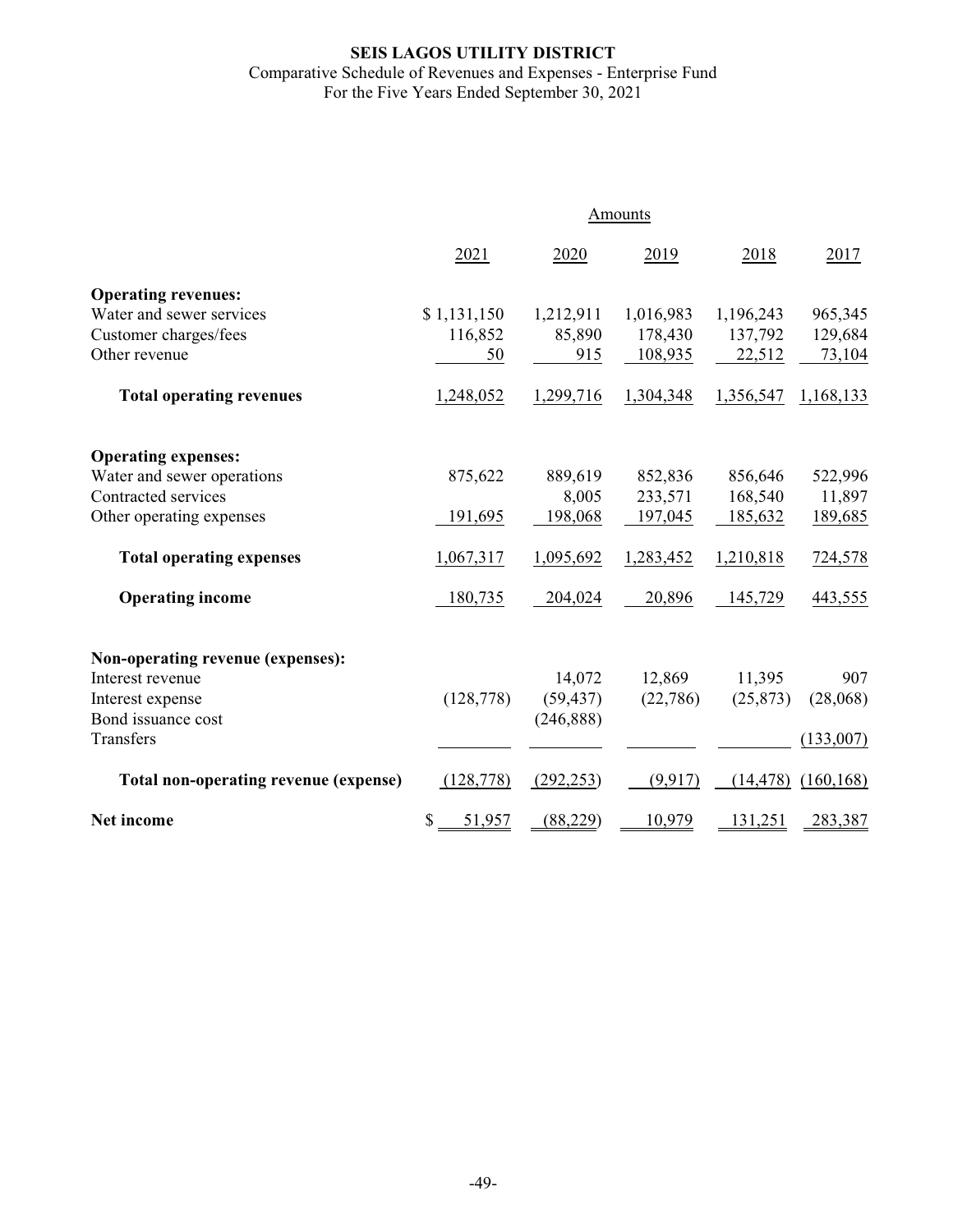#### **SEIS LAGOS UTILITY DISTRICT** Comparative Schedule of Revenues and Expenses - Enterprise Fund For the Five Years Ended September 30, 2021

|                                       | Percent of Fund Total Revenues |           |            |          |            |
|---------------------------------------|--------------------------------|-----------|------------|----------|------------|
|                                       | 2021                           | 2020      | 2019       | 2018     | 2017       |
| <b>Operating revenues:</b>            |                                |           |            |          |            |
| Water and sewer services              | 90.63%                         | 93.32%    | 77.96%     | 88.18%   | 82.60%     |
| Customer charges/fees                 | 9.36%                          | 6.60%     | 13.68%     | 10.16%   | 11.10%     |
| Other revenue                         | 0.01%                          | 0.08%     | 8.36%      | 1.66%    | $6.30\%$   |
| <b>Total operating revenues</b>       | 100.00%                        | 100.00%   | $100.00\%$ | 100.00%  | $100.00\%$ |
| <b>Operating expenses:</b>            |                                |           |            |          |            |
| Water and sewer operations            | 70.16%                         | 68.45%    | 65.38%     | 63.15%   | 44.77%     |
| Contracted services                   |                                | 0.62%     | 17,91%     | 12.42%   | 0.01%      |
| Other operating expenses              | 15.36%                         | 15.24%    | 15.11%     | 13.68%   | 16.23%     |
| <b>Total operating expenses</b>       | $85.52\%$                      | $84.31\%$ | 98.40%     | 89.25%   | 61.01%     |
| <b>Operating income</b>               | 14.48%                         | 15.69%    | 1.60%      | 10.75%   | 38.99%     |
| Non-operating revenue (expenses):     |                                |           |            |          |            |
| <b>Interest Revenue</b>               |                                | 0.10%     | $0.09\%$   | 0.08%    | 0.01%      |
| <b>Interest Expense</b>               | $(10.32)\%$                    | $-4.57\%$ | $-1.75%$   | $-1.91%$ | $-2.40%$   |
| Transfers                             |                                |           |            |          | $-11.38%$  |
| Total non-operating revenue (expense) | $(10.32)\%$                    | $-4.47%$  | $-1.66%$   | $-1.83%$ | $-13.77\%$ |
| Net income                            | 4.16%                          | 11.22%    | $-0.06%$   | 8.92%    | 27.61%     |